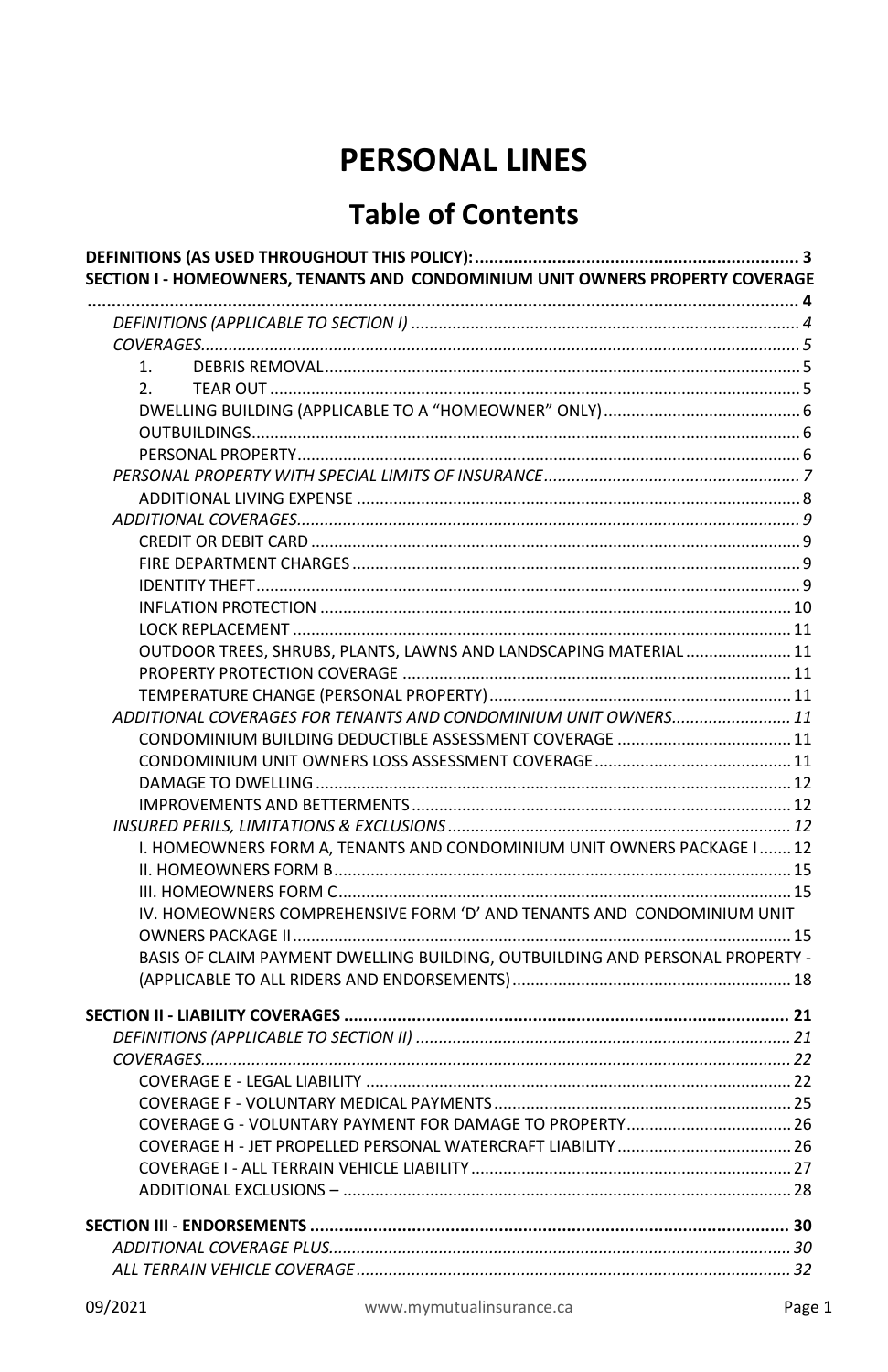| LIMITATION OF LIABILITY COVERAGE ENDORSEMENT (SECTION II) FORM X600  37 |  |
|-------------------------------------------------------------------------|--|
|                                                                         |  |
|                                                                         |  |
|                                                                         |  |
|                                                                         |  |
|                                                                         |  |
|                                                                         |  |
|                                                                         |  |
|                                                                         |  |
|                                                                         |  |
|                                                                         |  |
|                                                                         |  |
|                                                                         |  |
|                                                                         |  |
|                                                                         |  |
|                                                                         |  |
|                                                                         |  |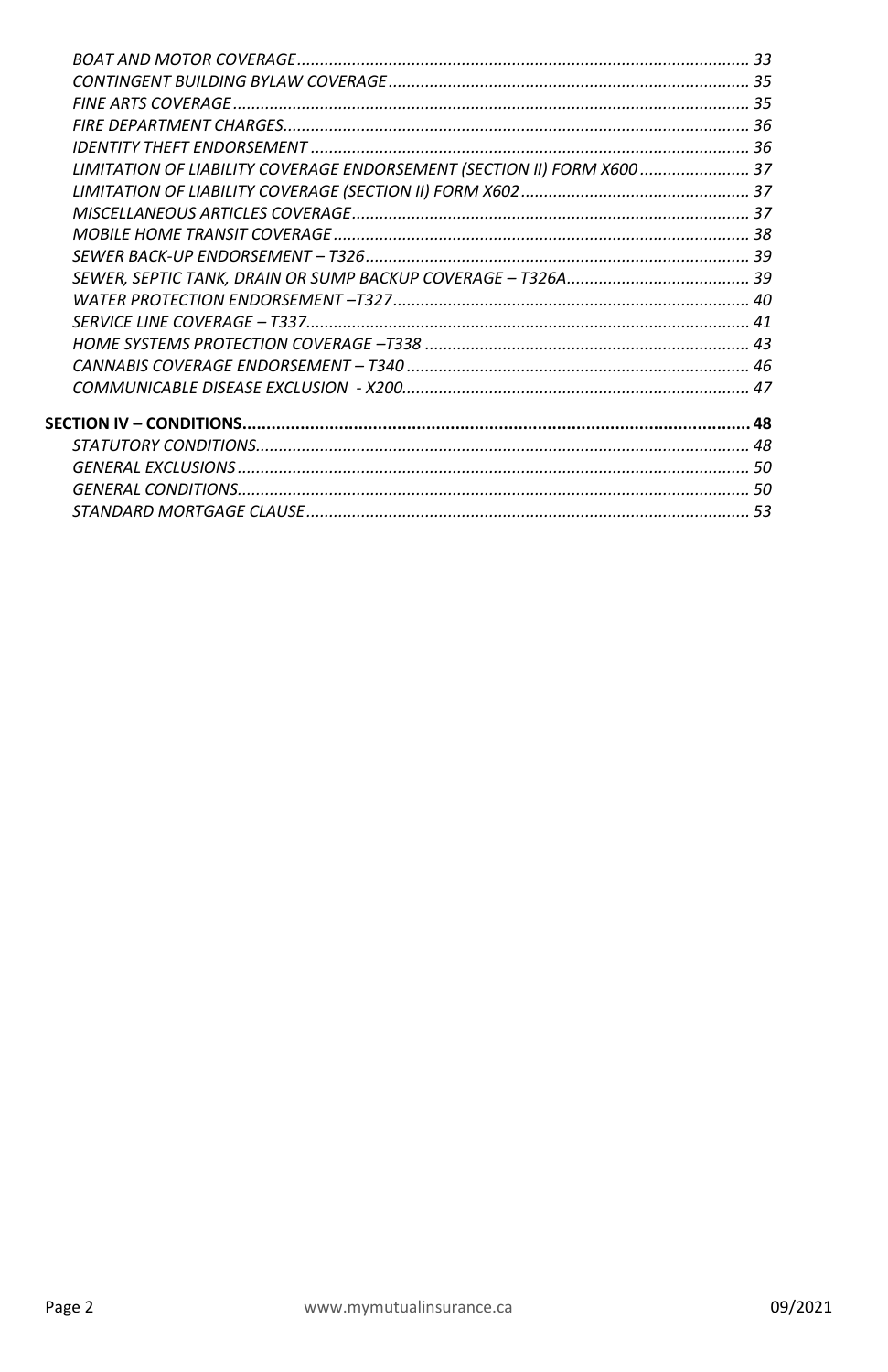# **HOMEOWNERS, TENANTS, CONDOMINIUM UNIT OWNERS PERSONAL INSURANCE POLICY**

Your complete policy is made up of this booklet and the "Coverage Summary Page"(s) provided to "you". This policy consists of four sections:

Section I describes insurance on "your" "dwelling", outbuildings and personal property.

**Section II** describes insurance for "your" "legal liability" to others because of unintentional "Bodily Injury" or "Property Damage".

**Section III** contains endorsements which may apply to "your" insurance and may extend or limit "your" coverage.

**Section IV** contains Conditions which apply to all Sections of this policy.

This policy contains various exclusions and limitations which eliminate or restrict coverage. Please read it carefully.

Words and phrases shown in "quotations" have special meaning, either as defined in this booklet under Definitions, or as otherwise specifically defined within the applicable section.

Insurance cannot be a source of profit. It is designed to indemnify "you" against actual losses or expenses incurred by "you" or for which "you" are liable, arising from sudden and accidental events. This policy is a legal contract which has been designed for "you", based on the occupancy, use, services, utilities, and other circumstances pertinent to "your" property which "you" disclosed to "your" broker or agent at the time "you" completed "your" application. When there is a change to any of these circumstances, be sure to notify "your" broker or agent accordingly.

Your policy ends at one minute after midnight on the last day of each period of insurance. The period of insurance is shown on "your" "Coverage Summary Page".

# **In the event of loss or damage to "your" property, notify "your" broker or "us" immediately. AGREEMENT**

"We" provide the insurance described in this policy in return for payment of the premium and subject to all the terms and conditions, exclusions and limitations set out. The "Coverage Summary Page" summarizes the coverages and amounts of insurance "we" have agreed to provide and the period for which they are provided. Failure to comply with any term or condition may result in the denial of a claim under this policy.

# **DEFINITIONS (as used throughout this policy):**

<span id="page-2-0"></span>**"You", "your" or "the insured"** means the person(s) named as insured on the "Coverage Summary Page" and, while living in the same household, his or her spouse, the relatives of either or any person under the age of 21 in their care. This also includes any "student" insured by this policy, who is temporarily living away from home for the purpose of attending a school, college or university. Spouse is as defined in the *Miscellaneous Statutes (Domestic Relations) Amendment Act, 2001*.

Only the person named on the "Coverage Summary Page" may take legal action against us.

**"We", "us" or "the insurer"** means **My Mutual Insurance Limited.**

**"Coverage Summary Page"** means the Section of "your" Insurance Policy containing basic information such as "your" name and address, the description and location of the insured property, the policy term, the amount of coverage, and premium amounts and includes any schedule of insured property which may form part of this policy.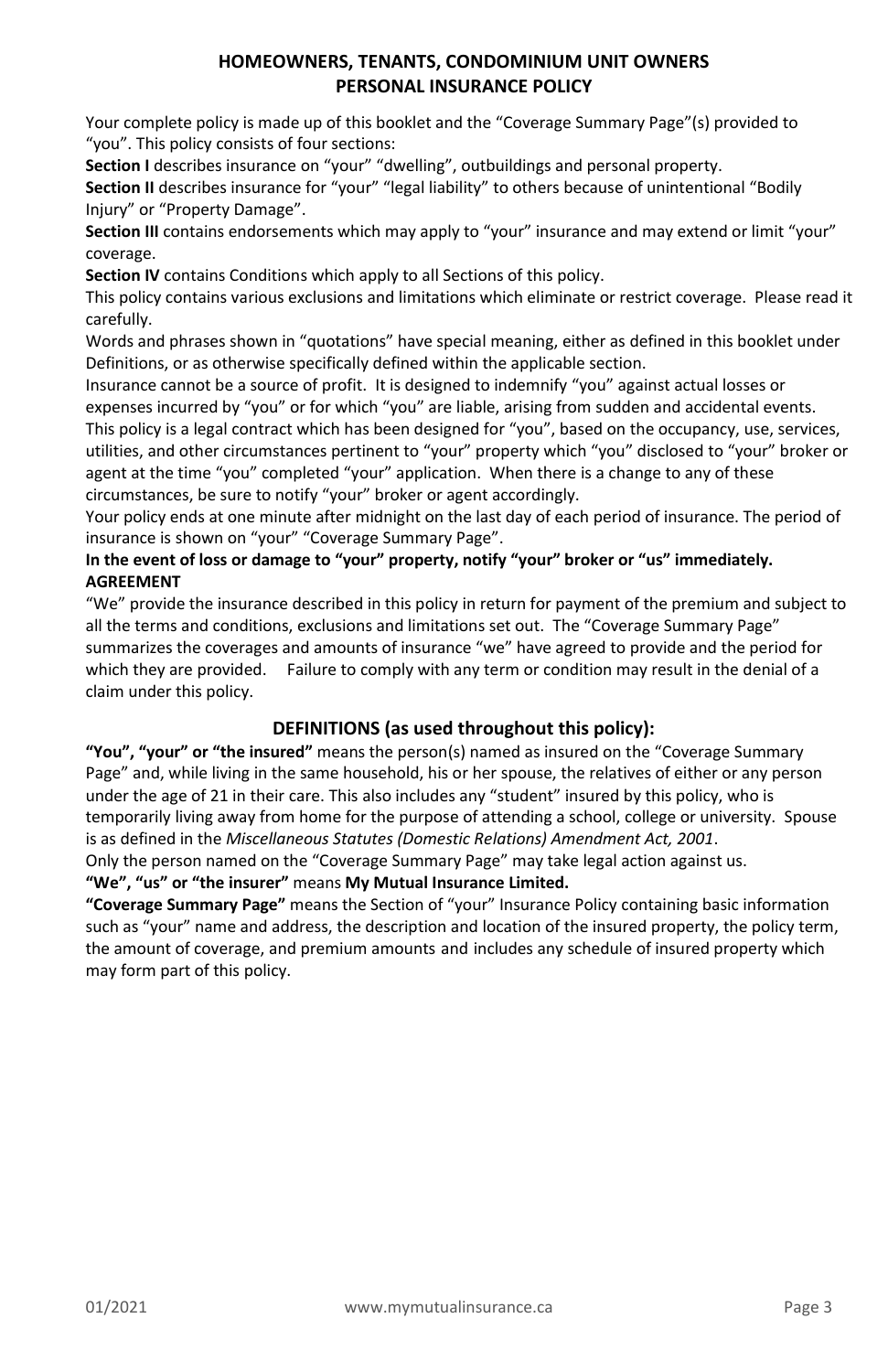# **SECTION I - HOMEOWNERS, TENANTS AND CONDOMINIUM UNIT OWNERS PROPERTY COVERAGE**

# <span id="page-3-1"></span><span id="page-3-0"></span>**DEFINITIONS (Applicable to Section I)**

**"Business"** means any continuous or regular pursuit undertaken for financial gain including a trade, profession or occupation.

**"Condominium Corporation"** means a condominium or strata corporation established under provincial legislation.

**"Condominium Unit Owner" or "Unit Owner"** means an owner of a unit forming part of property owned by a "Condominium Corporation".

**"Data"** means representations of information or concepts, in any form.

# **"Data Problem"** means:

- $\mathbf{1}$ . erasure, destruction, corruption, misappropriation or misinterpretation of "Data";
- $2.$ error in creating, amending, entering, deleting or using "Data"; or
- $\mathcal{E}$ inability to receive, transmit or use "Data"; or
- $\overline{4}$ damage to electronic data processing equipment or other related component system, process or device.

**"Digital Assets"** means electronic files for which a fee has been paid that are downloaded and stored on home electronic equipment, computers or mobile phones. "Digital assets" does not include downloaded files pertaining to "your" "business".

**"Domestic Appliance"** means an appliance or a device or apparatus for personal use on the "premises" for the purpose of containing, heating, chilling or dispensing water and including an aquarium.

**"Dwelling"** means the building or, if "you" are a "tenant" that portion of the building, at the location described on the "Coverage Summary Page", occupied by "you" as a private residence. "Building", as used in this definition, includes a Mobile Home.

**"Farm"** means an area of land and buildings for the growing of crops and/or raising of animals. **"Flood"** includes, but is not limited to waves, tides, tidal waves, the overflow of any body of "water", whether natural or manmade, and breakage or overflow of man-made dikes, flood walls, levees or similar "water" control measures.

**"Fungi"** includes, but is not limited to, any form or type of mould, yeast, mushroom or mildew whether or not allergenic, pathogenic, or toxigenic, and any substance, vapour or gas produced by, emitted from or arising out of any "fungi" or "spores" or resultant mycotoxins, allergens or pathogens.

**"Ground water"** means "water" below the surface of the ground, including that which exerts pressure on or flows, seeps, or leaks through sidewalks, driveways, foundations, walls, basement or other floors, or through doors, windows or any other openings in such sidewalks, driveways, foundations, walls or floors. **"Homeowner"** means an owner of a freehold "dwelling" or the owner of a Mobile Home.

**"Identity Fraud"** means the act or acts of knowingly transferring or using, without lawful consent or authority, "your" means of identity which constitutes a violation of any federal, provincial, territorial or municipal law. "Identity Fraud" does not include the fraudulent alteration of account profile information, such as the address to which statements are sent. "Identity Fraud" does not include the unauthorized use of valid credit cards, credit accounts or bank accounts. "Identity Fraud" does not include the fraudulent use of a "business" name, trade name or brand identity or other method of identifying a "business" activity.

**"Identity Fraud Occurrence"** means any act or series of acts of "Identity Fraud" by a person or group which results in an insured loss during the policy period.

**"Insured Peril"** means a cause of loss or damage as described and limited and for which "you" are insured under this section of the policy.

**"Leakage"** means the accidental entry, escape or release of water or other fluid through a gap, flaw or other opening.

**"Legal liability"** means responsibility which courts recognize and enforce between persons who sue one another.

**"Personal Transporter"** means a self-balancing, electric-powered transportation device able to turn in place and designed for one person, with a top speed of 20km/h.

**"Pollutant"** means any solid, liquid, gaseous or thermal irritant or contaminant, including vapour, alkalis, chemicals and waste. Waste includes materials to be recycled, reconditioned or reclaimed.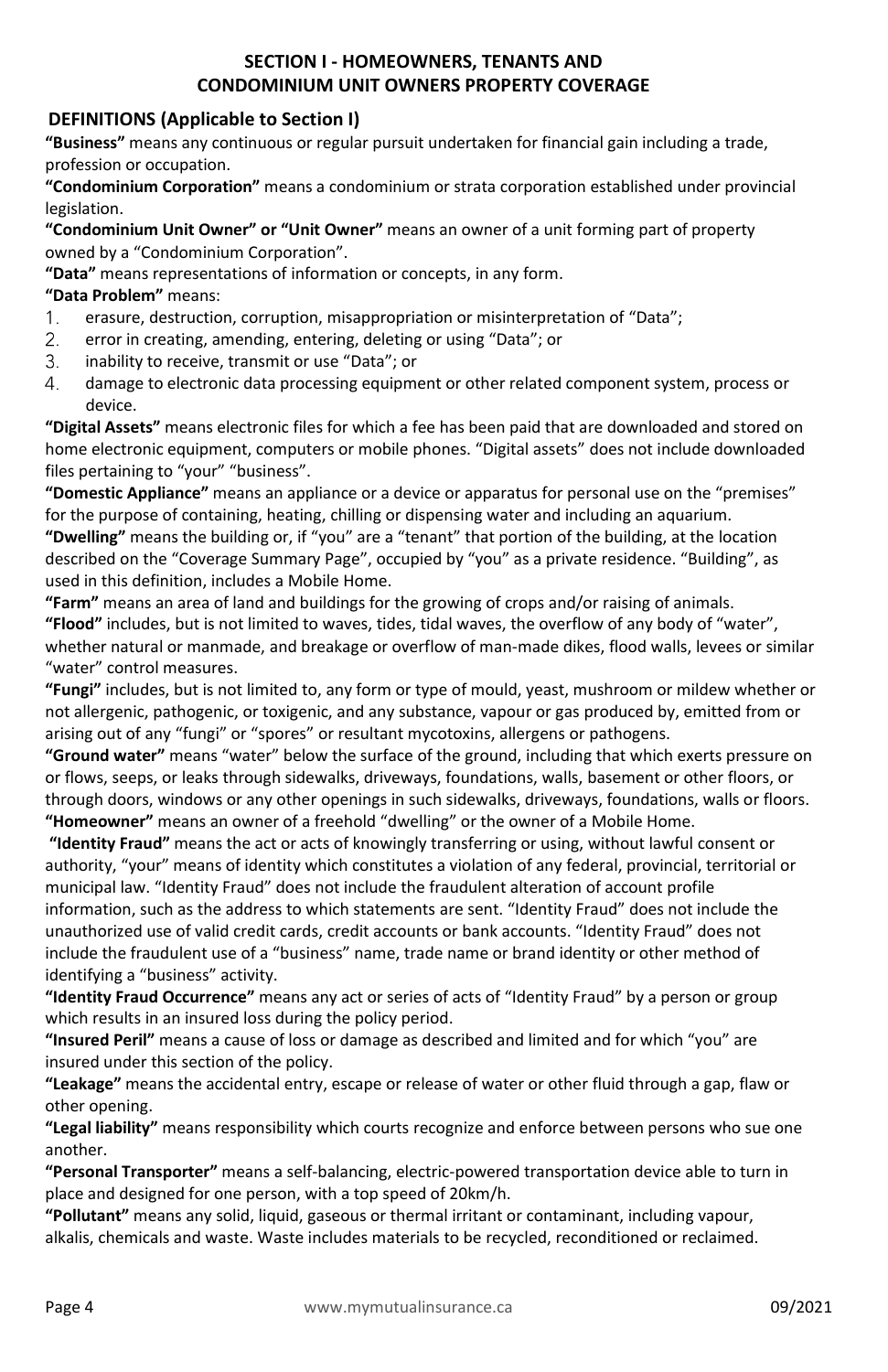**"Premises"** means:

- 1. in the case of a "homeowner", the "dwelling" and the land contained within the lot lines on which the "dwelling" is located;
- 2. in the case of a "tenant" or "condominium unit owner", the "dwelling" or "unit" and includes garages, outbuildings and
- 3. private approaches and storage spaces reserved for "your" use or occupancy only.

**"Residence Employee"** means a person employed by "you" to perform household or domestic duties in connection with the maintenance or use of "your" "dwelling" or unit. This does not include persons while performing duties in connection with "your" "Business" or farming operation.

**"Seepage"** means the movement or oozing of water or other fluid through openings, cracks or pores. **"Spore(s)"** includes, but is not limited to, any reproductive particle of microscopic fragment produced by, emitted from or arising out of any "fungi".

**"Student"** means any student insured by this policy, who is temporarily living away from home for the purpose of attending a school, college or university. The "student" must be dependent on the Named Insured or his or her spouse for support and maintenance in order for coverage on this policy to extend to him/her.

**"Surface waters"** means "water" on the surface of the ground where "water" does not usually accumulate in ordinary watercourses, lakes, or ponds. This includes any waterborne objects. **"Tenant"** means one who rents property from another for dwelling purposes.

**"Terrorism"** means an ideologically motivated unlawful act or acts, including but not limited to the use of violence or force or threat of violence or force, committed by or on behalf of any group(s), organization(s) or government(s) for the purpose of influencing any government and/or instilling fear in the public or a section of the public.

**"Under Construction"** means construction from the foundation, or any alterations or repairs to the "dwelling" which result in the piercing of an exterior wall or the roof for more than twenty-four (24) hours, or which necessitates "your" temporary relocation.

**"Unit"** means condominium unit, strata lot or exclusive portion described in the Condominium Declaration or Co-ownership Declaration occupied by "you" as a private residence.

**"Vacant" or "Vacancy"**: means the occupant(s) has/have moved out with no intent to return. A "dwelling" or "unit" is considered "vacant" when it is not being used by anyone as their usual place of residence, regardless of the presence of furnishings. This does not apply in the case of a seasonal dwelling. A seasonal dwelling is "vacant" if most of the furnishings have been removed. Furthermore, the "dwelling" is also "vacant" when the occupant(s) move(s) out and before any new occupant(s) move(s) in. A newly constructed dwelling is "vacant" after its construction and before the occupants move in. However, notwithstanding the foregoing, a newly acquired building which is to be occupied as "your" principal residence will not be considered to be "vacant" for the first 30 days after title registers in "your" name.

**"Volunteer"** means any person who donates time to an organization for a charitable purpose or in direct service to the general public or the community.

**"Water main"** means a pipe forming part of a public water distribution system, which conveys consumable water but not wastewater.

# <span id="page-4-0"></span>**COVERAGES**

The amounts of insurance are shown on the "Coverage Summary Page" for the coverages "you" have purchased. These amounts include

- <span id="page-4-1"></span>1. **Debris Removal:** the cost of cleaning and removal of debris of the property insured by this section of the policy, as a result of an "Insured Peril". If "you" must remove property from "your" "premises" to protect it from loss or damage, it is insured for **30 days** or until the term of this policy ends, whichever occurs first. The amount of insurance will be divided in the proportions that the value of the property removed bears to the value of all property at the time of the loss.
- <span id="page-4-3"></span><span id="page-4-2"></span>2. **Tear Out** (Applicable to "dwelling" Building): If any walls, ceilings or other parts of insured buildings or structures must be torn apart before insured water damage from a plumbing, heating, air conditioning or sprinkler system or "domestic appliance" can be repaired, "we" will pay the cost of such repairs. The cost of tearing out and replacing property to repair damage related to outdoor swimming pools, hot tubs, spas or similar installations or public "water mains", is not insured.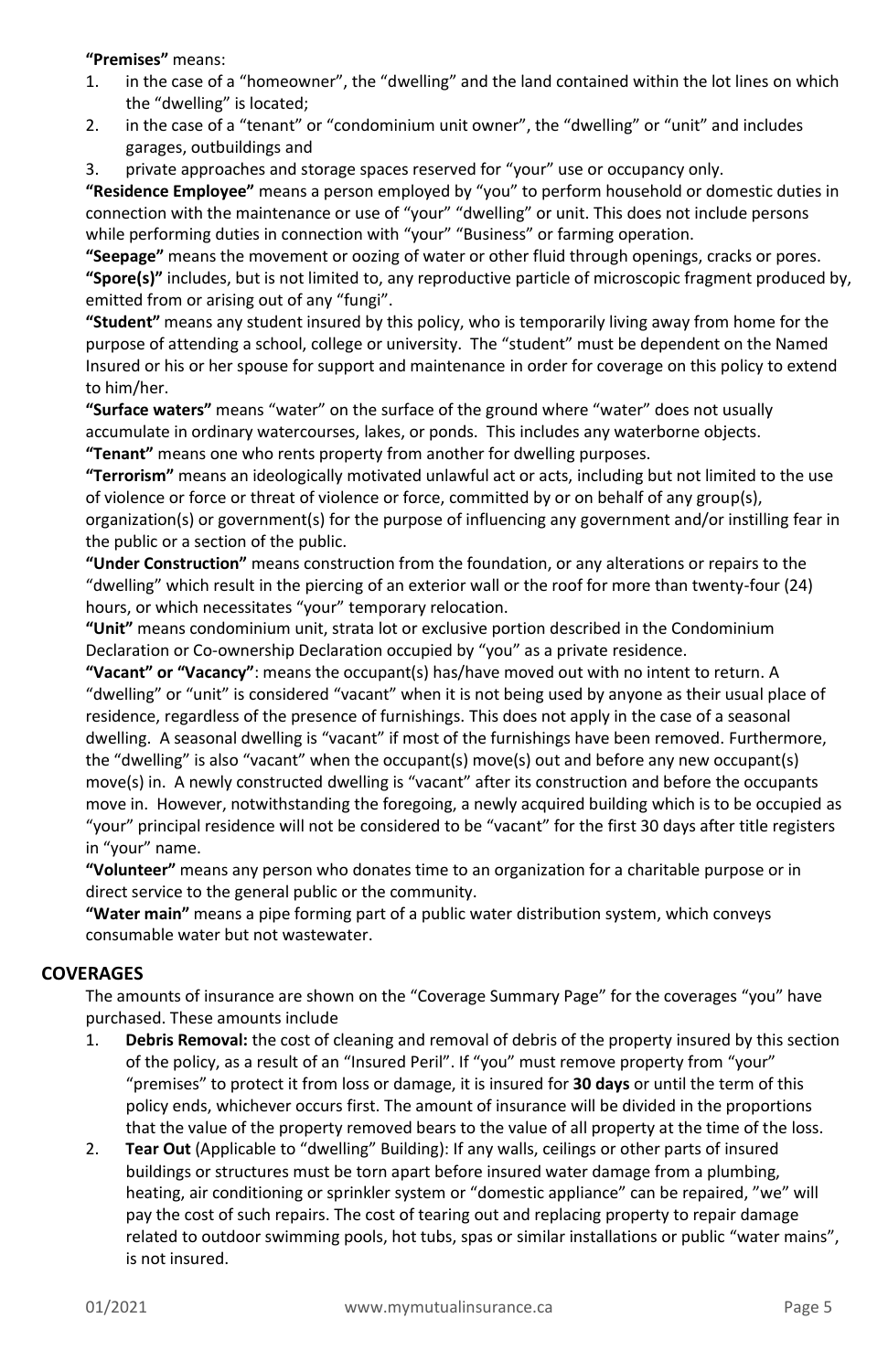#### **DWELLING BUILDING (applicable to a "Homeowner" only)**

"We" insure:

- 1. the "dwelling" described on the "Coverage Summary Page" for which an amount of insurance is shown, including its attached structures;
- 2. permanently installed outdoor equipment on the "premises". This includes fences, but not fences used in connection with "business" or farming activities;
- 3. outdoor swimming pool and attached equipment on the "premises";
- 4. materials and supplies located on or adjacent to the "premises" intended for use in construction, alteration or repair of "your" "dwelling" or private structures on the "premises", other than private structures to be used in whole or in part for "business" or farming purposes.

**Building Fixtures and Fittings:** "You" may apply up to 10% of the amount of insurance on "your" "dwelling" building to insure building fixtures and fittings temporarily removed from the "premises" for repair or seasonal storage.

#### <span id="page-5-0"></span>**OUTBUILDINGS**

(applicable to a "homeowner", mobile "homeowner" or seasonal "homeowner" only)

"We" insure detached structures or outbuildings on "your" "premises", separated from the "dwelling" by a clear space, but not insured under "dwelling" building. "We" will pay up to the amount specified on the "Coverage Summary Page". If they are connected to the "dwelling" by a fence, utility line or similar connection only, they are considered to be detached structures. "We" do not insure structures or outbuildings used in whole or in part or designed for "business" or farming purposes or used or designed for use mainly as a place of residence. "We" do not insure hydronic yard furnaces, the building they are housed in, nor any contents located in the building. This includes but is not limited to wood and or coal fired water boilers. "We" do not insure tarp or fabric type shelters or buildings. If the insured "dwelling" is a Seasonal Dwelling, "we" also insure boathouses, boat lifts, docks and piers not on "your" "premises" but located elsewhere in the same resort area as the "dwelling". The amount of insurance on outbuildings and detached private structures at Seasonal Residence "premises", including boathouses, boat lifts, docks and piers elsewhere in the same resort area, is limited to 10% of the amount of insurance specified for the Seasonal Dwelling.

#### <span id="page-5-1"></span>**PERSONAL PROPERTY**

(This coverage also applies to "Seasonal Dwelling Contents" if shown on the "Coverage Summary Page") Note: Insurance on certain kinds of property may be limited or not covered. Please refer to the sections headed "Personal Property with Special Limits of Insurance" and "Property Not Insured".

- $1<sub>1</sub>$ **Personal Property on "your" "premises":** "We" insure the contents of "your" "dwelling" or "unit" and other personal property "you" own, wear or use, while on "your" "premises" at the location shown on the "Coverage Summary Page", usual to the ownership or maintenance of a private "dwelling". "We" will pay up to the amount specified on the "Coverage Summary Page". If "you" wish, "you" may apply up to 10% of the amount of insurance on "your" personal property to cover uninsured personal property of others while it is on that portion of "your" "premises" which "you" occupy. "We" do not insure property of tenants, roomers or boarders who are not related to "you".
- $2.$ **Personal Property away from "your" "premises":** 
	- a. "We" insure the personal property of any unmarried person financially dependent on "you" who is a "student" attending an educational institution away from "your" home. The amount of insurance available is 10% of the limit shown under Personal Property but not more than \$7,500 for each such "student", unless otherwise stated on the "Coverage Summary Page".
	- b. "We" insure the personal property of a parent or family member who is dependent on "you" for support and maintenance, while residing in a nursing home or other health care facility. The amount of insurance available is up to a limit of **\$7,500.**
	- c. "We" insure "your" personal property while "you" are moving from "your" Principal Residence "premises" shown on the "Coverage Summary Page" to a new "dwelling" anywhere in Canada. If "you" have personal property in more than one location, the amount of insurance will be divided in the proportions that the value of property in each location has to the value of all "your" personal property at the time of the loss. "Your" personal property, while "you" are moving, will be covered only for a period of 30 days commencing on the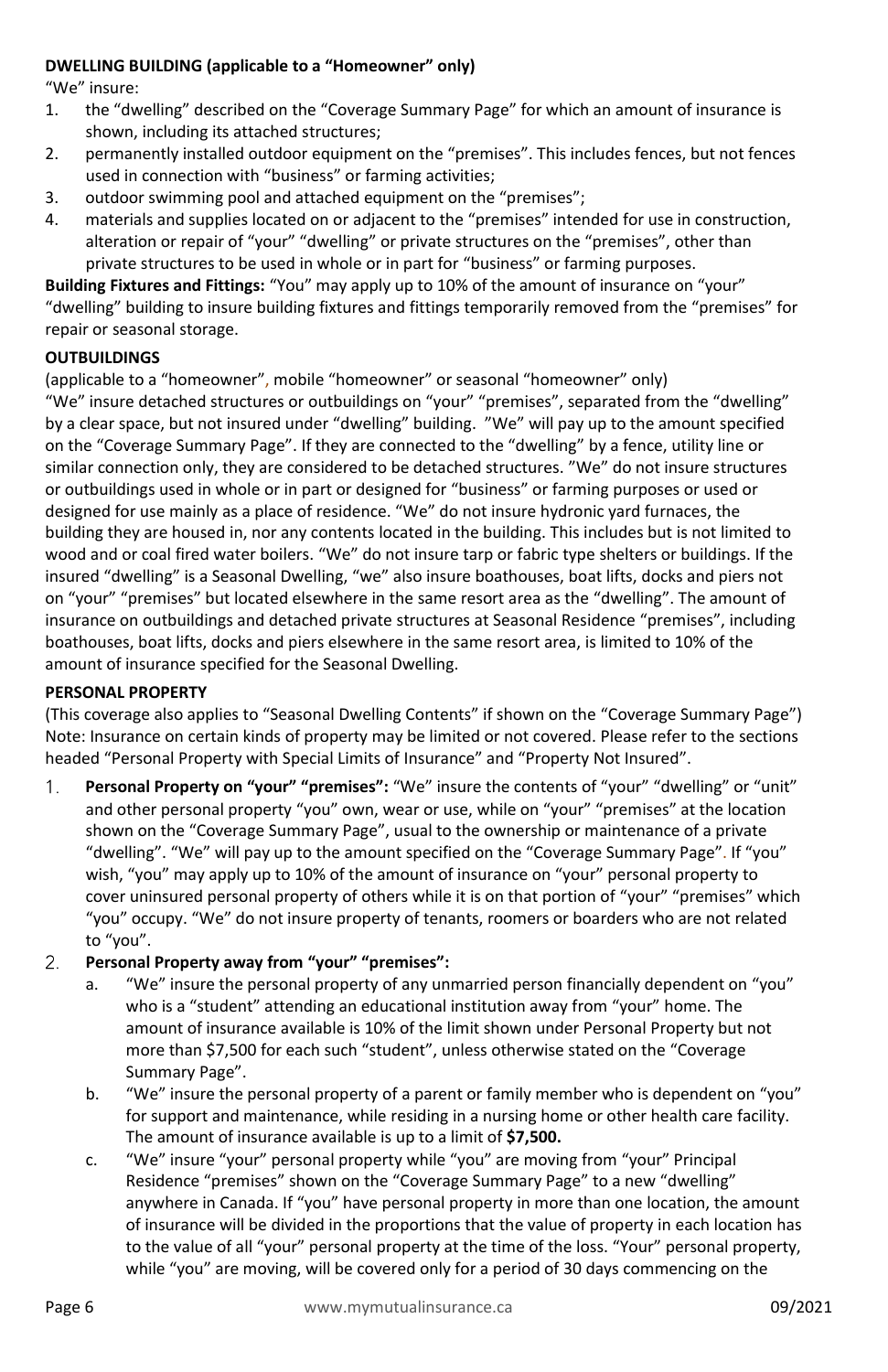date "you" first started moving or until the term of this policy ends, whichever occurs first.

- d. "We" insure "your" personal property "you" normally keep throughout the year at "your" "premises" while it is temporarily away from "your" "premises" anywhere in the world. This includes personal property newly acquired by "you" and in "your" possession when there has not been an opportunity to take such property to "your" "premises". Personal property normally kept at any other location "you" own, rent or occupy is not insured.
- e. If "you" wish, "you" may apply up to \$10,000 of the amount of insurance on "your" personal property to property of others while in "your" possession anywhere in the world.
- f. Personal property in storage away from "your" "premises" is covered for a period of 30 consecutive days only, from the date the property is placed in storage, unless otherwise shown on the "Coverage Summary Page". This limitation does not apply to:
	- 1) Property stored in an occupied private residence; or
	- 2) Clothing, golf cart, watercraft or outboard motors in seasonal storage.

# <span id="page-6-0"></span>**PERSONAL PROPERTY WITH SPECIAL LIMITS OF INSURANCE**

The loss or damage must be caused by a peril for which "you" are insured. For the following kinds of property, "We" will not pay more than the amounts stated. "We" insure:

| <b>Personal Property Type</b>                                                                       | Total<br>Coverage<br>Limits Up To |
|-----------------------------------------------------------------------------------------------------|-----------------------------------|
| jewelry, watches, gems, fur garments and garments trimmed with fur;                                 | \$10,000                          |
| numismatic property (such as coin collections and bank note collections);                           | \$500                             |
| manuscripts, stamps and philatelic property (such as stamp collections);                            | \$2,500                           |
| tapes, discs, records or other media, while in or on motor vehicles, watercraft or<br>aircraft;     | \$500                             |
| silverware, meaning silverware, silver-plated ware, gold ware, gold-plated ware<br>and pewter ware; | \$10,000                          |
| any one bicycle, including its equipment and accessories.                                           | \$1,000                           |

**The above mentioned limits do not apply to loss or damage caused by any of the 'Specified Perils' listed in this part.** 

"We" also insure:

| <b>Personal Property Type</b>                                                                                                                                                                                                                                                                                                                      | <b>Total Coverage</b><br>Limits Up To |
|----------------------------------------------------------------------------------------------------------------------------------------------------------------------------------------------------------------------------------------------------------------------------------------------------------------------------------------------------|---------------------------------------|
| Securities, books of account, deeds, evidences of debt or title, letters of credit,<br>notes other than bank notes, manuscripts, passports, tickets and documents or<br>other evidence to establish ownership or the right to claim a benefit;                                                                                                     | \$5,000                               |
| Money, bullion, or cash cards;*                                                                                                                                                                                                                                                                                                                    | \$500                                 |
| watercraft, their equipment, furnishings, accessories and motors. These are insured<br>only for 'Specified Perils' and theft or attempted theft. Loss or damage by<br>windstorm or hail is insured only if they were inside a fully enclosed building, except<br>for canoes and rowboats which are insured while in the open on "your" "premises"; | \$3,000                               |
| books, tools, and instruments pertaining to a "business", profession or occupation,<br>but only while on "your" "premises". Other "business" property, including samples<br>and goods held for sale, is not insured;                                                                                                                               | \$5,000                               |
| computer software including "digital assets". "We" do not insure the cost of<br>gathering information or "data";                                                                                                                                                                                                                                   | \$5,000                               |
| trading and collectible cards (including, but not limited to, sports cards), comic<br>books and sports memorabilia;                                                                                                                                                                                                                                | \$2,500 / \$200<br>any one item       |
| Medi chairs, golf carts, "personal transporters", motorized lawn mowers, other<br>motorized gardening equipment and snow blowers, including attachments and<br>accessories;                                                                                                                                                                        | \$5,000                               |
| Spare Automobile parts and accessories not installed;                                                                                                                                                                                                                                                                                              | \$1,000                               |
| Cemetery property.                                                                                                                                                                                                                                                                                                                                 | \$3,000                               |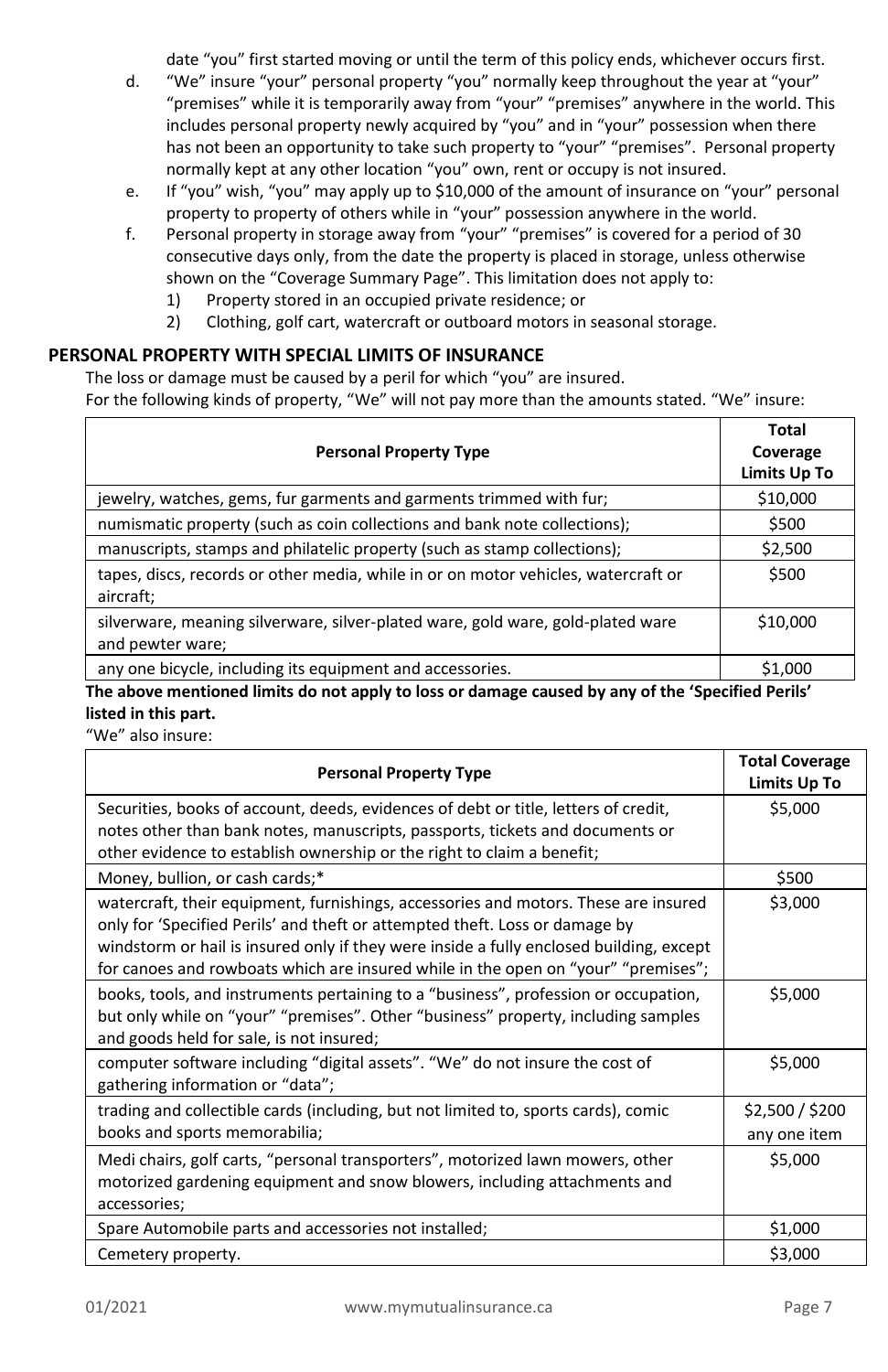**\*Cash Cards means cards designed to store a cash value by electronic means for use as a mode of payment, without a personal identification number and without direct access to a bank account or other account.** 

"We" also insure:

your legally owned cannabis seeds, plants and cannabis in all consumable forms, whether for medicinal or recreational use and all related equipment and paraphernalia, up to \$500 in all but only while on "your" "premises". "Actual Cash Value" will be the basis of claim payment for this Personal Property. Failure to comply, at any time, with the provisions of the Cannabis Act or any other provincial or federal law governing the possession, growing, cultivation or harvesting of cannabis, including limitations on the amount of cannabis plants per dwelling, will be deemed an illegal growing operation negating coverage under this Special Limit. These limits apply to loss or damage caused by any and all insured perils.

# **SPECIFIED PERILS**

'Specified Perils' means the following, all as defined and limited under the Insured Perils of Homeowners Form A:

- Fire or Lightning;  $1.$
- $2.$ Explosion or Implosion;
- 3. Smoke;
- 4. Falling object;
- 5. Impact by Aircraft or Land Vehicle;
- 6. Vandalism or malicious Acts, excluding theft or attempted theft;
- $7<sub>1</sub>$ Riot;
- 8. Water Escape, Rupture, Freezing;
- 9. Windstorm or Hail;
- 10. Transportation.

#### <span id="page-7-0"></span>**ADDITIONAL LIVING EXPENSE**

(This coverage does not apply to a Seasonal Residence) Up to 20% of the amount shown under Personal Property can be used towards Additional Living Expense. The amount of insurance for Additional Living Expense is the total amount for any one or a combination of the following coverages. The periods of time stated below are not limited by the expiration of this policy.

- **Additional Living Expense**: If an "Insured Peril" makes "your" "dwelling" or "unit" unfit for 1. occupancy, or "you" have to move out while repairs are being made, "we" insure any necessary increase in living expenses incurred by "you" so that "your" household can maintain its normal standard of living. Payment shall be for the reasonable time required to repair or rebuild "your" "dwelling" or "unit" or, if "you" permanently relocate, the reasonable time required for "your" household to settle elsewhere.
- $2.$ **Fair Rental Value**: If an "Insured Peril" makes that part of the "dwelling", outbuildings or "unit" rented to others or held for rental by "you" unfit for occupancy, "we" insure its fair rental value. Payment shall be for the reasonable time required to repair or replace that part of the "dwelling", outbuilding or "unit" rented or held for rental. "Fair Rental Value" shall not include any expense that does not continue while that part of the "dwelling", outbuilding or "unit" rented or held for rental is unfit for occupancy.
- $3<sub>1</sub>$ **Civil Authority**: If a civil authority prohibits access to "your" "dwelling" or "unit", "we" insure any resulting Additional Living Expense and Fair Rental Value for a period not exceeding two weeks, if such prohibited access is as a result of an "Insured Peril" causing damage to "your" or neighbouring premises.
- $\overline{4}$ . **Emergency Evacuation:** "We" will pay any necessary and reasonable increase in living expense incurred by "you" while access to "your" "dwelling" is prohibited by order of civil authority, but only when such order is given for evacuation as a direct result of a sudden and accidental emergency. "We" will pay these costs up to two weeks. "You" are not insured for any claim arising from evacuation resulting from:
	- a. "flood";
	- b. earthquake;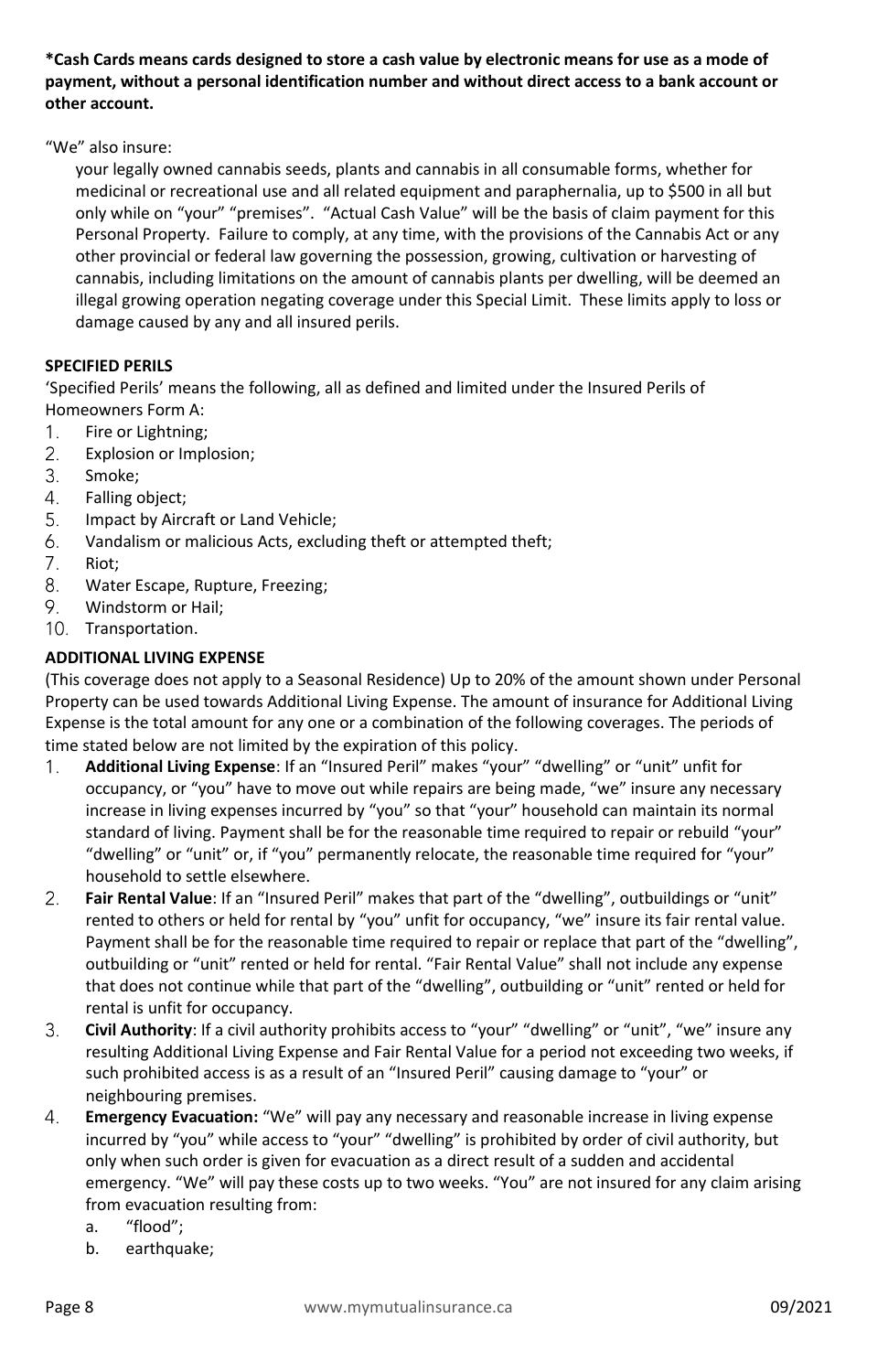- c. war, invasion, act of a foreign enemy, declared or undeclared hostilities, civil war, rebellion, revolution, insurrection or military power;
- d. any nuclear incident as defined in the Nuclear Liability Act, nuclear explosion or contamination by radioactive material;
- e. "terrorism" or by any activity or decision of a government agency or other entity to prevent, respond to or terminate "terrorism" regardless of any other cause or event that contributes concurrently or in any sequence to the loss or damage.

The term "civil authority" means any person acting under the authority of the Governor General in Council of Canada or the Lieutenant Governor in Council of a Province, and/or any person acting with authority under a Federal, Provincial or Territorial legislation with respect to the protection of persons and property in the event of an emergency.

# <span id="page-8-0"></span>**ADDITIONAL COVERAGES**

"We" do not insure loss, damage or expense caused by the cancellation of a lease or agreement.

#### <span id="page-8-1"></span>**CREDIT OR DEBIT CARD**

Automated Teller Cards, Electronic Funds Transfer Cards, Calling Cards, Forgery and Counterfeit Money: "We" will pay up to \$2,000 for "your" legal obligation to pay because of the unauthorized use of credit or debit cards, automated teller cards, library or video cards used for deposit, withdrawal or transfer of funds, issued to "you" or registered in "your" name, which have been lost or stolen. "We" will even pay for losses which occur while this policy is in effect and which are not discovered up to one year after its cancellation or termination. "You" must comply with all the conditions under which the card was issued and notify the company, bank or trust company as soon as "you" discover the loss. "We" do not cover loss caused by a resident of "your" household or a person who has been entrusted with the card. "We" will also pay up to \$1,000 for any loss "you" sustain caused by forgery or alteration of any cheque or negotiable instrument. "We" have the option to defend "you" at "our" expense against any suit for the enforcement of payment under this coverage. We will pay any loss sustained through "your" acceptance in good faith of counterfeit United States or Canadian paper currency up to \$500 for any one transaction and a total of \$1,000 in any one year.

"We" do not pay for any loss for any of the above arising out of "business" pursuits unless from the unauthorized use of a credit card or automated teller card issued or registered to "you" for which "you" are personally liable. "We" do not pay for any loss arising out of "your" dishonesty. "We" may make any investigation and settle any claim or suit that "we" decide is appropriate. "Our" obligation to defend any claim or suit ends when the amount "we" pay for the loss equals the limit of liability. No deductible applies to this coverage.

However, "we" will not pay for any loss if "you" allow others to find out your personal identification number (P.I.N.), or if "you" do not keep your P.I.N. and card completely separate to prevent losing both at the same time. Keeping these in different compartments of the same object, such as your wallet, handbag, dresser, or vehicle shall not be considered as being kept separate.

#### <span id="page-8-2"></span>**FIRE DEPARTMENT CHARGES**

"We" will pay up to \$2,000, or such other amount as may be specified on the "Coverage Summary Page", for "your" liability for fire department charges incurred when a municipal Fire Department is called to save or protect property insured under this section of "your" policy or to protect "your" property or property of others adjacent to "your" "premises". No deductible applies to this coverage.

#### <span id="page-8-3"></span>**IDENTITY THEFT**

"We" will pay up to the amount specified on the "Coverage Summary Page", to include reimbursement of cost "you" actually incur as a result of an "Identity Fraud Occurrence". "Identity Fraud" means the act or acts of knowingly transferring or using, without lawful consent or authority, "your" means of identity which constitutes a violation of any federal, provincial, territorial or municipal law. "Identity Fraud Occurrence" means any act or series acts of "Identity Fraud" by a person or group which results in an insured loss during the policy period. Reasonable costs include:

- 1. Reasonable costs associated with registered mail to businesses, law enforcement agencies, financial institutions, credit agencies and similar credit grantors;
- 2. Fees for the re-application of loans which had been declined as a result of incorrect or erroneous information;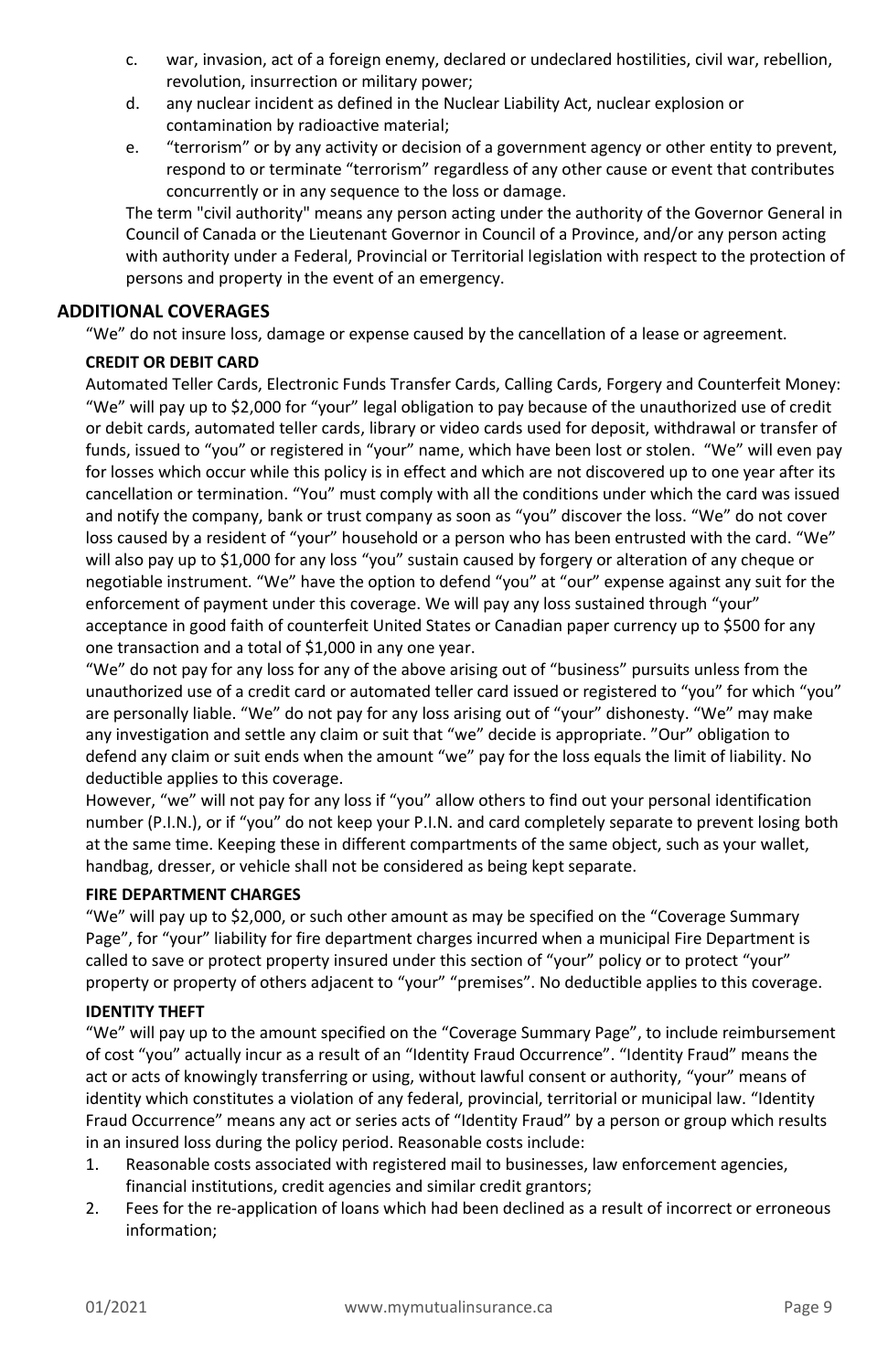- 3. The reasonable costs or expenses (including mileage, associated parking costs, taxi cab fees or public transit fees) incurred for notarizing affidavits for financial institutions, credit agencies, credit grantors or similar lenders;
- 4. The reasonable costs or expenses (including mileage, associated parking costs, taxi cab fees or public transit fees) incurred for notarizing affidavits for law enforcement agencies;
- 5. Long distance telephone expenses to discuss an actual "Identity Fraud Occurrence" to businesses, law enforcement agencies, financial institutions, credit agencies and similar credit grantors;
- 6. Earnings lost resulting from necessary time away from "your" employment for the purposes of completing affidavits and meeting with credit agencies, similar credit grantors, law enforcement departments, financial institutions, merchants and legal counsel, up to \$250 per day to a maximum of \$2,000, for each "Identity Fraud Occurrence" or as stated on the "Coverage Summary Page";
- 7. Reasonable costs, fees or expenses associated with the replacing of Canadian or Provincial Government issued documents as a result of an "Identity Fraud Occurrence";
- 8. Reasonable legal fees incurred directly as a result of an "Identity Fraud Occurrence", with prior notice to "us":
	- a. for the removal of any criminal or civil judgements wrongly entered against "you";
	- b. to challenge the information in "your" consumer credit report;
	- c. for the defence of lawsuits brought against "you" by businesses or their collection agencies;
- 9. "We" will reimburse "you" for the reasonable cost of obtaining up to two credit reports after an "Identity Fraud Occurrence" has been reported to us, for a period of up to 12 months from the date of the reporting of the occurrence, but not limited by the expiry date of the policy.

"We" do not insure "your" fraudulent, dishonest, or criminal acts; "your" own use of "your" identity; "your" commercial or business pursuits; "your" intentional misuse of "your" identity; or any fraudulent, dishonest, criminal or intentional misuse of "your" identity by any resident of "your" household. Nor do "we" insure any losses covered under the **CREDIT OR DEBIT CARD, Automated Teller Cards, Electronic Funds Transfer Cards, Calling Cards, Forgery and Counterfeit Money** coverage already available in the underlying policy; nor any losses covered by credit card insurance, bank insurance or other coverage available to "you". This endorsement will be secondary with other insurance being primary. This endorsement will only apply once the other insurance available to "you" has been exhausted. No deductible applies to this coverage.

In addition to the requirements outlined on the policy to which this endorsement attaches, "you" are required to contact "your" local law enforcement agency of the **"Identity Fraud Occurrence".** 

#### <span id="page-9-0"></span>**INFLATION PROTECTION**

During the term of this policy, "we" will automatically change the limits of insurance on Dwelling Building, Detached Private Structures and Personal Property by the percentage shown on the "Coverage Summary Page". The limits will be adjusted by a portion of the Inflation Protection Percentage up to but not exceeding:

25% - 3 months after the current effective date

- 50% 5 months after the current effective date
- 75% 7 months after the current effective date
- 100% 9 months after the current effective date

Effective on renewal date, "we" will automatically change the limits of insurance shown on the "Coverage Summary Page" in the same way.

If, at "your" request, "we" change the limit of insurance on any coverage shown on the "Coverage Summary Page", "we" will apply this Inflation Protection on the changed limits of insurance from the date the change is made. This clause does not apply to mobile homes.

**Automatic Principal Residence Coverage**: If "you" purchase a new "dwelling" building in Saskatchewan that will become your principal residence to replace your principal "dwelling" building insured under Section I, "we" will insure both "dwelling" buildings for a period of thirty days from the date "you" take possession of the new "dwelling", provided "you" notify us within that 30 day period. The amount of insurance shown for "your" principal residence in Section I will apply to each "dwelling" building. This coverage ceases if the policy expires or is cancelled during the 30 day period referred to above.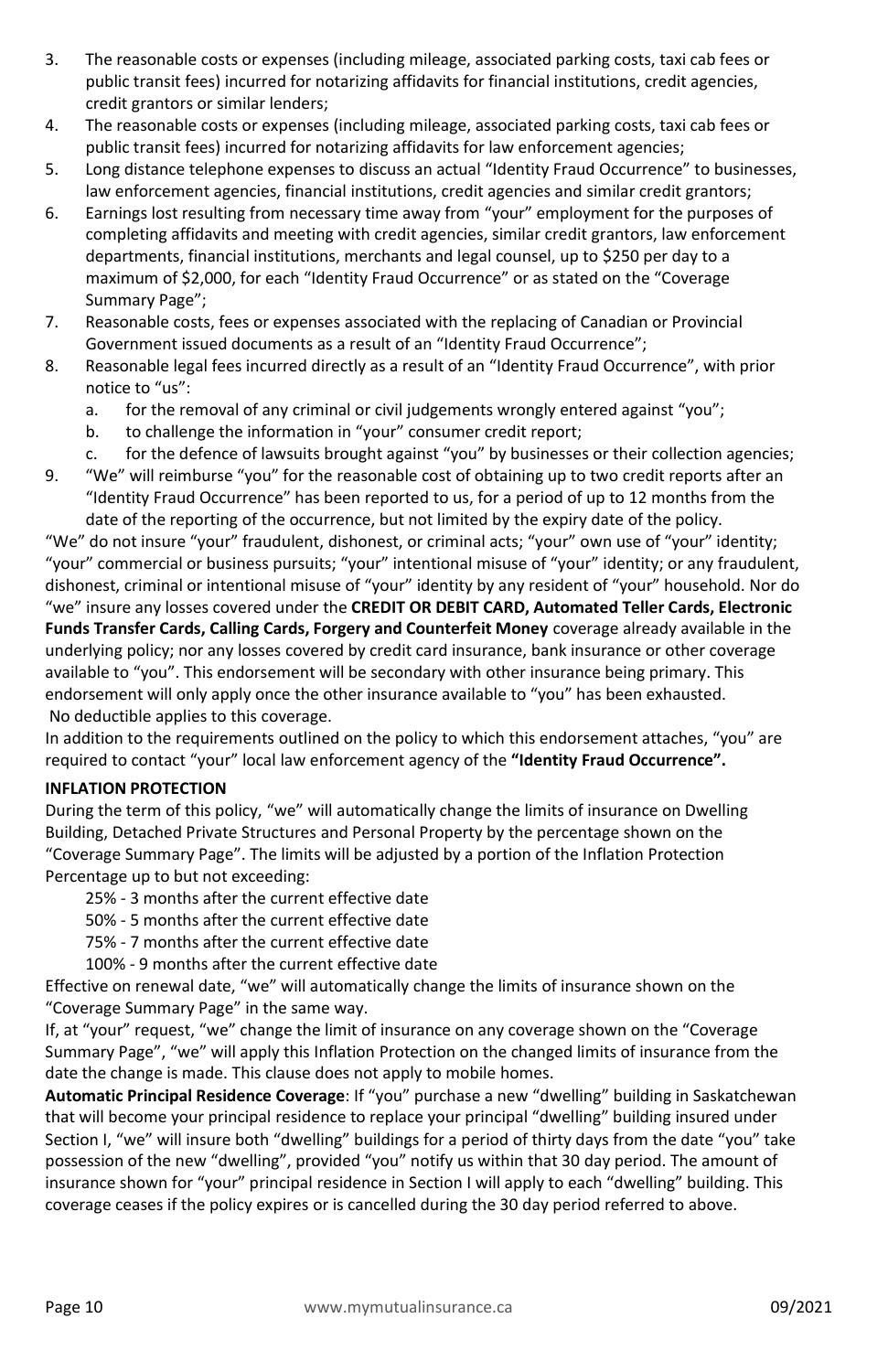#### <span id="page-10-0"></span>**LOCK REPLACEMENT**

"We" will pay up to \$1,000 for the replacement of lock(s) or the cost of changing the key combination in "your" lock set on the "dwelling" or outbuilding(s) if their keys are stolen. No deductible applies to this coverage. "Your" policy must cover the peril of theft for this coverage to apply.

#### <span id="page-10-1"></span>**OUTDOOR TREES, SHRUBS, PLANTS, LAWNS AND LANDSCAPING MATERIAL**

(This coverage does not apply to a Seasonal Residence) - If "you" are a "homeowner", "you" may apply up to 5%, in all of the amount of insurance on "your" "dwelling" to outdoor trees, shrubs, plants, lawns or landscaping material on "your" "premises". Or if "you" are a "condominium unit owner", "you" may apply up to 5% in all of the amount of insurance on "your" Personal Property to outdoor trees, shrubs or plants on "your" "premises". "We" will not pay more than \$1,000 for any one tree, shrub, plant, lawn or landscaping material, including debris removal expenses. "We" insure these items only against loss caused by fire, lightning, explosion, impact by aircraft or land vehicle, riot, vandalism and malicious acts, all as described and limited under "Insured Perils" in Homeowners Form A. "We" do not insure:

- 1. trees, shrubs, plants, lawns or landscaping material grown or used for commercial purposes;
- 2. trees, shrubs, plants, lawns or landscaping material located more than 61 meters (200 feet) from the "dwelling" building.

# <span id="page-10-2"></span>**PROPERTY PROTECTION COVERAGE**

"We" will pay for property that is damaged or used trying to protect "your" "dwelling", outbuildings, or personal property from a loss. For example, "we" will pay to recharge "your" or someone else's fire extinguisher if it was used to fight a fire on "your" "premises". "We" will not pay for property owned by a fire department. The amount we pay under this coverage is in addition to the amounts shown on the "Coverage Summary Page". No deductible applies to this coverage.

#### <span id="page-10-3"></span>**TEMPERATURE CHANGE** (Personal Property)

"We" insure "your" personal property when damage is caused by a change of temperature that results from physical damage to "your" "dwelling", "unit" or equipment by an "Insured Peril". This only applies to personal property in the "dwelling" or "unit".

# <span id="page-10-4"></span>**ADDITIONAL COVERAGES FOR TENANTS AND CONDOMINIUM UNIT OWNERS**

# <span id="page-10-5"></span>**CONDOMINIUM BUILDING DEDUCTIBLE ASSESSMENT COVERAGE**

If "you" are a "condominium unit owner", "we" will pay for a deductible assessed to "you" by the "condominium corporation" resulting from loss or damage to "your" condominium "unit" or common property up to a maximum limit of \$25,000. The loss must be caused by a peril for which "you" are insured and the deductible shown on the "Coverage Summary Page" would apply.

#### <span id="page-10-6"></span>**CONDOMINIUM UNIT OWNERS LOSS ASSESSMENT COVERAGE**

If "you" are a "condominium unit owner", "we" will pay an additional amount up to 250% of the amount shown for personal property on the "Coverage Summary Page", for "your" share of any special assessment, if:

- 1. the assessment is valid under the "condominium corporation's" governing rules or bylaws; and
- 2. it is made necessary by a direct loss to the collectively owned condominium property caused by an "Insured Peril".

"We" do not pay for any part of an assessment made necessary by a deductible in the insurance policy of the "condominium corporation". "We" will only pay in excess of any other insurance covering the collective interest of the "condominium unit owners".

#### **CONDOMINIUM UNIT OWNERS CONTINGENT INSURANCE**

If "you" are a "condominium unit owner", "we" insure "your" "unit" against direct loss or damage by an "Insured Peril", if the Condominium Corporation has no insurance, its insurance is inadequate, or is not effective. "We" do not insure:

- 1. improvements and betterments made or acquired by "you";
- 2. theft or attempted theft of any property:
	- a. which at the time of the loss is not part of "your" "unit";
	- b. in or from "your" "unit" while it is "under construction", or of materials or supplies for use in its construction, until "your" "unit" is completed and ready to be occupied.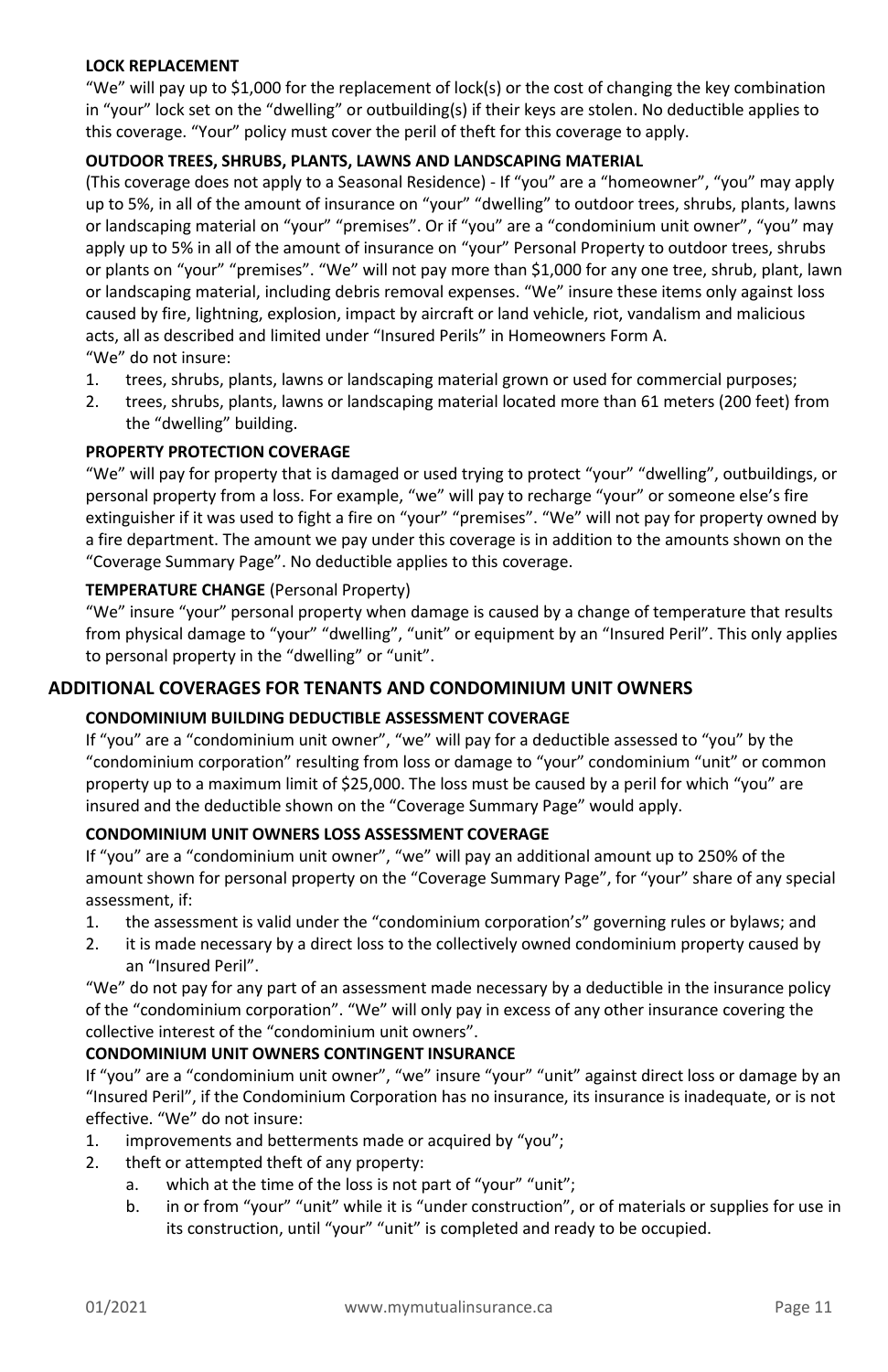The amount of insurance applicable to this coverage is up to 250% of the amount shown for personal property or such other amount as may be specified on the "Coverage Summary Page".

# <span id="page-11-0"></span>**DAMAGE TO DWELLING**

If "you" are a "tenant", "you" may apply up to \$500 of the insurance on "your" Personal Property to pay for damage, not including fire damage:

- 1. to the "dwelling" directly caused by theft or attempted theft;
- 2. to the interior of the "dwelling" directly caused by vandalism or malicious acts;
- 3. to the interior of the "dwelling" directly caused by accidental escape of water from a waterbed.

#### <span id="page-11-1"></span>**IMPROVEMENTS AND BETTERMENTS**

If "you" are a "tenant" or "condominium unit owner", we also insure improvements and betterments made by "you" or acquired at "your" expense, including:

- 1. any building, structure or swimming pool on the "premises";
- 2. permanently installed flooring in "your" "unit" that is part of the building but not insured by the "condominium corporation";
- 3. materials or supplies on the "premises" for use in such improvements or betterments. The amounts of insurance are as follows:
	- a. If "you" are a "tenant", we will pay up to 10% of the amount of insurance on "your" Personal Property, or such other amount as may be specified on the "Coverage Summary Page".
	- b. If "you" are a "condominium unit owner", we will pay up to 100% of the amount shown for personal property, or such other amount as may be specified on the "Coverage Summary Page".

# <span id="page-11-2"></span>**INSURED PERILS, LIMITATIONS & EXCLUSIONS**

#### <span id="page-11-3"></span>**I. HOMEOWNERS FORM A, TENANTS AND CONDOMINIUM UNIT OWNERS PACKAGE I**

**Insured Perils -** If the "Coverage Summary Page" specifies - **Homeowners Form A,** or **Tenants and Condominium Unit Owners Package I, "**we" insure against direct loss or damage to insured property caused by the following perils as described and limited, subject to all the exclusions, limitations, terms and conditions of this policy:

- 1. Fire or Lightning;
- 2. Explosion or Implosion;
- 3. Smoke: This peril means smoke due to a sudden, unusual and/or faulty operation of any heating or cooking unit in or on the "premises";
- 4. Falling Object: This peril means a falling object which strikes the exterior of a building but not objects which strike the building because of a snowslide, iceslide, landslide or any other earth movement;
- 5. Impact by Aircraft or Land Vehicle;
- 6. Vandalism or malicious Acts: This peril does not include loss or damage:
	- a. occurring while the "dwelling" or "unit" is "under construction" or "vacant" even if permission for construction or "vacancy" has been given by "us";
	- b. caused by "you", members of "your" household or "your" employees;
	- c. caused by any "tenant", tenant's guest, tenant's employee or member of the tenant's household. "Tenant" includes any person who has "your" permission to occupy "your" "dwelling" or "unit" or any part of it;
	- d. caused by theft or attempted theft.
- 7. Riot;
- 8. Water Escape, Rupture, or Freezing: This peril means:
	- a. accidental discharge or overflow of water or steam from within a plumbing, heating, sprinkler or air conditioning system, "domestic appliance", waterbed, swimming pool or attached equipment and public "water mains";
	- b. sudden and accidental bursting, tearing apart, cracking, burning or bulging due to the pressure of water or steam, or lack of water or steam, in a plumbing, heating, sprinkler or air conditioning system or an appliance for heating water;
	- c. freezing of any part of a plumbing, heating, sprinkler or air conditioning system or "domestic appliance" within a building or "unit" heated during the usual heating season;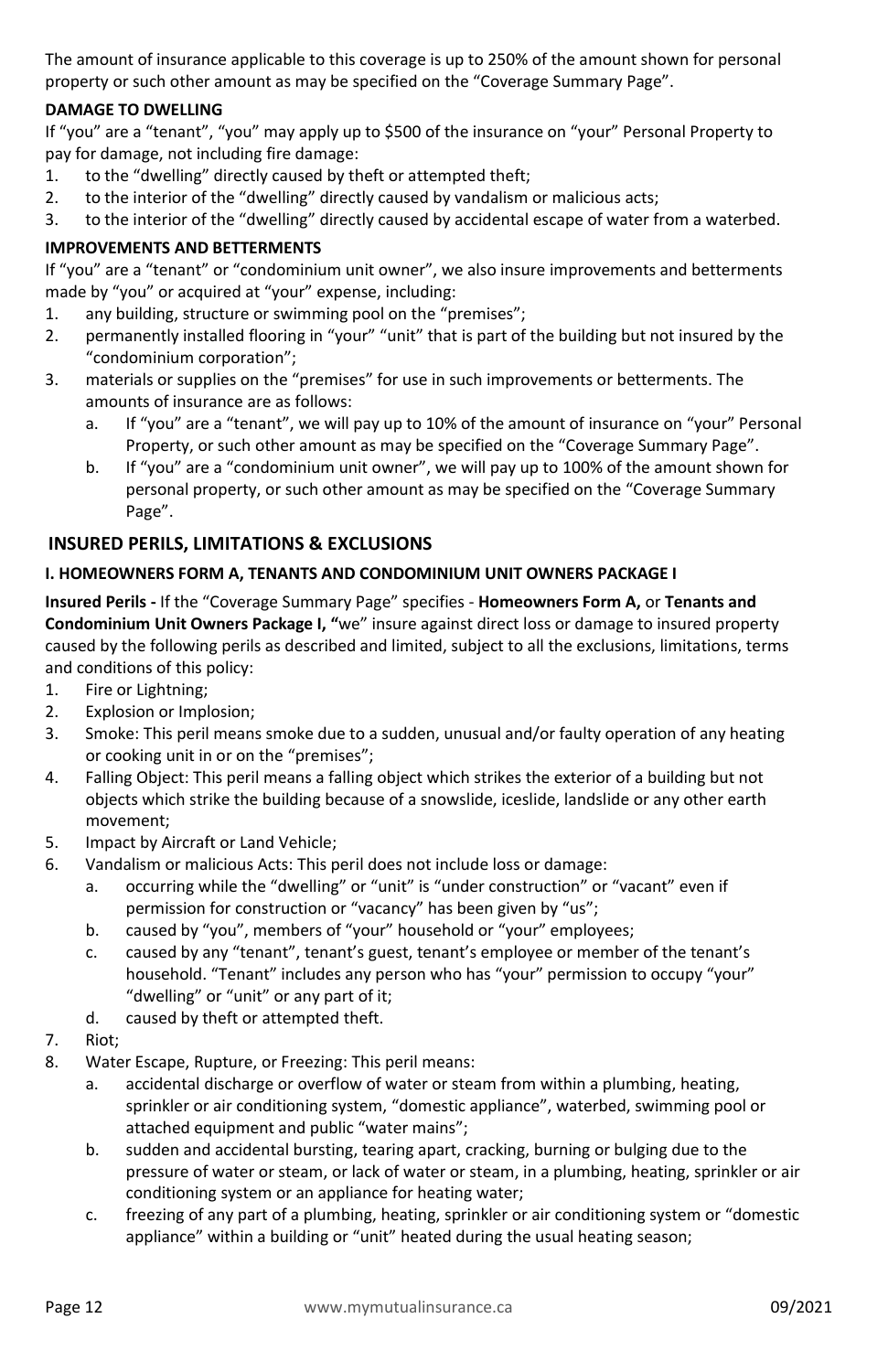d. water which enters through an opening which has been created suddenly and accidentally by an "Insured Peril".

#### **This peril does not include damage:**

- a. caused directly or indirectly by continuous or repeated "seepage" or "leakage";
- b. caused directly or indirectly by "ground water" or rising of the water table;
- c. caused directly or indirectly by "surface waters", unless the water escapes from a "water main" or swimming pool;
- d. caused directly or indirectly by backing up or escape of water from a sewer or drain, sump or septic tank, eavestrough or downspout connected to "your" sewer or from drains or public sewers outside "your" "dwelling";
- e. to the system or appliance from which the water escaped caused by rust, corrosion or deterioration;
- f. to public "water mains" or outdoor plumbing systems and equipment attached, including but not limited to swimming pools, hot tubs, spas and similar installations;
- g. occurring while the building or "unit" is "under construction" or "vacant" even if "we" have given permission for construction or "vacancy";
- h. caused directly or indirectly by freezing which occurs during the usual heating season if "you" have been away from "your" "premises" more than **ten** consecutive days. However**,** if "you" had arranged for a competent person to enter "your" "dwelling" or "unit" daily to ensure that heating was being maintained or if "you" had shut off the water supply and had drained all the pipes and appliances, or if "you" have "your" "dwelling" electronically monitored 24 hours a day by a company that monitors and responds to water, flood or a low temperature signal, "you" would still be insured. Under this peril, a plumbing system does not include sewers, sumps, septic tanks, weeping tile, eavestrough or downspouts. "We" will repair or replace any parts of the building, if "you" are a "homeowner", or "your" improvements and betterments, if "you" are a "tenant" or "condominium unit owner", that must be removed or torn apart before any insured damage can be repaired, except damage related to an outdoor swimming pool, hot tub, spa or similar installation or equipment attached, or public "water mains".
- 9. Windstorm or Hail: This peril does not include loss or damage to "your" personal property or improvements and betterments within a building or to the interior of a building caused by windstorm, hail, snow, sleet, sand or dust or coincidental rain damage, unless the storm first creates an opening in the building. "We" cover damage to watercraft and their equipment caused by windstorm or hail only while they are inside a fully enclosed building. This limitation does not apply to rowboats and canoes on the "premises". This peril does not include:
	- a. damage due to waves, "flood", waterborne objects or the weight or pressure or melting of ice or snow, whether driven by wind or not;
	- b. damage to a building, except a mobile home, while raised off its foundation;
	- c. damage to a building while being moved or otherwise in course of transit;
	- d. any dent damage to the outer metal covering of a mobile home, unless the metal is punctured (pierced to make an opening in the metal roofing or siding);
- 10. Theft, including Damage Caused by Attempted Theft: This peril does not include loss or damage:
	- a. which happens at any other "dwelling" "you" own, rent or occupy, except while "you" are temporarily living there;
	- b. caused by an employee, "tenant", or member of a tenant's household. "Tenant" includes any person who has "your" permission to occupy "your" "dwelling" or "unit" or any part of it;
	- c. to property in or from a "dwelling" or "unit" "under construction" until the "dwelling" or "unit" is completed and ready to be occupied;
	- d. to jewelry, gems, watches, fur garments and garments trimmed with fur, securities, numismatic property, manuscripts, stamps or philatelic property at any seasonal residence "premises", if such property is normally kept there throughout the year, even if an amount of insurance is specified for "Seasonal Dwelling Contents".
- 11. Transportation: This peril means loss or damage caused by collision, upset, overturn, derailment, stranding or sinking of any automobile or attached trailer in which the insured property is being carried. This would also apply to any conveyance of a common carrier. This peril does not include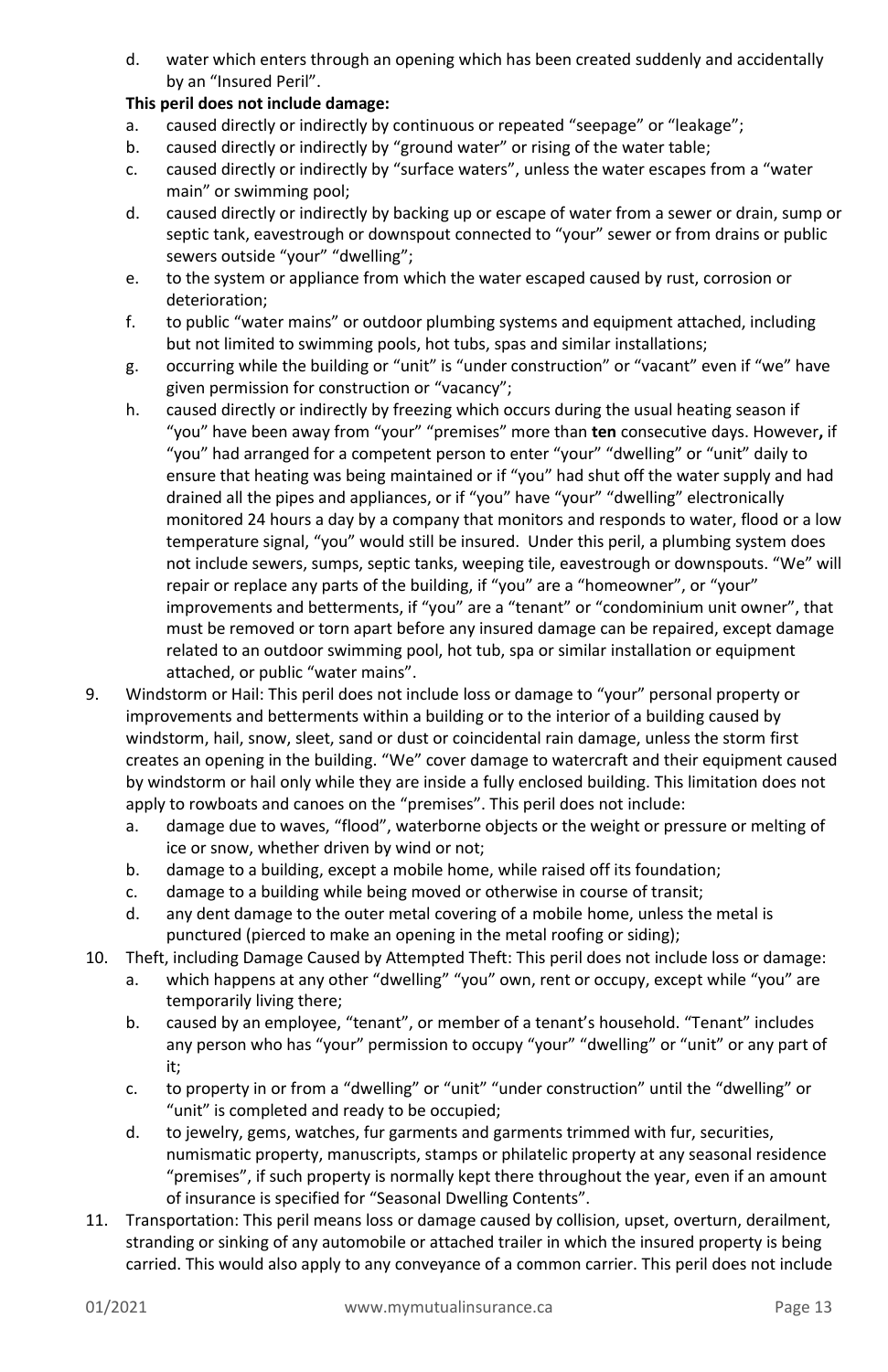loss or damage to any watercraft, their furnishings, equipment or motors.

- 12. Glass Breakage: If "you" are a "homeowner" or a "condominium unit owner", "we" insure glass that forms part of "your" "dwelling" or "unit" and, if "you" are a "homeowner", glass forming part of private structures on "your" "premises", including glass in storm windows and doors, against accidental or malicious breakage. If "you" are a "condominium unit owner", "we" only cover if "you" are held responsible for the damage by the "condominium corporation's" by-laws or it is part of "your" improvements and betterments. This peril does not include loss or damage occurring while a building or "unit" is "under construction" or "vacant" even if permission for construction or "vacancy" has been given by "us".
- 13. Collapse: "We" insure loss or damage due to the collapse of a foundation wall, floor, or roof of "your" "dwelling" or outbuilding caused by any of the following:
	- a. a peril insured under this Rider;
	- b. the weight of contents, equipment or people;
	- c. the weight of rain, snow, ice or sleet on the roof.

This peril does not include loss or damage to an outdoor swimming pool, hot tub, spa or similar installation or attached equipment.

- 14. Earthquake, including snowslide, iceslide, landslide or other earth movements occurring concurrently with and directly resulting from an earthquake shock.
- 15. Power Fluctuation Coverage**:** "We" insure against the sudden and accidental loss or damage caused by artificially generated electrical current.

# **EXCLUSIONS - LOSS OR DAMAGE WE DO NOT INSURE**

Listed below are certain kinds of property and losses "we" do not insure.

**PROPERTY NOT INSURED** - "We" do not insure:

- $1<sub>1</sub>$ outdoor trees, shrubs, plants and lawns, except as provided for under "Additional Coverages";
- $2.$ buildings, "units" or structures and their contents used in whole or in part or designed for "business" or farming purposes unless such use is declared on the "Coverage Summary Page";
- 3. hydronic yard furnaces, the building they are housed in, nor any contents located in the building (this includes but is not limited to wood and or coal fired water boilers), unless such "units" and buildings are declared on the "Coverage Summary Page";
- 4. books of account and evidences of debt or title;
- 5. motorized vehicles, camper units, truck caps, trailers and aircraft or their equipment (except for motorized wheelchairs, scooters having more than 2 wheels and specifically designed for the carriage of a person with a physical disability, "personal transporters", watercraft, motorized lawn mowers, other motorized gardening equipment and snow blowers, golf carts, electric bicycles with pedals, not more than 500 watts and not exceeding 32 km per hour, electric or battery powered children's toys with a maximum speed of 8 km per hour subject to Special Limits of Insurance). Equipment includes audio, visual, recording or transmitting equipment powered by the electrical system of a motor vehicle or aircraft;
- 6. "business" property, including samples and goods held for sale, except as provided under "Special Limits of Insurance";
- $7.$ property lawfully seized or confiscated unless such property is destroyed to prevent the spread of fire;
- 8. property illegally imported, acquired, kept, stored or transported;
- 9. property away from "your" "premises" for the purpose of exhibition;
- 10. buildings and/or structures, and their contents, used in whole or in part for the cultivation, harvesting, processing, manufacture, distribution or sale of marijuana or any product derived from, or containing, marijuana or any other substance falling within the Schedules of the Controlled Drugs and Substances Act, whether or not the insured is aware of such use of the property;
- 11. wind turbine systems including all related equipment and structures manufactured for a rated power unless declared on the "Coverage Summary Page".

# **LOSSES NOT INSURED** - "We" do not insure:

losses, expenses or increased costs of repair or replacement directly or indirectly resulting from or  $1_{\cdot}$ contributed to by the operation of any law or ordinance regulating the zoning, demolition, repair, construction or reconstruction of buildings and their related services;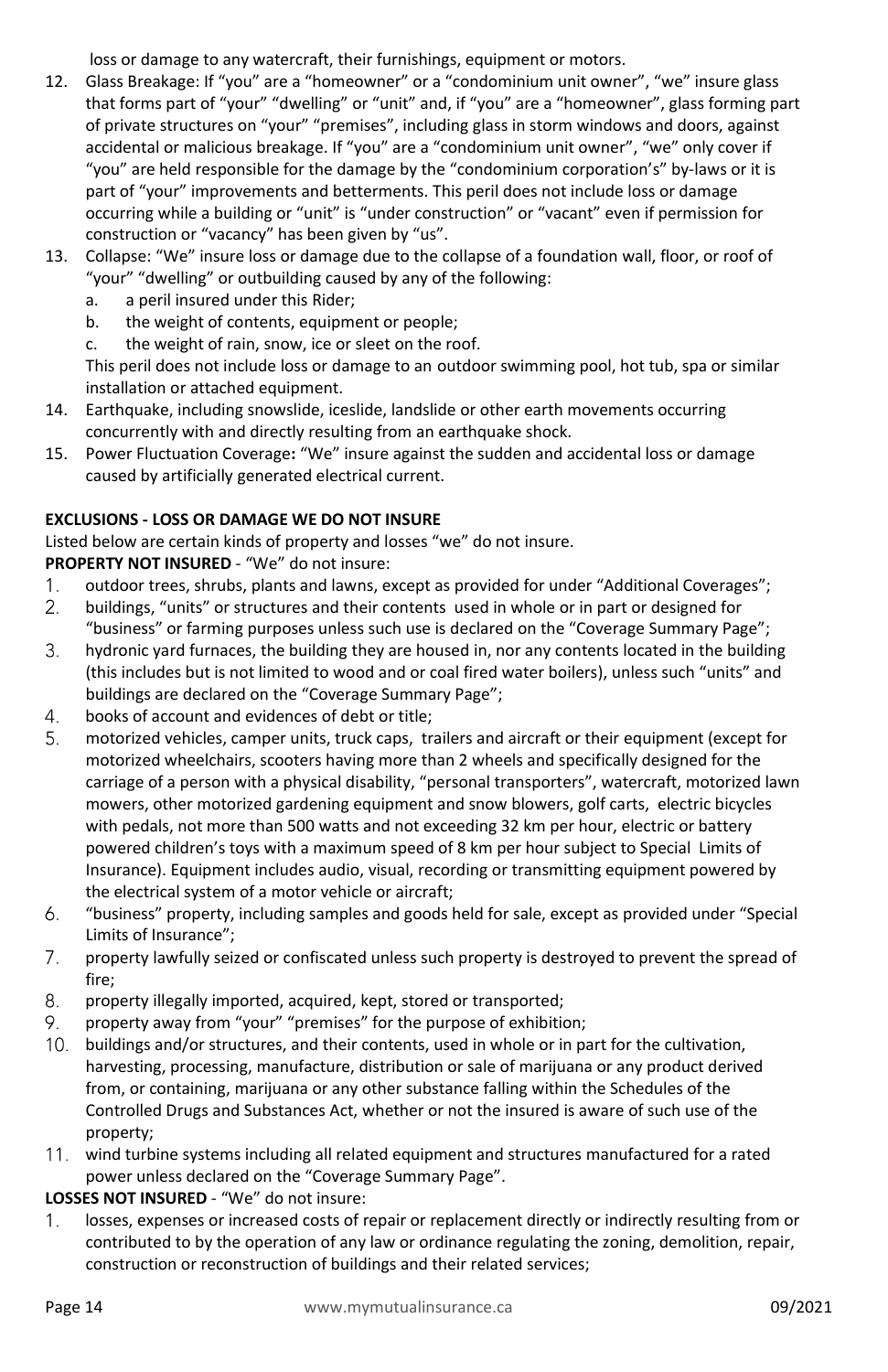- $2.$ loss or damage to personal property while undergoing a process or while being worked on, where the damage results from such process or work, but resulting damage to other property is insured;
- 3. loss or damage occurring after "your" "dwelling" or "unit" has, to "your" knowledge, been "vacant" for more than 30 consecutive days;
- $4.$ loss or damage resulting from any intentional or criminal act or failure to act by:
	- a. "you", "your" employees or anyone to whom the damaged or lost property is entrusted
	- b. any person insured by this policy; or
	- c. any other person at the direction of any person insured by this policy;
- 5. loss or damage caused directly or indirectly by war, invasion, act of a foreign enemy, hostilities, civil war, rebellion, revolution, insurrection or military power;
- 6. loss or damage caused directly or indirectly by any nuclear incident as defined in the Nuclear Liability Act, nuclear explosion or contamination by radioactive material;
- $7.$ the cost of gathering or assembling information or "data" for a computer software system;
- 8. the voluntary parting with title or ownership, whether or not induced to do so by any fraudulent scheme, trick, device or false pretense;
- 9. loss or damage caused by or resulting from contamination or pollution, or the release, discharge or dispersal of contaminants or "pollutants";
- $10.$ loss or damage when a motorboat and/or personal watercraft is not operated in accordance with the Canada Shipping Act regulations governing age and horsepower restrictions and operator competency requirements;
- loss or damage resulting from, contributed to or caused directly or indirectly by "Data Problem".  $11.$ However, if loss or damage caused by "Data Problem" results in the occurrence of further loss of or damage to insured property that is directly caused by "Specified Perils", this exclusion shall not apply to such resulting loss or damage;
- 12. loss or damage to or caused directly or indirectly by a domesticated animal, bird or fish "you" own or which is in "your" care;
- 13. loss or damage caused directly or indirectly by birds, vermin, skunks, rodents, raccoons, moles, mice, moths and insects, except damage to building glass;
- 14. accumulative damage, however caused;
- 15. any loss or damage caused directly or indirectly, in whole or in part, by "terrorism" or by any activity or decision of a government agency or other entity to prevent, respond to or terminate "terrorism" regardless of any other cause or event that contributes concurrently or in any sequence to the loss or damage.

#### <span id="page-14-0"></span>**II. HOMEOWNERS FORM B**

If the "Coverage Summary Page" specifies - **HOMEOWNERS FORM 'B', "**we" insure "your" property as follows:

- 1. if there is loss or damage to property insured under Dwelling Building, and/or Outbuildings, "you" are insured for such loss or damage under the terms and conditions of Homeowners Form 'A'.
- 2. if there is loss or damage to property insured under Personal Property, "you" are insured for such loss or damage under the terms and conditions of Homeowners Comprehensive Form 'D'.

# <span id="page-14-1"></span>**III. HOMEOWNERS FORM C**

If the "Coverage Summary Page" specifies - **HOMEOWNERS FORM 'C', "**we" insure "your" property as follows:

- 1. if there is loss or damage to property insured under Dwelling Building, and/or Outbuildings, "you" are insured for such loss or damage under the terms and conditions of Homeowners Comprehensive Form 'D'.
- 2. if there is loss or damage to property insured under Contents (Personal Property), "you" are insured for such loss or damage under the terms and conditions of Homeowners Form 'A'.

# <span id="page-14-2"></span>**IV. HOMEOWNERS COMPREHENSIVE FORM 'D' AND TENANTS AND CONDOMINIUM UNIT OWNERS PACKAGE II**

# **Insured Perils**

If the "Coverage Summary Page" specifies **Comprehensive Form 'D'** or **Tenants and Condominium Unit Owners Package II**, "we" insure against direct physical loss or damage to insured property subject to all the exclusions, limitations, terms and conditions of this policy.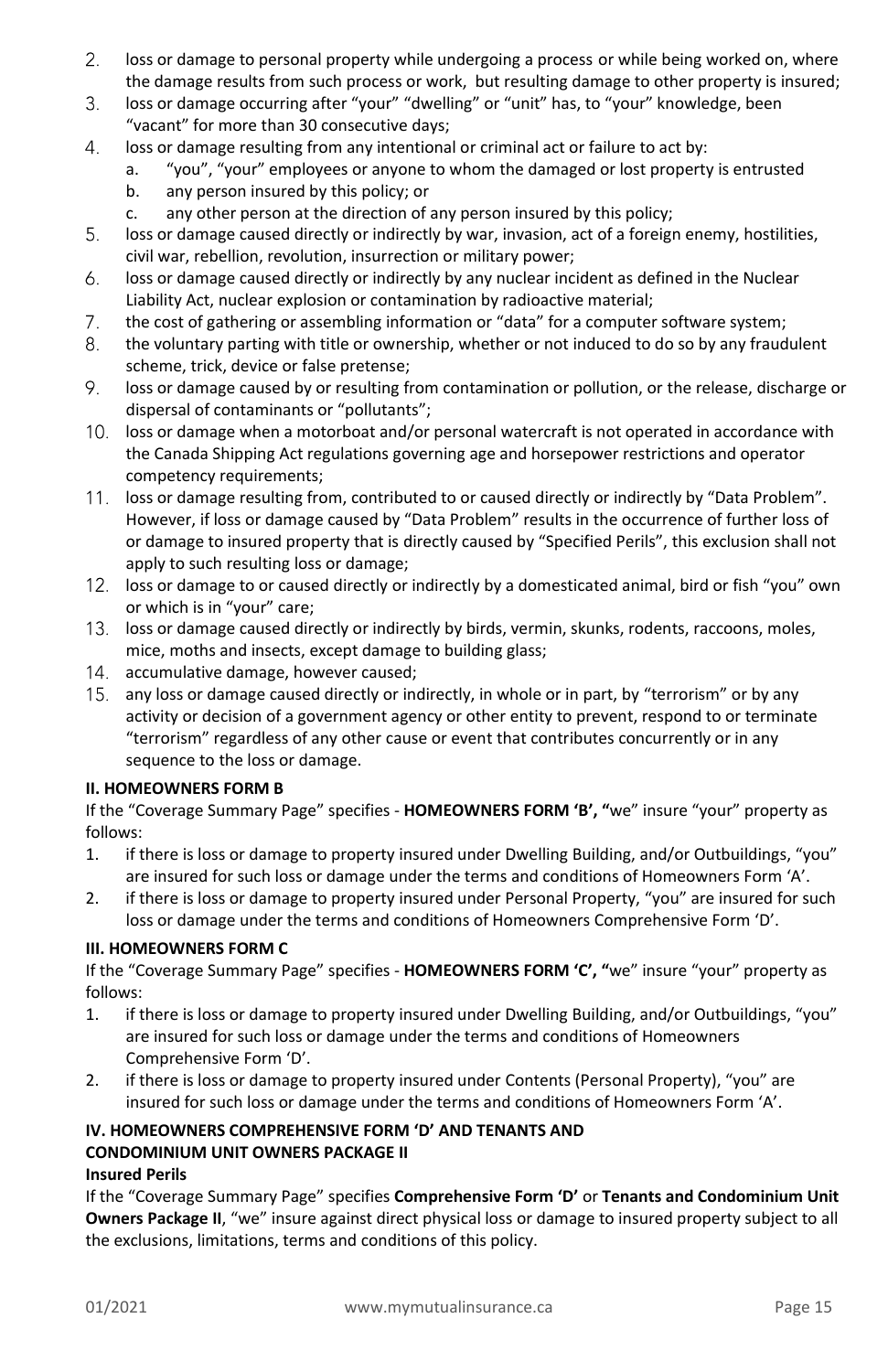# **ADDITIONAL COVERAGES**

**Food Spoilage:** Under Personal Property, "we" will pay for loss or damage to food contained in a home freezer at "your" Principal Residence "premises", resulting from a power failure, other interruption of electrical power or mechanical breakdown of the home freezer. "We" do not insure loss or damage:

- $1.$ due to the deliberate manual disconnection of the electrical power supply to the freezer in which the food is kept; or
- $2.$ due to "your" failure to take all reasonable steps to prevent further loss or damage to the insured property.

Settlement of loss will not include any expenses incurred in the acquisition of the food. **EXCLUSIONS** Listed below are certain kinds of property and losses "we" do not insure. **PROPERTY NOT INSURED -** "We" do not insure:

- $1.$ outdoor trees, shrubs, plants and lawns, except as provided for under "Additional Coverages";
- $2.$ books of account and evidences of debt or title;
- $3.$ motorized vehicles, camper units, truck caps, trailers and aircraft or their equipment (except for motorized wheelchairs, scooters having more than 2 wheels and specifically designed for the carriage of a person with a physical disability, "personal transporters", watercraft, motorized lawn mowers, other motorized gardening equipment and snow blowers, golf carts, electric bicycles with pedals, not more than 500 watts and not exceeding 32 km per hour, electric or battery powered children's toys with a maximum speed of 8 km per hour subject to Special Limits of Insurance). Equipment includes audio, visual, recording or transmitting equipment powered by the electrical system of a motor vehicle or aircraft;
- 4. "business" property, including samples and goods held for sale, except as provided under "Special Limits of Insurance";
- 5. property lawfully seized or confiscated unless such property is destroyed to prevent the spread of fire;
- 6. property illegally imported, acquired, kept, stored or transported;
- 7. property away from "your" "premises" for the purpose of exhibition;
- 8. buildings, "units" or structures used in whole or in part or designed for "business" or farming purposes unless such use is declared on the "Coverage Summary Page";
- 9. hydronic yard furnaces, the building they are housed in, nor any contents located in the building (this includes but is not limited to wood and or coal fired water boilers) unless such units and buildings are declared on the "Coverage Summary Page";
- 10. buildings and/or structures, and their contents, used in whole or in part for the cultivation, harvesting, processing, manufacture, distribution or sale of marijuana or any product derived from, or containing, marijuana or any other substance falling within the Schedules of the Controlled Drugs and Substances Act, whether or not the insured is aware of such use of the property.
- 11. wind turbine systems including all related equipment and structures manufactured for a rated power unless declared on the "Coverage Summary Page"

# **LOSSES NOT INSURED** - "We" do not insure:

- $1<sub>1</sub>$ losses, expenses or increased costs of repair or replacement directly or indirectly resulting from or contributed to by the operation of any law or ordinance regulating the zoning, demolition, repair, construction or reconstruction of buildings and their related services;
- $2.$ marring or scratching of any property or breakage of eye glasses, glassware or any fragile or brittle articles, unless caused by a "Specified Peril", impact by watercraft or aircraft, or theft or attempted theft;
- 3. loss or damage caused directly or indirectly by wear and tear, deterioration, latent defect or mechanical breakdown, inherent vice, rust or corrosion, extremes of temperature, dampness of atmosphere, condensation, wet or dry rot, mould, "fungi" or "spore(s)", or contamination;
- $\overline{4}$ . the cost of making good faulty design, material or workmanship;
- 5. cracking or falling of ceiling or wall plaster, unless caused by a peril not otherwise excluded by this policy;
- 6. accumulative damage however caused;
- $7.$ the cost of gathering or assembling information or "data" for a computer software system;
- 8. the voluntary parting with title or ownership, whether or not induced to do so by any fraudulent scheme, trick, device or false pretense;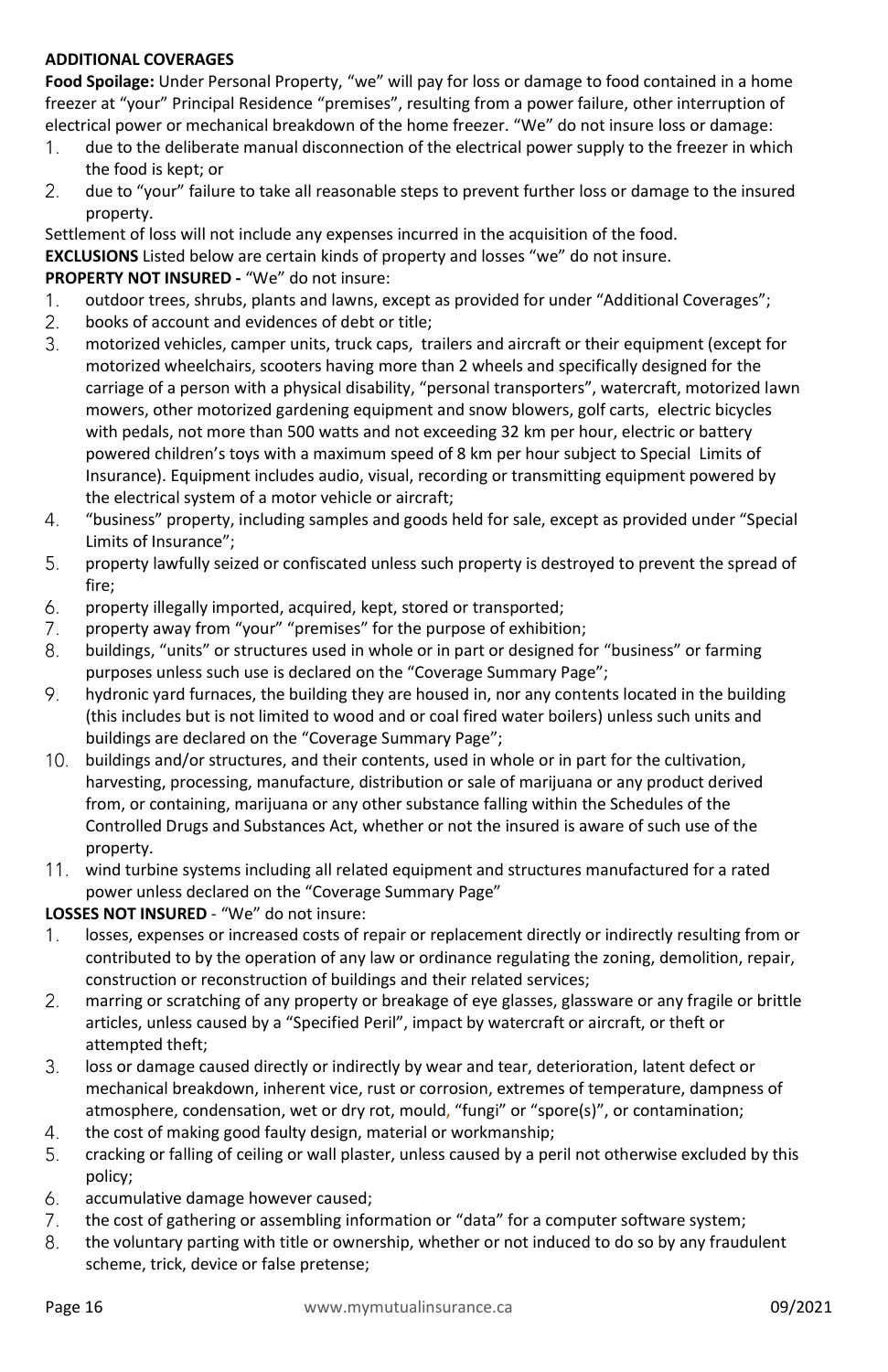- 9. loss or damage caused by or resulting from contamination or pollution, or the release, discharge or dispersal of contaminants or "pollutants";
- $10<sub>1</sub>$ any dent damage to the outer metal covering of any mobile home, unless the metal is punctured (pierced to make an opening in the metal covering or roofing).
- Also, "we" do not insure loss or damage:
- 11. occurring after "your" "dwelling" or "unit" has, to "your" knowledge, been "vacant" for more than 30 consecutive days;
- 12. caused directly or indirectly by settling, expansion, contraction, moving, shifting, bulging, buckling or cracking, except resulting fire or explosion or damage to building glass. This exclusion does not apply to loss or damage insured under Insured Peril 8(b) - Homeowners Form A;
- $13.$ caused directly or indirectly by birds, vermin, skunks, rodents, raccoons, moles, mice, moths and insects, except damage to building glass;
- 14. to or caused directly or indirectly by a domesticated animal, bird or fish "you" own or which is in "your" care;
- 15. resulting from any intentional or criminal act or failure to act by any person insured by this policy; or any other person at the direction of any person insured by this policy;
- caused directly or indirectly by smoke from agricultural smudging or industrial operations;
- 17. caused directly or indirectly by snowslide, iceslide, landslide, or other earth movement. If any of these results in fire or explosion we will pay only the resulting damage;
- to an outdoor swimming pool, hot tub, spa or similar installation, including attached equipment, or a public "water main" or outdoor plumbing systems and attached equipment, caused by water escape, rupture, freezing, movement of ice or collapse;
- 19. to retaining walls, driveways and sidewalks on "your" "premises" not constituting part of a building, unless the loss is caused by a 'Specified Peril';
- caused directly or indirectly by continuous or repeated "seepage" or "leakage" of water or steam from within a plumbing, heating, sprinkler or air conditioning system, "domestic appliance", swimming pool, hot tub or its attached equipment or "water main";
- caused directly or indirectly by "flood", surface water, spray, waves, tides, tidal waves, ice or waterborne objects, all whether driven by wind or not, unless the loss or damage resulted from the escape of water from a public "water main", swimming pool or equipment attached;
- $22.$ caused directly or indirectly by water below the surface of the ground including that which exerts pressure on or flows, seeps or leaks through any sidewalk(s), driveway(s), foundation(s), wall(s), basement or other floor(s) or through any door(s), window(s) or any other opening(s), unless the loss or damage resulted from the escape of water from a public "water main", swimming pool or equipment attached;
- to improvements or betterments or to the interior of a building or its contents caused by water from rain, hail, sleet, snow, sand or dust, all whether driven by wind or not, unless the loss or damage is co-incidental with a windstorm which first creates an opening in the building;
- caused directly or indirectly by freezing of a plumbing, heating, sprinkler or air conditioning system or "domestic appliance" unless it happens within a building heated during the usual heating season and "you" have not been away from the insured "premises" for more than **ten** consecutive days. However, if "you" had arranged for a competent person to enter "your" "dwelling" daily to ensure that heating was being maintained or if "you" had shut off the water supply and had drained all the pipes and appliances, or if "you" have "your" "dwelling" electronically monitored 24 hours a day by a company that monitors and responds to a low temperature signal, "you" would still be insured. If the loss or damage occurs while "your" building is "under construction" or "vacant", "you" would not be insured, even if permission for construction or "vacancy" has been given by "us";
- 25. caused directly or indirectly by accidental discharge or overflow of water or steam from within a plumbing, heating, sprinkler or air conditioning system, "domestic appliance", swimming pools, including hot tubs, spas and similar installations or equipment attached and public "water mains", occurring while "your" "dwelling" or unit is "under construction" or "vacant", even if permission for construction or "vacancy" has been given by "us";
- 26. caused directly or indirectly by sudden and accidental bursting, tearing apart, cracking, burning or bulging due to the pressure of water or steam, or the lack of water or steam, in a plumbing, heating, sprinkler or air conditioning system or an appliance for heating water occurring while the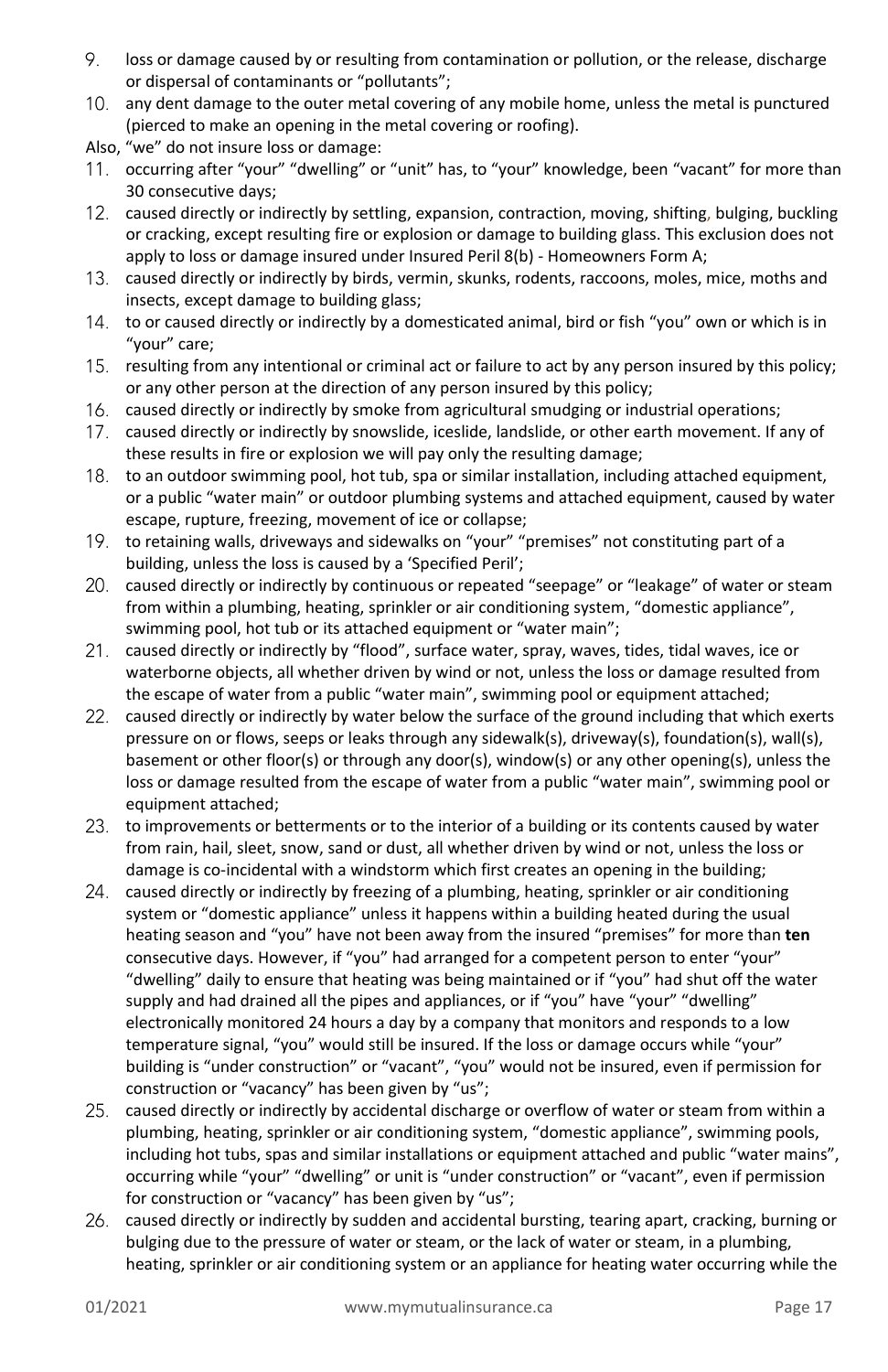insured "dwelling" or "unit" is "under construction" or "vacant" even if permission for construction or "vacancy" has been given by "us";

- 27. caused by backing up or escape of water from a sewer or drain, sump or septic tank, eavestrough or downspout connected to "your" sewer or from drains or public sewers outside "your" "dwelling";
- caused directly or indirectly by vandalism or malicious acts by any of "your" employees or by any "tenant", tenant's guest, a tenant's employee or member of a tenant's household. "Tenant" includes any person who has "your" permission to occupy "your" "dwelling" or "unit" or any part of it;
- 29. caused directly or indirectly by theft or attempted theft:
	- a. which happens at any other "dwelling" "you" own, rent or occupy, except while "you" are temporarily living there;
	- b. by any employee, "tenant" or member of a tenant's household. "Tenant" includes any person who has "your" permission to occupy "your" "dwelling" or "unit" or any part of it;
	- c. of property at a "dwelling" or "unit" "under construction" until the "dwelling" or "unit" is completed and ready to be occupied;
	- d. of jewelry, gems, watches, fur garments and garments trimmed with fur, securities, numismatic property, manuscripts, stamps or philatelic property at any seasonal residence "premises", if such property is normally kept there throughout the year, even if an amount of insurance is specified for "Seasonal Dwelling Contents";
- caused directly or indirectly by vandalism or malicious acts or glass breakage, occurring while "your" "dwelling" or "unit" is "under construction" or "vacant" even if permission for construction or "vacancy" has been given by "us";
- to a building (except a mobile home) caused by windstorm or collapse while the "dwelling" is raised off its foundation;
- to a building, including a mobile home, while it is being moved or is otherwise in course of transit. this exclusion does not apply to a mobile home while being moved in an emergency to protect it when endangered by a peril insured by this Rider;
- 33. to personal property undergoing any process or while being worked on, where the damage results from such process or work, but resulting damage to other property by an "Insured Peril" is insured;
- 34. to sporting or hobby equipment where the loss or damage is due to its use;
- 35. caused directly or indirectly by war, invasion, act of a foreign enemy, hostilities, civil war, rebellion, revolution, insurrection or military power;
- caused directly or indirectly by any nuclear incident as defined in the Nuclear Liability Act, nuclear explosion or contamination by radioactive material;
- 37. resulting from, contributed to or caused directly or indirectly by "Data Problem". However, if loss or damage caused by "Data Problem" results in the occurrence of further loss of or damage to insured property that is directly caused by "Specified Perils", this exclusion shall not apply to such resulting loss or damage;
- consisting of or caused directly or indirectly, in whole or in part, by any 'fungi" or "spore(s)", or for the cost or expense for any testing, monitoring, evaluating or assessing of "fungi" or "spore(s)";
- 39. any loss or damage caused directly or indirectly, in whole or in part, by "terrorism" or by any activity or decision of a government agency or other entity to prevent, respond to or terminate "terrorism" regardless of any other cause or event that contributes concurrently or in any sequence to the loss or damage .

# <span id="page-17-0"></span>**BASIS OF CLAIM PAYMENT**

**Dwelling Building, Outbuilding and Personal Property - (applicable to all Riders and Endorsements)**

This part sets out certain rules, which apply in settling a claim for loss or damage to insured property. "We" will pay for insured loss or damage up to "your" financial interest in the property, but not exceeding the applicable amount(s) of insurance for any loss or damage arising out of any one occurrence. Any payment "we" make for loss or damage will not reduce the amounts of insurance provided by this policy. If "you" qualify for a tax credit, the loss payment will be reduced by that amount. "**Actual Cash Value**" will take into account such things as the cost of replacement less any depreciation, and in determining depreciation "we" will consider the condition and resale value immediately before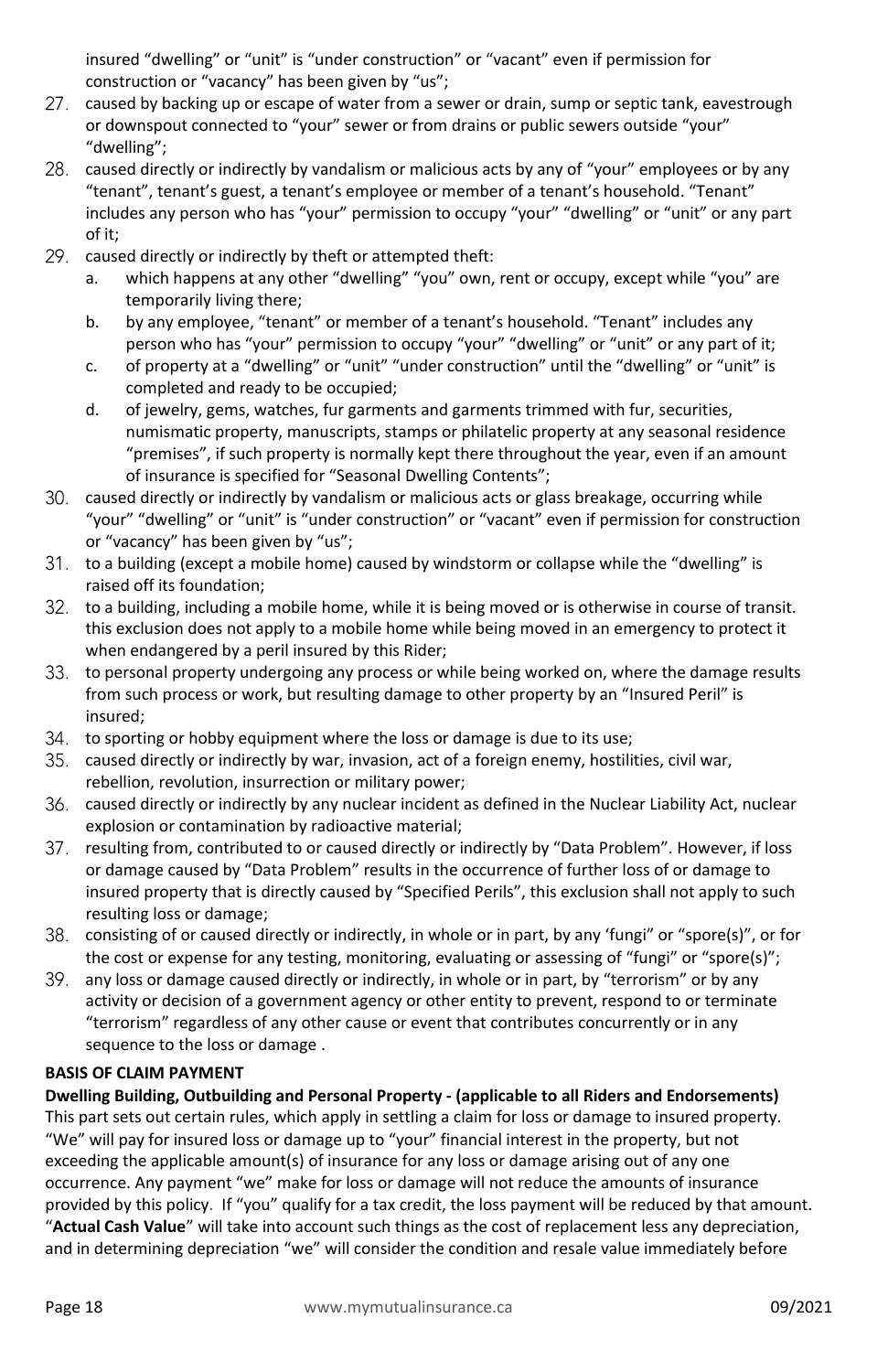the loss or damage and the normal life expectancy.

**Building Replacement Cost - Optional Loss Settlement:** (This clause does not apply to Mobile Homes) If "you" are a "homeowner" and there is loss or damage to a building insured under Dwelling Building or Outbuilding, "you" may choose as the basis of loss settlement either (A) or (B) below, provided:

- "You" repair or replace the damaged or destroyed building within a reasonable time after the loss,  $1_{-}$ and
- $2.$ "You" use materials of similar quality for repair or replacement, and
- 3. If replacement is necessary, "you" replace the building on the same site with a building to be used for the same occupancy, and
- $4.$ The "Coverage Summary Page" does not indicate that the building is insured for "actual cash value", and
- 5. There is nothing elsewhere in this policy limiting the basis of claim payment to Actual Cash Value. If all these provisions are not met, settlement will be as in (B).
- (A) The cost of repairs or replacement (whichever is less) without deduction for depreciation, in which case, if the loss is over \$1,000, we will pay in the proportion that the applicable amount of insurance bears to 80% of the "replacement cost" of the damaged building at the date of the damage, but not exceeding the actual cost incurred. "Replacement Cost" means the cost, at the time of the loss, of repairs or replacement (whichever is less) with new property of similar kind and quality, without deduction for depreciation.
- (B) The "Actual Cash Value" of the loss or damage at the date of the occurrence. "Actual Cash Value" will take into account such things as the cost of replacement less any depreciation, and in determining depreciation we will consider the condition and resale value immediately before the loss or damage and the normal life expectancy.

**Condominium Unit Owners Contingent Insurance:** In case of loss or damage for which an amount is payable under the Condominium Unit Owners Contingent Insurance coverage provided by this policy, "we" will pay up to the applicable amount of insurance for insured loss or damage to "your" "unit", less any amount recoverable from any insurance covering the collective interests of the "unit" owners, as follows:

- $1<sub>1</sub>$ If, within a reasonable time after the loss or damage, "you" repair or replace the loss or damage to "your" "unit" with materials of similar quality, "we" will pay for the actual cost of repairs or replacement (whichever is less) without deduction for depreciation;
- $2.$ If loss or damage is not repaired or replaced within a reasonable time, "we" will pay the Actual Cash Value of the loss or damage at the date of occurrence.

**Deductible: "We" are responsible only for the amount by which the insured loss or damage exceeds the amount of the deductible shown on the "Coverage Summary Page" in any one occurrence.** If one occurrence could lead to the application of more than one deductible, only the largest deductible will apply.

**Dwelling Roofs:** Loss or damage caused by windstorm or hail to "dwelling" roofs over 20 years old will be settled on an Actual Cash Value basis.

# **Guaranteed Replacement Cost:**

If the "Coverage Summary Page" indicates that Guaranteed Replacement Cost (GRC) applies, we agree to pay any insured loss under Dwelling Building, on the basis of the following:

- $1<sub>1</sub>$ Subject to paragraph 2 below, "we" agree to pay:
	- a. the actual cost reasonably incurred to repair or replace the building on the same site with materials of like kind and quality, without deduction for depreciation, even if this exceeds the amount of insurance specified for Dwelling Building on the "Coverage Summary Page", and
	- b. without increasing the amount of insurance, and only as a result of an "Insured Peril", the cost, as required, of demolishing, repairing, replacing, constructing or reconstructing the "dwelling" on the same site arising from the enforcement of the minimum requirements of any by-law, regulation, ordinance or law which regulates zoning or the demolition, repair or construction of damaged "dwellings" and is in force at the time of such loss or damage "We" will not pay for losses caused by the enforcement of any by-law, regulation, ordinance or law which prohibits "you" from rebuilding or repairing on the same site.
- $2.$ The foregoing agreement shall not be applicable and shall not be in effect unless "you" fully comply with the following conditions: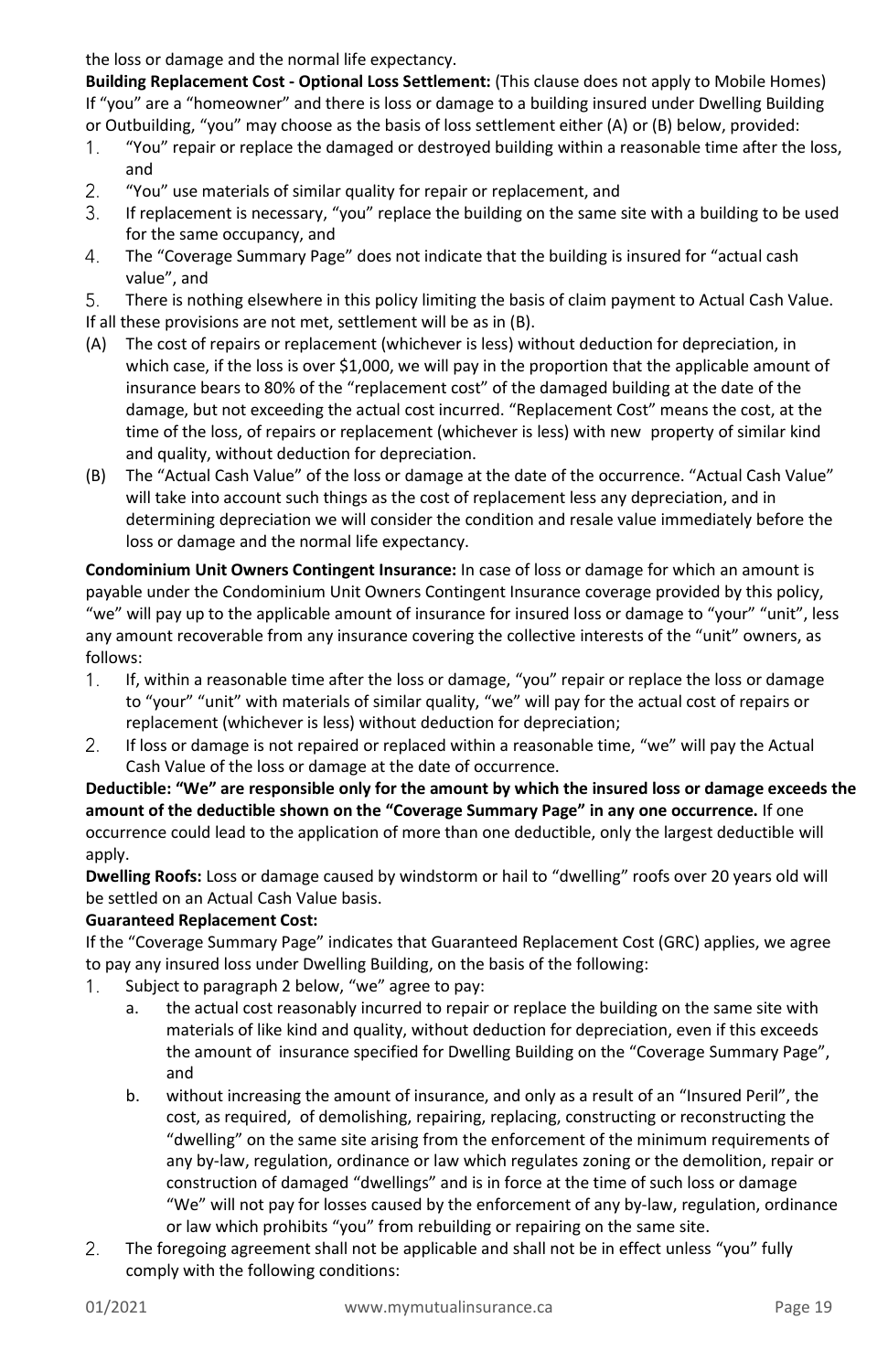- a. the amount of insurance applicable to Dwelling Building must not be less than the full estimated replacement cost of the building;
- b. "you" must notify us of any additions, alterations or improvements "you" make to the building which increases its replacement cost by \$10,000 or more, within **ninety** days of the commencement of the additions, alterations or improvements. "You" agree to increase the amount of insurance applicable to Dwelling Building by an amount equal to the increase in the replacement cost of the building and to pay the additional premium for the increase.
- c. "you" must repair or replace the damaged or destroyed building within a reasonable time after the loss.
- d. "you" must have properly described "your" "dwelling" building to "us" when applying for this insurance
- e. "you" agree to accept each annual adjustment in the coverage limits of liability as recommended by "us" and pay the additional premium.

**Improvements and Betterments:** (applicable to a Tenant or "condominium unit owner") If within a reasonable time after damage, "you" repair or replace loss or damage to "your" improvements or betterments with materials of similar quality, "we" will pay on the basis of the actual cost of repairs or replacement (whichever is less) without deduction for depreciation, up to the applicable amount of insurance. If loss or damage is not repaired within a reasonable time, "we" will pay the Actual Cash Value of the loss or damage at the date of the occurrence, up to the applicable amount of insurance. **Insurance Under More Than One Policy:** If "you" have insurance on specifically described property, our policy will be considered excess insurance and we will not pay any loss or claim until the amount of such other insurance is used up. In all other cases, "our" policy will pay its rateable proportion of the loss or claim.

**Mobile Homes:** Loss or damage to Mobile Homes and additions will be settled on the basis of Actual Cash Value in all cases.

**Obsolescence:** "We" will not pay for increased costs that result when "you" cannot repair or replace "your" property because material or parts are unavailable, obsolete or outmoded. "We" will pay the cost that would have been required if material or parts were available. "We" will pay on the basis of the last known cost of material or parts. In the event that new property of like kind and quality is not obtainable because material or parts are unavailable or obsolete, new property which is as similar as possible to that damaged or destroyed and which is capable of performing the same function shall be deemed to be new property of like kind and quality.

**Personal Property:** "We" agree to pay any insured loss or damage to property described under Personal Property, on the basis of "Replacement Cost" provided that:

- $1<sub>1</sub>$ The property at the time of loss was useable for its original purpose, and
- $2.$ "You" have repaired or replaced the property promptly; otherwise the basis of loss settlement will be the Actual Cash Value of the loss or damage at the date of the occurrence, up to the applicable amount of insurance, but not exceeding what it would cost to repair or replace the property with material of similar quality.

Replacement Cost settlement does not apply to:

- a. Property no longer in use for its intended purpose;
- b. Antiques, fine arts, paintings, statuary and similar articles which, by their inherent nature, cannot be replaced with a similar article;
- c. Fur garments, garments trimmed with fur or wedding gowns that are 5 years of age from the date they were originally purchased new;

otherwise the basis of loss settlement will be the Actual Cash Value of the loss or damage at the date of the occurrence, up to the applicable amount of insurance, but not exceeding what it would cost to repair or replace the property with material of similar quality.

"You" may elect not to replace some of the destroyed or stolen property. Settlement for the property not replaced will be on an Actual Cash Value basis. If, at a later date, "you" decide to replace any destroyed or stolen property, "you" are permitted to make an additional claim under this insurance but only if "you" present the claim within 180 days after the date of loss.

"**Replacement Cost**" means the cost, at the time of the loss or damage, of repair or replacement (whichever is less) with new property of similar kind and quality, without deduction for depreciation.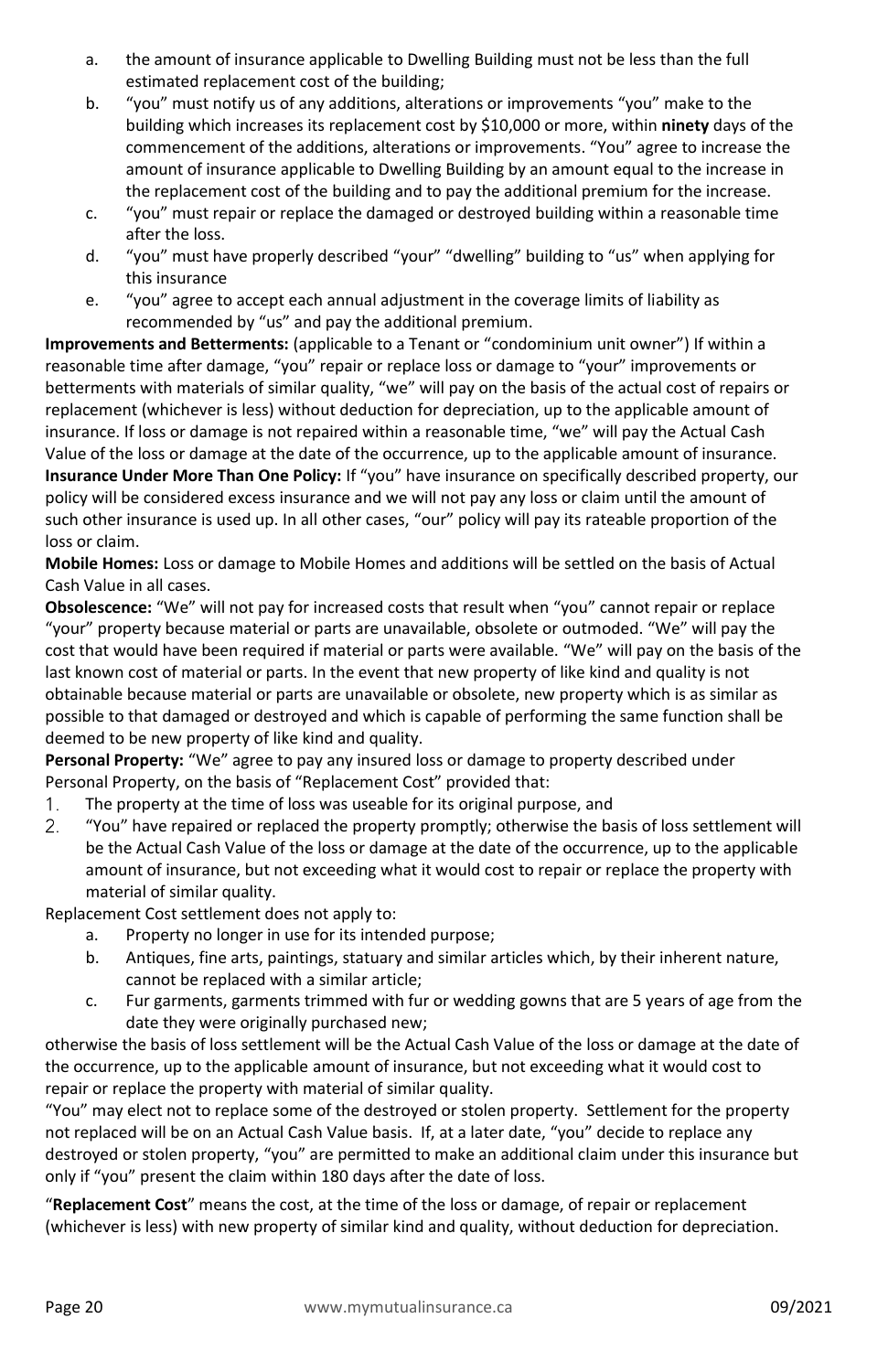<span id="page-20-0"></span>**Swimming Pool Liners:** Loss or damage to swimming pool liners will be settled on the basis of Actual Cash Value in all cases.

# **SECTION II - LIABILITY COVERAGES**

THIS SECTION DOES NOT APPLY TO A FARM POLICY

# <span id="page-20-1"></span>**DEFINITIONS (applicable to Section II)**

**"You"** and **"Your"** have the same meaning as defined on page 3. In addition, the following persons are insured:

- 1. any person or organization legally liable for damages caused by watercraft or animal owned by "you" and to which this insurance applies. This does not include anyone using or having custody of the watercraft or animal in the course of any "business" or without the owner's permission;
- 2. a "residence employee" while performing their duties for "you";
- 3. "your" legal representative having temporary custody of the insured "premises", if "you" die while insured by this policy, but only for legal liability arising out of the insured "premises";
- 4. any person who is insured by this policy at the time of "your" death and who continues residing on the insured "premises".

#### **"We", "us" or "the insurer"** means **My Mutual Insurance.**

**"Action"** means a civil proceeding in which "compensatory damages" because of "bodily injury" or "property damage" to which this insurance applies are alleged. "Action" includes:

- a. An arbitration proceeding in which such "compensatory damages" are claimed and to which the "insured" must submit or does submit with "our" consent; or
- b. Any other alternative dispute resolution proceeding in which such "compensatory damages" are claimed and to which the "insured" submits with "our" consent.

**"Bodily Injury"** means bodily injury, sickness or disease, including death at any time resulting therefrom, sustained by any person.

**"Business"** means any continuous or regular pursuit undertaken for financial gain, including a trade, profession or occupation or the temporary or part-time business pursuits of an insured person under the age of 21 years.

**"Business Property"** means property on which a "business" is conducted, property rented in whole or in part to others, or property held for rental.

**"Compensatory Damages"** means damages due or awarded in payment for actual injury or economic loss. "Compensatory damages" does not include punitive or exemplary damages.

**"Condominium Corporation"** in this section has the same meaning as in Section I.

**"Condominium Unit Owner"** or **"Unit Owner"** in this section has the same meaning as in Section I. "**Data"** means representations of information or concepts, in any form.

**"Fungi"** includes, but is not limited to, any form or type of mould, yeast, mushroom or mildew whether or not allergenic, pathogenic, or toxigenic, and any substance, vapour or gas produced by, emitted from or arising out of any "fungi" or "spores" or resultant mycotoxins, allergens or pathogens.

**"Legal Liability"** means responsibility which courts recognize and enforce between persons who sue one another.

**"Occurrence"** means an accident, including continuous or repeated exposure to substantially the same general harmful conditions.

**"Pollutant"** means any solid, liquid, gaseous or thermal irritant or contaminant, including vapour, alkalis, chemicals and waste. Waste includes materials to be recycled, reconditioned or reclaimed. **"Premises"** and **"Insured Premises"** means the "premises" at the location(s) described on the

"Coverage Summary Page" where the person(s) named as the insured on the "Coverage Summary Page", or his or her spouse, maintains a residence. It also includes:

- 1. other residential "premises" specified on the "Coverage Summary Page" where an additional premium has been paid, except "business property" and farms;
- 2. individual or family cemetery plots or burial vaults;
- 3. "vacant" land within the province of Saskatchewan "you" own or rent, excluding "farm" land;
- 4. land within the province of Saskatchewan where an independent contractor is building a one, two or three-family residence to be occupied by "you";
- 5. premises "you" are temporarily using or where "you" are temporarily residing if "you" do not own such premises or "you" are not under any lessee or tenant agreement which is longer than 90 consecutive days;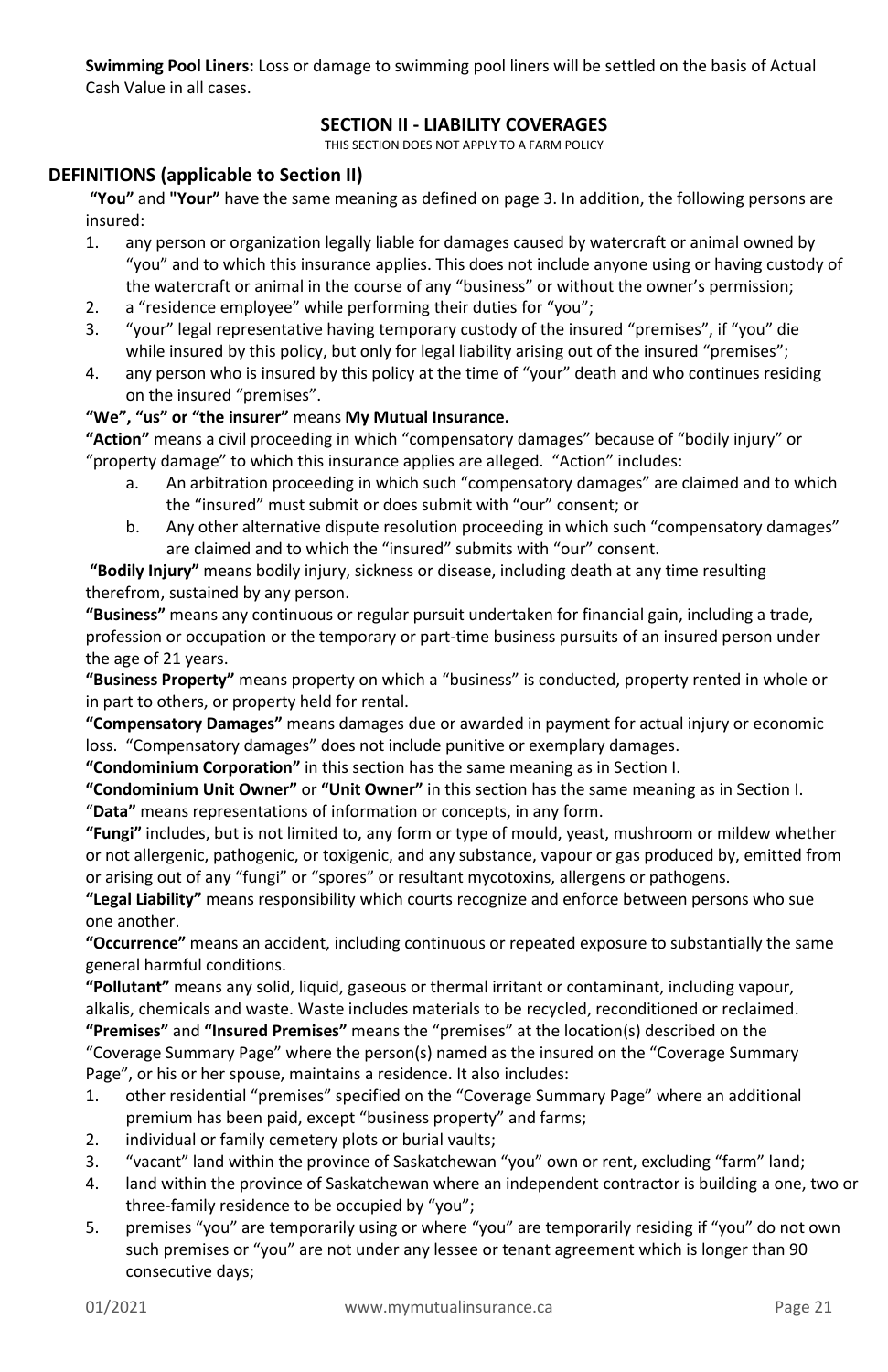- 6. "premises" within the province of Saskatchewan to be occupied by "you" as "your" principal residence from the date "you" acquire ownership or take possession but not beyond the earliest of:
	- a. 30 consecutive days;
	- b. the date the policy expires or is terminated;
	- c. the date upon which specific liability insurance is arranged for such "premises".

**"Property Damage"** means damage to, or destruction of, or loss of use of tangible property.

**"Residence Employee"** in this Section has the same meaning as in Section I.

**"Spore(s)"** includes, but is not limited to, any reproductive particle of microscopic fragment produced by, emitted from or arising out of any "fungi".

**"Terrorism"** means an ideologically motivated unlawful act or acts, including but not limited to the use of violence or force or threat of violence or force, committed by or on behalf of any group(s), organization(s) or government(s) for the purpose of influencing any government and/or instilling fear in the public or a section of the public.

# <span id="page-21-0"></span>**COVERAGES**

This insurance applies only to accidents or "occurrences" which take place during the term of this policy. The amounts of insurance are shown on the "Coverage Summary Page". Each person insured is a separate insured but this does not increase the limit of insurance.

# <span id="page-21-1"></span>**COVERAGE E - LEGAL LIABILITY**

"We" will pay all sums which "you" become legally liable to pay as "compensatory damages" because of unintentional "Bodily Injury" or "Property Damage" to which this insurance applies. Other than as provided under "Defense, Settlement, Supplementary Payments", the amount of insurance is the maximum amount "we" will pay under one or more sections of Coverage E for all "compensatory damages" in respect of one accident or "occurrence", regardless of the number of:

- 1. insured persons;
- 2. claims made or actions brought; or
- 3. persons or organizations making claims or bringing actions.

If there is a claim payable under Coverage E for which "you" are insured by us under more than one policy, "we" will pay up to the highest limit available under any one policy. The amounts of insurance specified for the individual policies may not be combined. "You" are insured for claims made against "you" arising from:

- 1. **Personal Liability -** "Bodily Injury" or "Property Damage" arising out of "your" personal actions anywhere in the world, if "you" are an individual person.
- 2. **Premises Liability -** "legal liability" arising out of "your" ownership, use or occupancy of the premises defined in Section II. This insurance also applies if "you" assume, by a written contract, the "legal liability" of other persons in relation to these premises.
- 3. **Tenants Legal Liability -** "legal liability" for "Property Damage" to premises, or their contents, which "you" do not own and which "you" are using, renting or have in "your" custody or control caused by:
	- a. fire,
	- b. explosion or implosion,
	- c. smoke due to a sudden, unusual or faulty operation of any heating or cooking unit in or on the premises, but not smoke from fireplaces,
	- d. water escape from a heating, plumbing, sprinkler or air conditioning system, waterbed or "domestic appliance". This coverage will not apply if "you" have been away from "your" premises more than ten consecutive days. However, if "you" had arranged for a competent person to enter "your" "dwelling" or "unit" daily to ensure that heating was being maintained or if "you" had shut off the water supply and had drained all the pipes and appliances or "you" have "your" "dwelling" electronically monitored 24 hours a day by a company that monitors and responds to a low temperature signal, "you" would still be insured, or
	- e. impact by a land vehicle.

"You" are not insured for liability "you" have assumed by contract unless "your" "legal liability" would have applied even if no contract had been in force. This insurance does not apply to premises or their contents "you" are using for "business" purposes.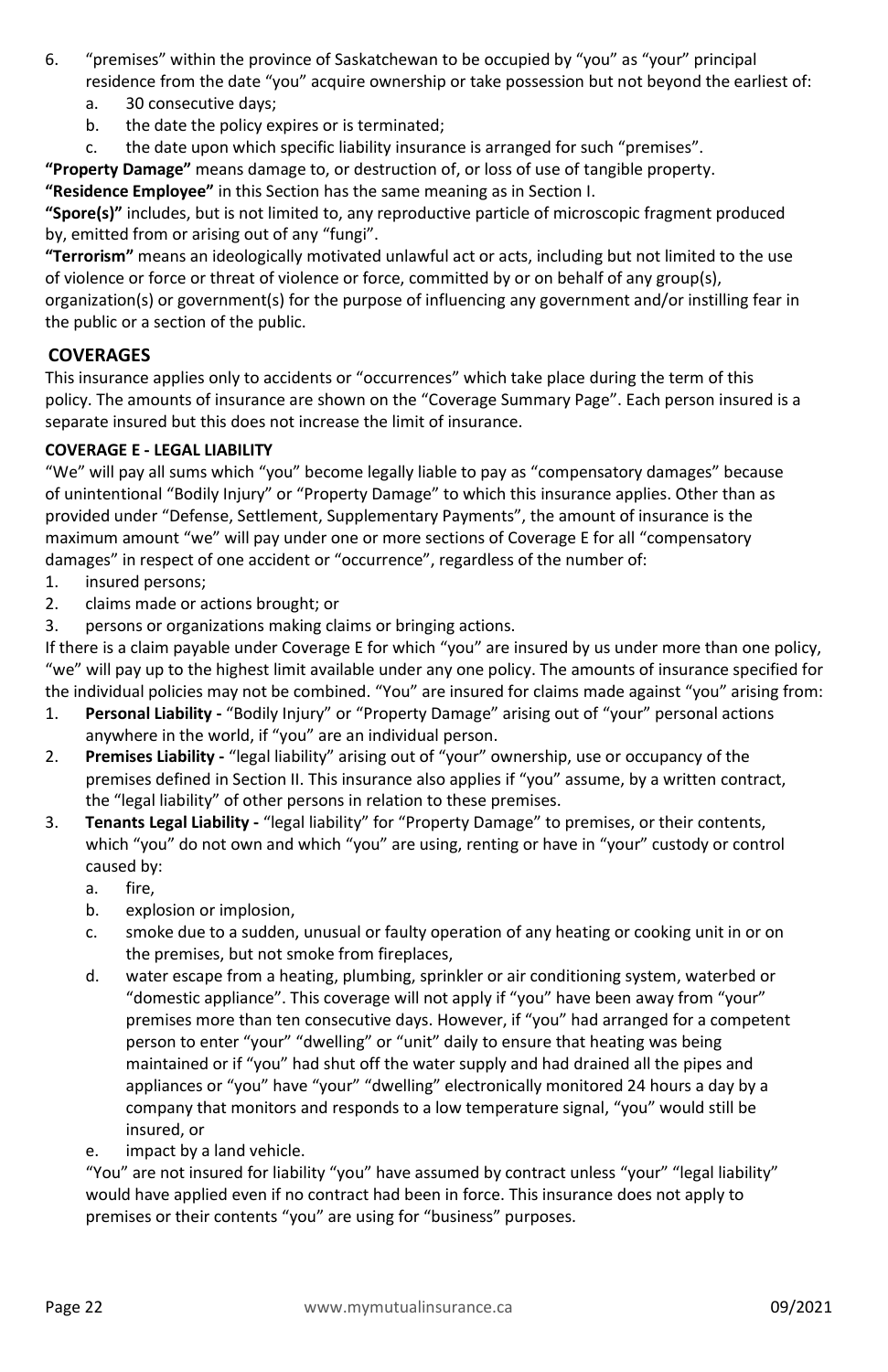4. **Employer's Liability -** "legal liability" for "Bodily Injury" to "residence employees" arising out of and in the course of their employment by "you". "You" are not insured for claims made against "you" resulting from the ownership, use or operation of aircraft while being operated or maintained by "your" employee. "You" are not insured for liability imposed upon or assumed by "you" under any workers' compensation statute.

# **COVERAGE E EXCLUSIONS - Loss or damage not insured:**

"You" are not insured for claims made against "you" arising from:

- the ownership, maintenance, use, operation or entrustment to others of any motorized vehicle, 1. trailer, "farm" machinery or equipment or watercraft, except those for which coverage is provided under "Coverage E Extensions" in this section of the policy. This exclusion does not apply to "Employer's Liability";
- $2.$ damage to property "you" own, use, occupy or lease; or property in "your" care, custody or control except property for which coverage is provided under Tenants "legal liability" in this section of the policy;
- 3. damage to personal property or fixtures as a result of work done on them by "you" or anyone on "your" behalf;
- $4.$ "Bodily Injury" to "you" or to any person residing in "your" household, other than a "residence employee";
- 5. the transmission of communicable or sexually transmitted disease by any person insured by this policy, or arising out of the failure of any person insured by this policy to take steps to prevent the transmission or spread of any communicable disease;
- 6. any actual or alleged abuse or molestation, meaning any form of actual or threatened sexual, physical, psychological, mental and/or emotional abuse, molestation or harassment, including corporal punishment, directly or indirectly:
	- a. by any person or named insured who is insured by this policy;
	- b. by any person or named insured who is insured by this policy having knowledge of such an activity taking place;
	- c. by any person or named insured who is insured by this policy failing to prevent such activity from taking;
	- d. at the direction of any person or any named insured who is insured by this policy.
- $7.$ the ownership, use or maintenance of a swimming pool on "your" "premises" unless "swimming pool liability" is shown on the "Coverage Summary Page" and an additional premium charge for it;
- 8. the ownership or use of a horse or horses, unless otherwise stated on the "Coverage Summary Page" and an additional premium charged:
	- a. "We" do not insure claims made against "you" arising from the ownership, use, or operation, loading or unloading, or the entrustment to others, by or on behalf of an "Insured" of:
		- any draft or saddle animal or attached conveyance: 1)
			- a) for charge or remuneration; or
			- b) while entrusted to others; or
			- c) for the carrying of passengers for hire or gain or under any other arrangement;
- 9. the erasure, destruction, corruption, misappropriation or misinterpretation of "data"; or erroneously creating, amending, entering, deleting or using "data"; including any loss of use arising therefrom. "Data" means representations of information or concepts, in any form.

# **The additional exclusions on pages 31-32 also apply.**

# **COVERAGE E EXTENSIONS**

"You" are also insured for claims made against "you" arising from the following: **Watercraft Liability**

- a. **Watercraft "you" own:** "You" are insured against claims arising out of "your" ownership, use or operation of watercraft, but only if the watercraft is less than 8 meters (26 feet) in length and:
	- 1) is equipped with an outboard motor or motors of not more **than 19kw (25 HP)** in total when used with or on a single watercraft, or
	- 2) has an inboard or an inboard-outboard motor of not more than 38 kW (50 HP).
	- If "you" own any motors or watercraft that exceeds the power or length stated above, "you"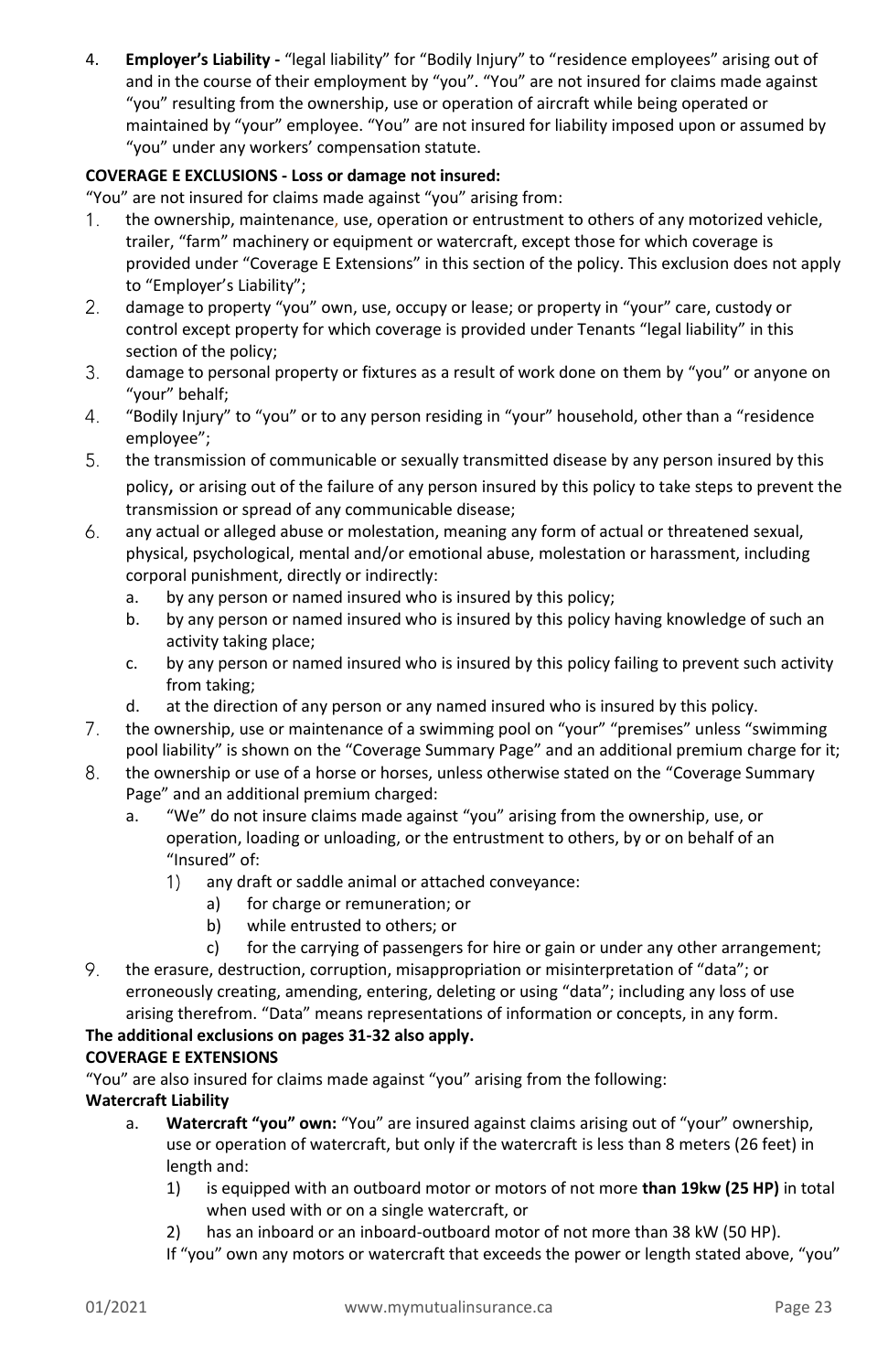are insured only if "Watercraft Liability Extension" is shown on the "Coverage Summary Page". If "you" acquire any of these after the effective date of this policy, "you" will be insured automatically for a period of thirty days only from the date of their acquisition.

- b. **Watercraft "you" do not own:** "You" are insured against claims arising out of "your" use or operation of watercraft which "you" do not own, provided:
	- 1) the watercraft is being use or operated with the owner's consent;
	- 2) the watercraft is not owned by anyone included in the definition of "you" or "your" as it applies to Section II of this policy.
	- "You" are not insured for damage to the watercraft itself.
- c. **Watercraft Uses "We" Do Not Insure:** "We" do not insure claims made against "you" arising from the use or operation of any watercraft, whether owned by "you" or not, while it is:
	- 1) being used for carrying passengers for compensation;
	- 2) being used in any race or speed test or speed contest other than a sailboat;
	- 3) rented by "you" to others;
	- 4) being operated or controlled by "you" while "you" are under the influence of intoxicating liquor or drugs to such an extent as to be incapable of the proper operation or control of the watercraft;
	- 5) being operated or controlled by "you" while "your" alcohol-blood ratio exceeds 80 milligrams of alcohol in 100 milliliters of blood;
	- 6) "Bodily Injury" or "Property Damage" when a motorboat and/or personal watercraft is not operated in accordance with the Canada Shipping Act regulations governing age and horsepower restrictions and operator competency requirements.

#### **Motorized Vehicle Liability**

- a. **Vehicles "you" own:** "You" are insured against claims arising out of "your" ownership, use or operation of the following, including their trailers and attachments:
	- 1) motorized lawn mowers, snow blowers, lawn and garden-type tractors used or operated mainly on "your" property, provided they are not used for compensation or hire;
	- 2) motorized golf carts or motorized wheelchairs and motorized scooters having more than two wheels and specifically designed for carrying a person who has a physical disability;
	- 3) while on the "insured premises", recreational vehicles if they are designed for use off public roads and are not required to be registered under any government authority.
	- 4) electric bicycles with pedals, not more than 500 watts and not exceeding 32 km per hour;
	- 5) electric or battery powered children's toys with a maximum speed of 8 km per hour subject to Special Limits of Insurance;

6) "Personal Transporters".**Vehicles "you" do not own:** "You" are insured against claims arising out of "your" use or operation of any self-propelled land vehicle, amphibious vehicle or air cushion vehicle, including their trailers, which "you" do not own, provided that:

- $\left( \left| \right| \right)$ the vehicle is not required to be registered under any government authority and is designed primarily for use off public roads;
- $(2)$ "you" are not using it for "business" or organized racing;
- $3)$ the vehicle is being used or operated with the owner's consent;
- 4) the vehicle is not owned by anyone included in the definition of "you" or "your" as it applies to Section II of this policy.

"You" are not insured for damage to the vehicle itself.

#### **Trailer Liability**

"You" are insured against claims arising out of "your" ownership, use or operation of any trailer or its equipment, provided that such trailer is not being towed by, attached to or carried on a motorized vehicle.

# **Loss Assessment Coverage**:

If "you" are a "condominium unit owner", we will pay up to 250% of the amount shown on the "Coverage Summary Page" in any one annual policy period for "your" share of special assessments if: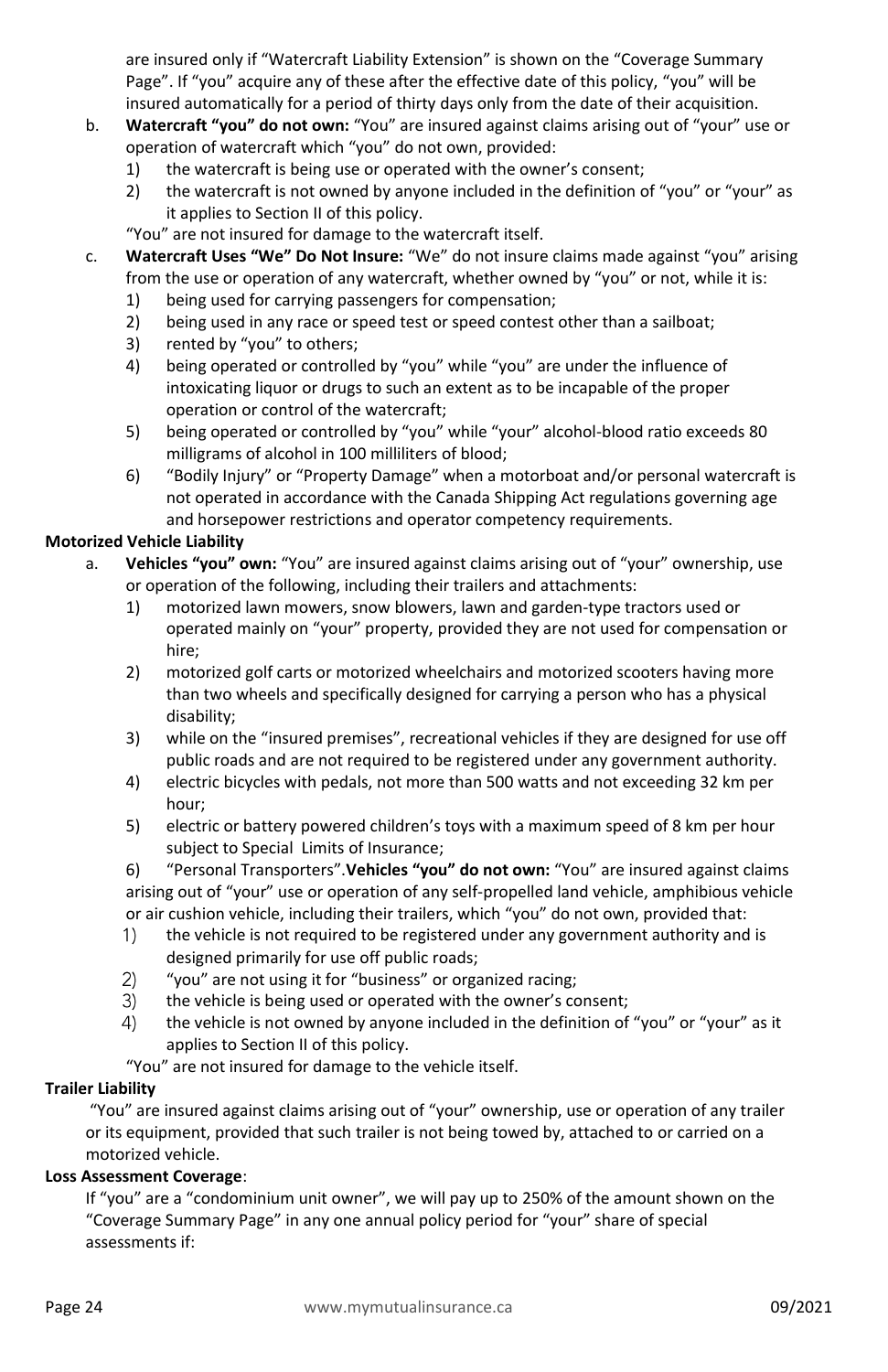- a. the assessments are valid under the "condominium corporation's" governing rules, and bylaws; and
- b. the assessments are made necessary by "occurrences" to which the Section of the policy applies.

"We" do not pay for any part of these assessments made necessary by a deductible in the insurance policy of the "condominium corporation". "We" will only pay in excess of any other insurance covering the collective interest of the "condominium unit owners".

# **DEFENSE, SETTLEMENT, SUPPLEMENTARY PAYMENTS**

"We" will defend "you" against any suit which makes claims against "you" for which "you" are insured under Coverage E and which alleges bodily injury or "Property Damage" and seeks "compensatory damages", even if it is groundless, false or fraudulent. "We" reserve the right to investigate, negotiate and settle any claim or suit if "we" decide this is appropriate. In addition to the limit of insurance under Coverage E, "we" will pay:

- 1. all expenses which "we" incur;
- 2. all costs charged against "you" in any suit insured under Coverage E;
- 3. any interest accruing after judgment on that part of the judgment which is within the amount of insurance of Coverage E;
- 4. premiums for appeal bonds required in any insured law suit involving "you" and bonds to release any property that is being held as security, up to the amount of insurance, but "we" are not obligated to apply for or provide these bonds;
- 5. expenses which "you" have incurred for emergency medical or surgical treatment to others following an accident or "occurrence" insured by this policy;
- 6. reasonable expenses, except loss of earnings, which "you" incur at our request.

# <span id="page-24-0"></span>**COVERAGE F - VOLUNTARY MEDICAL PAYMENTS**

"We" will pay reasonable medical expenses, incurred within one year of the date of the accident, if "you" unintentionally injure another person or if they are accidentally injured on "your" premises. This coverage is available even though "you" are not legally liable. Medical expenses include surgical, dental, hospital, nursing, ambulance service and funeral expenses. Medical expenses for "residence employees" are included. The amount of insurance shown on the "Coverage Summary Page" is the most "we" will pay for each person in respect of one accident or "occurrence". "We" will not pay expenses covered by any medical, dental, surgical or hospitalization plan or law or under any other insurance contract. "We" will not pay "your" medical expenses or those of persons residing with "you", other than "residence employees". "We" will not pay medical expenses of any person covered by any workers compensation statute.

"We" will not pay for medical expenses arising out of:

- 1. the ownership, use or operation of any motorized vehicle, trailer, "farm" machinery or equipment, except those for which coverage is provided under "Coverage E Extensions", in this section of the policy;
- 2. the ownership or use of horses, unless Coverage E has been extended to insure against claims arising out of the ownership or use of horses;
- 3. the transmission of a communicable or sexually transmitted disease by any person insured by this policy;
- 4. any actual or alleged abuse or molestation, meaning any form of actual or threatened sexual, physical, psychological, mental and/or emotional abuse, molestation or harassment, including corporal punishment, directly or indirectly, by or at the direction of any person or any named insured who is insured by this policy.

# **The additional exclusions on pages 31-32 also apply.**

"You" shall arrange for the injured person, if requested, to:

- 1. give "us", as soon as possible, written proof of claim, under oath if requested;
- 2. submit to physical examination at "our" expense, by doctors "we" select as often as "we" may reasonably require:
- 3. authorize "us" to obtain medical and other records.

Proofs and authorizations may be given by someone acting on behalf of the injured person.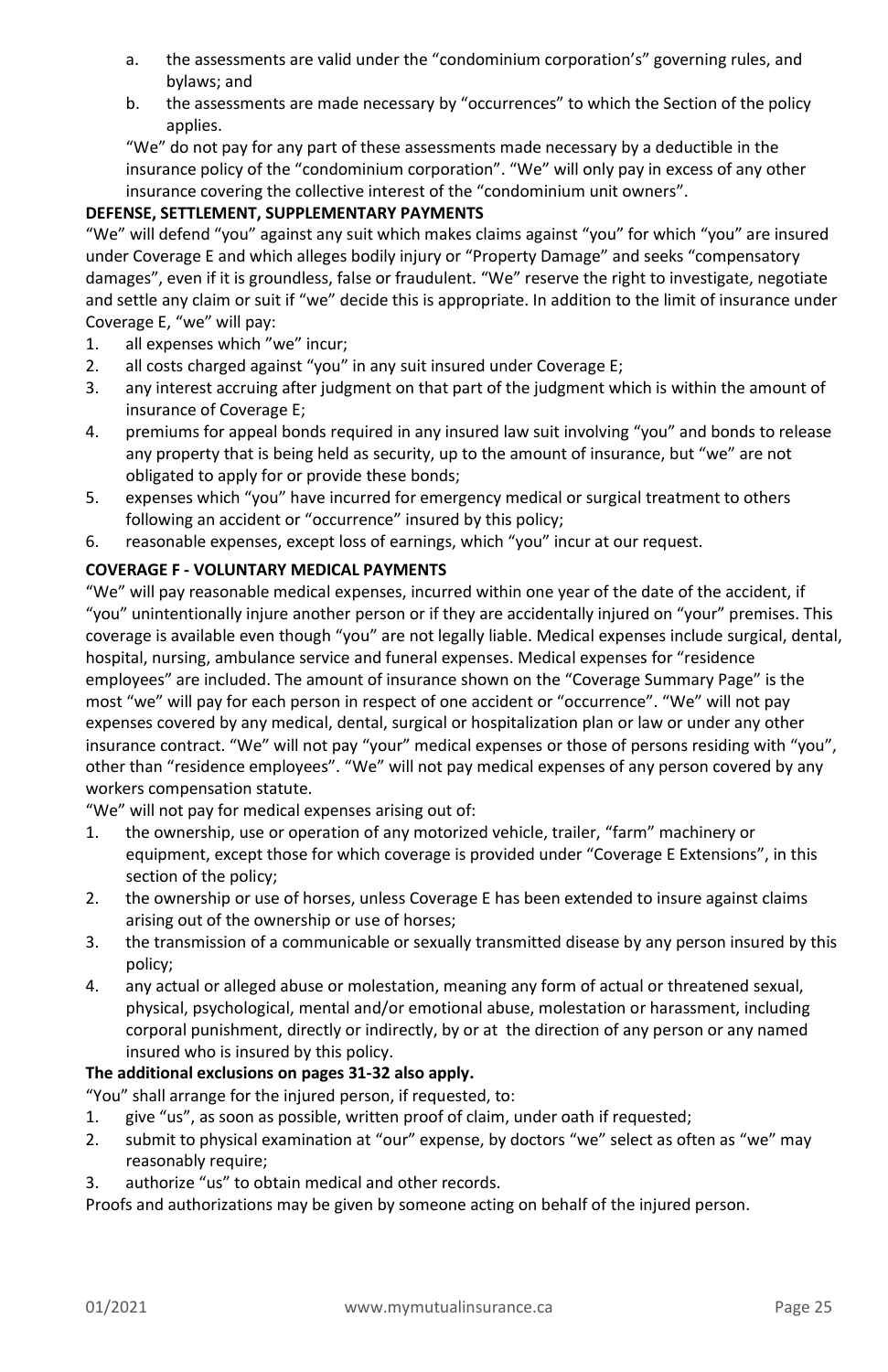# <span id="page-25-0"></span>**COVERAGE G - VOLUNTARY PAYMENT FOR DAMAGE TO PROPERTY**

"We" will pay for unintentional damage "you" cause to property even though "you" are not legally liable. "You" may also use this coverage to reimburse others for direct "Property Damage" caused intentionally by anyone included in the definition of "you" or "your" as it applies to Section II of this policy, 12 years of age or under.

"You" are not insured for claims:

- 1. resulting from the ownership, use or operation of any motorized vehicle, trailer or watercraft, except those for which coverage is provided under " Coverage E Extensions" in this Section of the Policy;
- 2. for property "you" or "your" tenants own or rent;
- 3. which are insured under any other section of this policy;
- 4. caused by the loss of use, disappearance or theft of property.

#### **The Additional Exclusions on pages 31-32 also apply.**

**Basis of Payment:** "We" will pay whichever is the least of the following:

- 1. the actual cash value of the property at the time of the loss;
- 2. what it would cost to repair or replace the property with materials of similar quality at the time of the loss;
- 3. the amount of insurance shown on the "Coverage Summary Page".

"We" may pay for the loss in money or may repair or replace the property and may settle any claim for loss of property either with "you" or the owner of the property. "We" may take over any salvage if we wish.

Within 60 days after the loss, "you" must submit to us (under oath if required) a Proof of Loss Form containing the following information:

- 1. the amount, place, time and cause of loss;
- 2. the interest of all persons in the property affected;
- 3. the actual cash value of the property at the time of the loss.

If necessary, "you" must help "us" verify the damage.

#### <span id="page-25-1"></span>**COVERAGE H - JET PROPELLED PERSONAL WATERCRAFT LIABILITY**

"We" provide the insurance described in this Coverage only if an amount of insurance is shown for "Personal Watercraft Liability" on the "Coverage Summary Page".

#### **DEFINITIONS:** (Applicable to Coverage H)

"**Passenger**" means anyone other than the operator, who is in, on, getting onto or alighting from a jet propelled personal watercraft.

#### **COVERAGE:**

"You" are insured against claims made against "you" arising from the ownership, use or operation of the jet propelled personal watercraft described for this Coverage on the "Coverage Summary Page". From hereon "we" will refer to this as "the personal watercraft". "We" will pay all sums which "you" become legally liable to pay as "compensatory damages" because of unintentional "Bodily Injury" or "Property Damage" to which this insurance applies. Other than as provided under "Defense, Settlement, Supplementary Payments", the amount of insurance shown on the "Coverage Summary Page" for Jet Propelled Personal Watercraft Liability is the maximum amount "we" will pay for all "compensatory damages" in respect of one accident or "occurrence" regardless of the number of:

- 1. insured persons;
- 2. claims made or action brought; or
- 3. persons or organizations making claims or bringing actions.

**COVERAGE H EXCLUSIONS -** Loss or damage not insured:

- 1. "You" are not insured for claims arising from the ownership, use or operation of the Personal Watercraft while it is:
	- a. being operated or controlled by any person under 16 years of age;
	- b. being operated or controlled by any person while under the influence of any intoxicating substance or whose alcohol blood ratio exceeds 80 milligrams of alcohol in 100 milliliters of blood;
	- c. carrying "passengers" for a fee, even if the Passenger Hazard Option is included;
	- d. in a race or speed test;
	- e. rented or leased by "you" to others;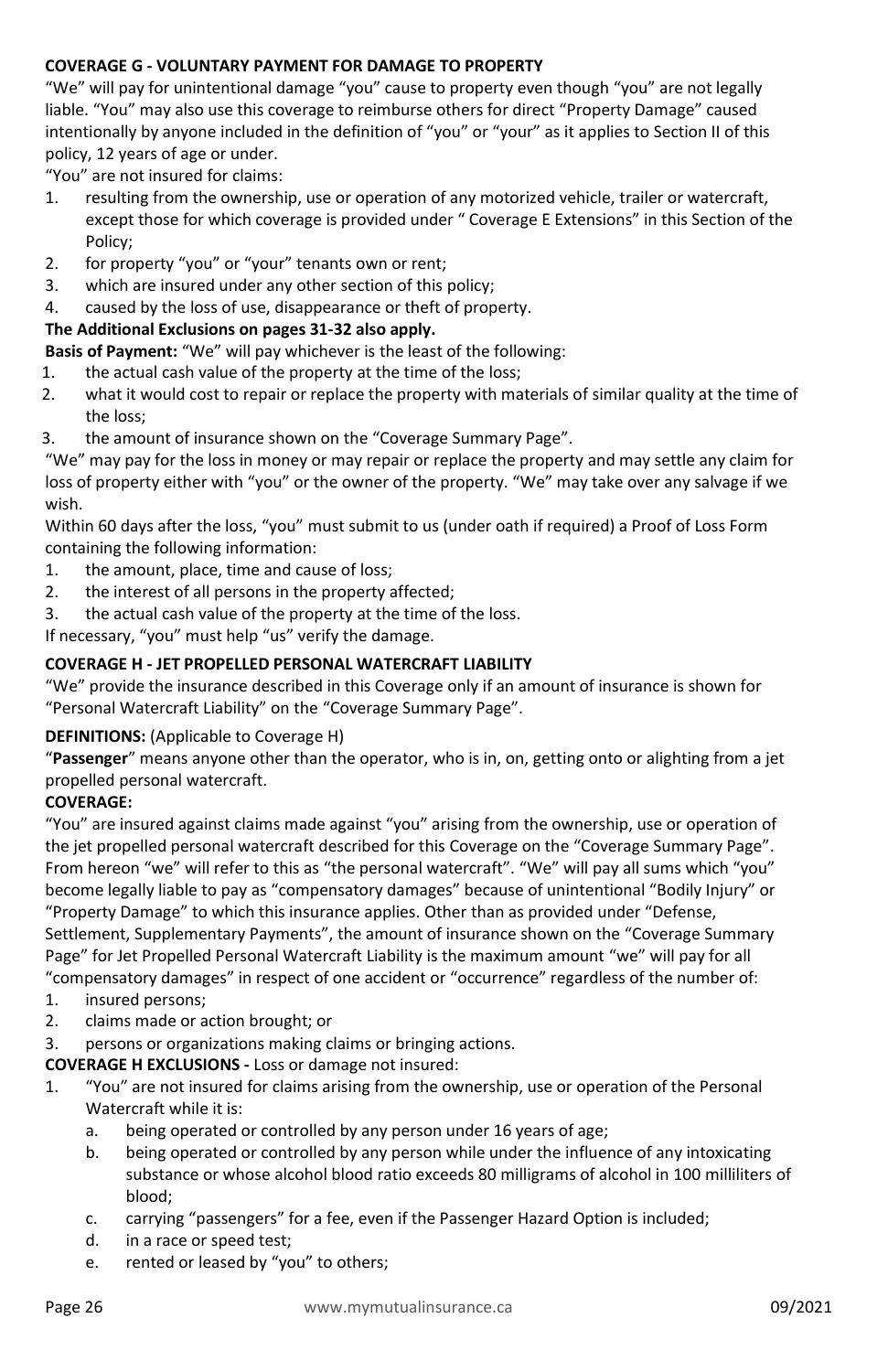- f. being used for any illicit or prohibited trade or transportation;
- g. being used or operated in an area where the use or operation of a jet propelled watercraft is restricted or prohibited.
- 2. "You" are not insured for claims arising from "Bodily Injury" to a "passenger", unless the Passenger Hazard Option is included.
- 3. "You" are not insured if the engine capacity of the personal watercraft exceeds 650cc.
- 4. "You" are not insured for claims arising from "Bodily Injury" or "Property Damage" when a motorboat and/or personal watercraft is not operated in accordance with the Canada Shipping Act regulations governing age and horsepower restrictions and operator competency requirements.

#### **The Additional Exclusions on pages 31-32 also apply. OPTIONAL EXTENSION**

The "Coverage Summary Page" will show if the following optional extension is included in this Coverage and if so, to which personal watercraft they apply. All Coverage H Exclusions apply to these options. **Passenger Hazard Option:** If the "Coverage Summary Page" shows that the Passenger Hazard Option is included, "you" are insured for claims made against "you" because of "Bodily Injury" to a "passenger" arising out of the ownership, use or operation of the personal watercraft. "You" are not insured for claims because of "Bodily Injury" which occurs when the seating capacity of the personal watercraft, as established by the manufacturer, has been exceeded, or while the personal watercraft is being operated or controlled by anyone under the age of 16 years. This means that "you" may not allow an operator under the age of 16 years to carry "passengers" on the personal watercraft.

# <span id="page-26-0"></span>**COVERAGE I - ALL TERRAIN VEHICLE LIABILITY**

"We" provide the insurance described in this Coverage only if an amount of insurance is shown for "All Terrain Vehicle Liability" on the "Coverage Summary Page".

**DEFINITIONS:** (Applicable to Coverage I)

"**Passenger**" means anyone, other than the operator, who is in, on, getting onto or alighting from an All Terrain Vehicle.

"**Underage Operator**" means a person in control of or operating an All Terrain Vehicle who is 12 years of age or older but not more than 15 years of age.

# **COVERAGE**

"You" are insured against claims made against "you" arising from the ownership, use or operation of the All Terrain Vehicle described for this Coverage on the "Coverage Summary Page". From hereon "we" will refer to this as the "All Terrain Vehicle". "We" will pay all sums which "you" become legally liable to pay as "compensatory damages" because of unintentional "Bodily Injury" or "Property Damage" to which this insurance applies. Other than as provided under "Defense, Settlement, Supplementary Payments", the amount of insurance shown on the "Coverage Summary Page" for All Terrain Vehicle Liability is the maximum amount we will pay for all "compensatory damages" in respect of one accident or "occurrence", regardless of the number of:

- 1. insured persons;
- 2. claims made or actions brought, or;

3. persons or organizations making claims or bringing actions.

# **COVERAGE I EXCLUSIONS -** Loss or damage not insured:

- 1. "You" are not insured for claims arising from the ownership, use or operation of the All Terrain Vehicle while it is:
	- a. being operated or controlled by any person under 16 years of age unless the Underage Operator Option is included;
	- b. being operated or controlled by any person under 12 years of age, whether or not the Underage Operator Option is included;
	- c. being operated or controlled by any person while under the influence of any intoxicating substance or whose alcohol blood ratio exceeds 80 milligrams of alcohol in 100 milliliters of blood;
	- d. carrying "passengers" for a fee, even if the Passenger Hazard Option is included;
	- e. in a race or speed test;
	- f. rented or leased by "you" to others;
	- g. being used for any illicit or prohibited trade or transportation;
	- h. being operated in a manner contrary to the provisions of the All Terrain Vehicles Act (Sask.).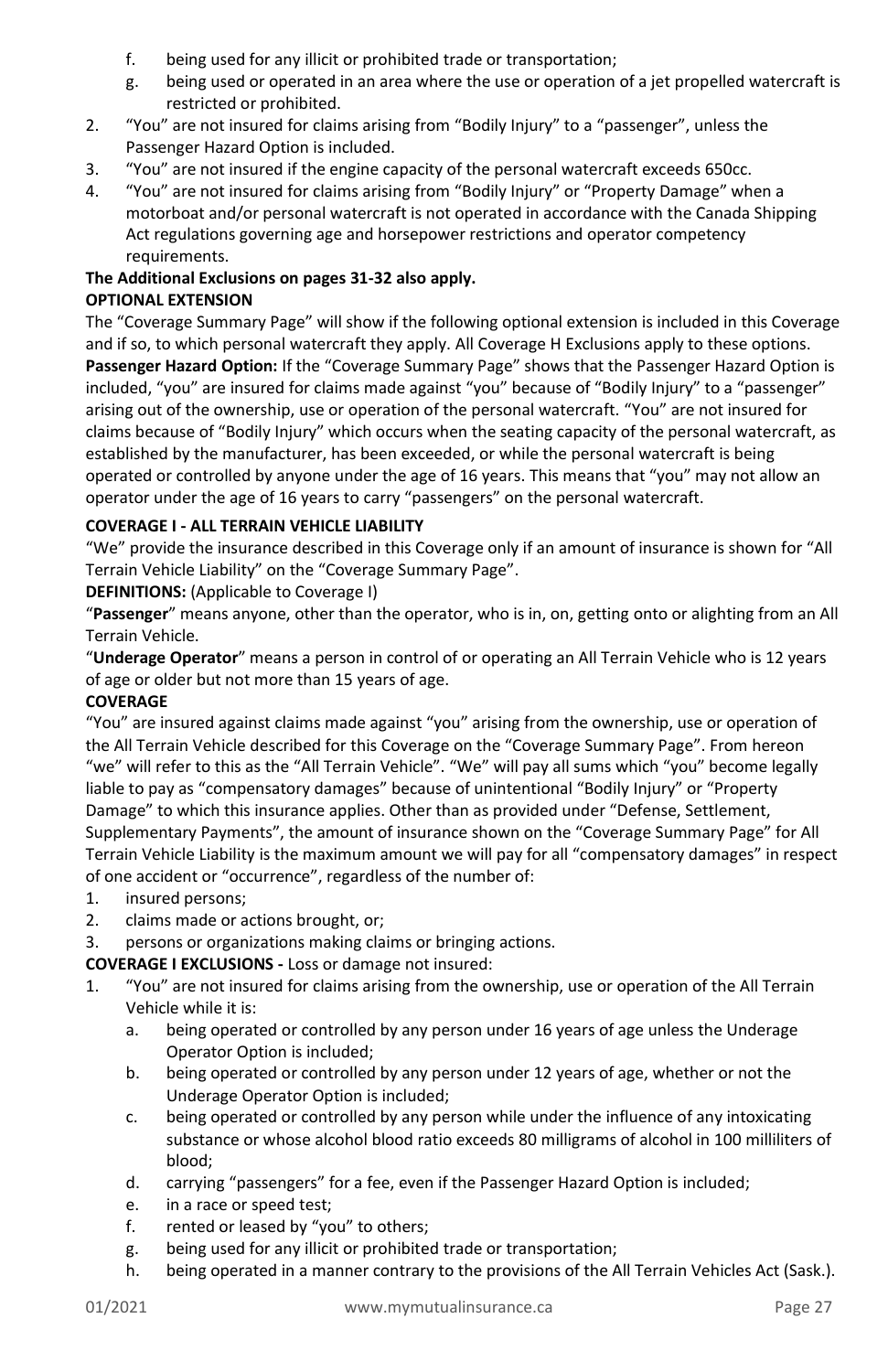2. "You" are not insured for claims arising from "Bodily Injury" to a "passenger" unless the Passenger Hazard Option is included.

# **The additional Exclusions on pages 31-32 also apply.**

# **OPTIONAL EXTENSIONS**

The "Coverage Summary Page" will show which, if either, of the following optional extensions are included in this Coverage, and if so, to which All Terrain Vehicle they apply. All Coverage I Exclusions apply to these options.

**Passenger Hazard Option:** If the "Coverage Summary Page" shows that the Passenger Hazard Option is included, "you" are insured for claims made against "you" because of "Bodily Injury" to a passenger arising out of the ownership, use or operation of the All Terrain Vehicle. "You" are not insured for claims because of "Bodily Injury" which occurs when the seating capacity of the All Terrain Vehicle, as established by the manufacturer, has been exceeded.

**Underage Operator Option**: If the "Coverage Summary Page" shows that the Underage Operator Option is included, "you" are insured for claims made against "you" because of "Bodily Injury" and "Property Damage" arising from the ownership use or operation of the All Terrain Vehicle while it is being operated by an "underage operator".

# **DEFENSE, SETTLEMENT, SUPPLEMENTARY PAYMENTS - Applicable to Coverages H and I**

"We" will defend "you" against any suit which makes claims against "you" for which "you" are insured under Coverage H or Coverage I and which alleges "Bodily Injury" or "Property Damage" and seeks "compensatory damages", even if it is groundless, false or fraudulent. "We" reserve the right to investigate, negotiate and settle any claim or suit if "we" decide this is appropriate. In addition to the applicable limit of insurance, "we" will pay:

- 1. all expenses which "we" incur;
- 2. all costs charged against "you" in any suit insured under Coverage H or Coverage I;
- 3. any interest accruing after judgment on that part of the judgment which is within the applicable amount of insurance;
- 4. premiums for appeal bonds required in any insured law suit involving "you" and bonds to release any property that is being held as security, up to the amount of insurance, but we are not obligated to apply for or provide these bonds;
- 5. expenses which "you" have incurred for emergency medical or surgical treatment to others following an accident or "occurrence" insured by this policy;
- 6. reasonable expenses, except loss of earnings, which "you" incur at our request.

# <span id="page-27-0"></span>**ADDITIONAL EXCLUSIONS** –

Loss or damage not insured. Applicable to Coverages E, F, G, H and I: "You" are not insured for claims made against "you" arising from:

- 1. "your" "business" or any "business" use of "your" premises, except as otherwise specified in Section II of this policy;
- 2. the rendering or failure to render any professional services;
- 3. "Bodily Injury" or "Property Damage" caused by any intentional or criminal act or failure to act by:
	- a. any person insured by this policy; or
	- b. any other person at the direction of any person insured by this policy;
- 4. the ownership, maintenance, use, operation or entrustment to others of any aircraft or premises used as an airport or landing strip, and all necessary or incidental operations;
- 5. pollution of land, water or air. This exclusion does not apply to "Bodily Injury" or "Property Damage" caused by heat, smoke or fumes from a "hostile fire". A "hostile fire" means a fire which becomes uncontrollable or breaks out from where it was intended to be;
- 6. war, invasion, act of a foreign enemy, hostilities, civil war, rebellion, revolution, insurrection or military power;
- 7. "Bodily Injury" or "Property Damage" which is also insured under a nuclear energy liability policy issued by the Nuclear Insurance Association of Canada, or any other group or pool of insurers regardless of exhaustion of such policy limits or its termination;
- 8. "Bodily Injury" or "Property Damage" when a motorboat and/or personal watercraft is not operated in accordance with the Canada Shipping Act regulations governing age and horsepower restrictions and operator competency requirements;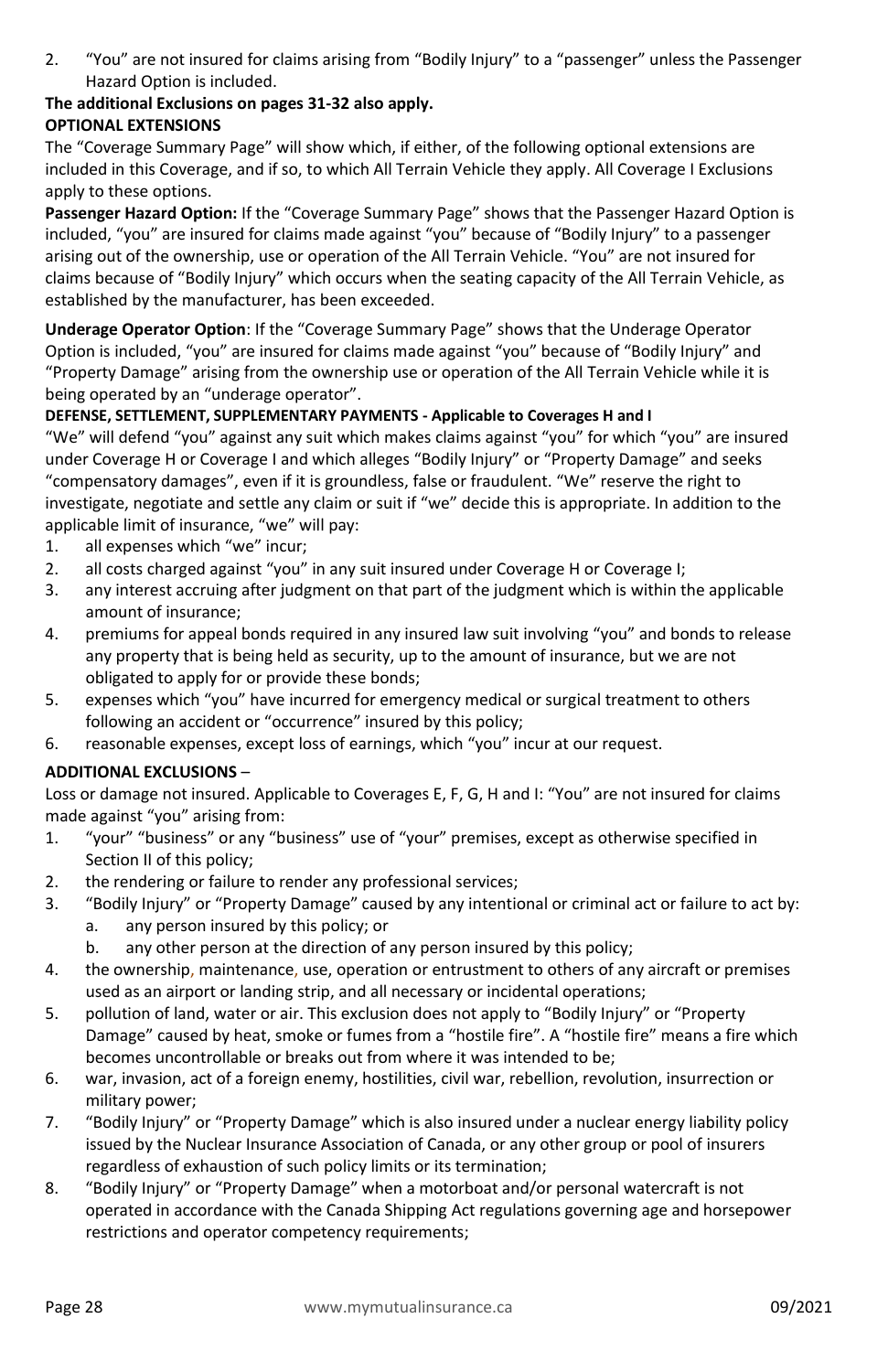- 9. "Bodily Injury" or "Property Damage" when any "Recreational Vehicle" owned by "you" if it is being operated in a manner contrary to the provisions of the All Terrain Vehicles Act (Sask.);
- 10. "Bodily Injury" or "Property Damage" when automotive anti-freeze has been used in a hydronic yard furnace;
- 11. the erasure, destruction, corruption, misappropriation or misinterpretation of "data";
- 12. erroneously creating, amending, entering, deleting or using "data";
- 13. any obligation under a disability benefits plan, workers' compensation or employment insurance compensation law or any similar law;
- 14. bodily injury to a co-worker while "you" are on the job;
- 15. "Property Damage" "you" cause while "you" are unlawfully on the premises of others, or any obligation to share "compensatory damages" with or repay someone else who must pay "compensatory damages" for "Property Damage" arising out of acts omitted by "you" or such other person while unlawfully on the premises of others;
- 16. "Bodily Injury" or "Property Damage" caused directly or indirectly by an animal "you" own or for which "you" are responsible and which, prior to the "occurrence" which gives rise to the claim, has been declared under any law, by-law or municipal ordinance to be a dangerous animal;
- 17. the distribution or display of "data" by means of an Internet website, the internet, an intranet, extranet, or similar device or system designed or intended for electronic communication of "data";
- 18. coaching of or officiating at sporting activities or events for which "you" receive remuneration;
- 19. a. any injury, damage, loss, cost or expense, arising directly or indirectly, from the actual, alleged or threatened inhalation of, ingestion of, contact with, exposure to, existence of, presence of, spread of, reproduction, discharge or other growth of "fungi" or "spores" however caused, including any costs or expenses incurred to prevent, respond to, test for, monitor, abate, mitigate, remove, cleanup, contain, remediate, treat, detoxify, neutralize, assess or otherwise deal with or dispose of "fungi" or "spores"; or
	- b. any supervision, instructions, recommendations, warnings or advice given or which should have been given in connection with "a." above; or
	- c. any obligation to pay damages, share damages with or repay someone else who must pay damages because of such injury or damage referred to in "a." or "b." above.
- 20. "Bodily Injury" or "Property Damage" arising directly or indirectly, in whole or in part, out of "terrorism" or by any activity or decision of a government agency or other entity to prevent, respond to or terminate "terrorism" regardless of any other cause or event that contributes concurrently or in any sequence to the claim.

#### **CONDITIONS - Applicable to coverages E, F, G, H and I**

**Notice of accident or occurrence:** When an accident or "occurrence" takes place, "you" must promptly give us notice (in writing if required). The notice must include:

- 1. "your" name and policy number;
- 2. the time, place and circumstances of the accident;
- 3. the names and addresses of witnesses and potential claimants.
- **Co-operation:** "You" are required to:
	- a. help "us" obtain witnesses, information and evidence about the accident and cooperate with "us" in any legal action if "we" ask "you";
	- b. immediately send "us" everything received in writing concerning the claim including legal documents.

**Unauthorized Settlements-Coverage E, H and I:** "You" shall not, except at "your" cost, voluntarily make any payment, assume any obligations or incur expenses, other than first aid expenses necessary at the time of the accident.

**Action Against Us-Coverage E, H and I:** "You" shall not bring suit against us until "you" have fully complied with all the terms of this policy, nor until the amount of "your" obligation to pay has been finally determined, either by judgment against "you" or by an agreement which has "our" consent.

**Action Against Us-Coverage F and G:** "You" shall not bring suit against us until "you" have fully complied with all the terms of this policy, nor until 60 days after the required Proof of Loss Form has been filed with "us".

**Payment of Claim-Coverage F and G:** Payment by us under either of these coverages is not an admission of liability by "you" or "us".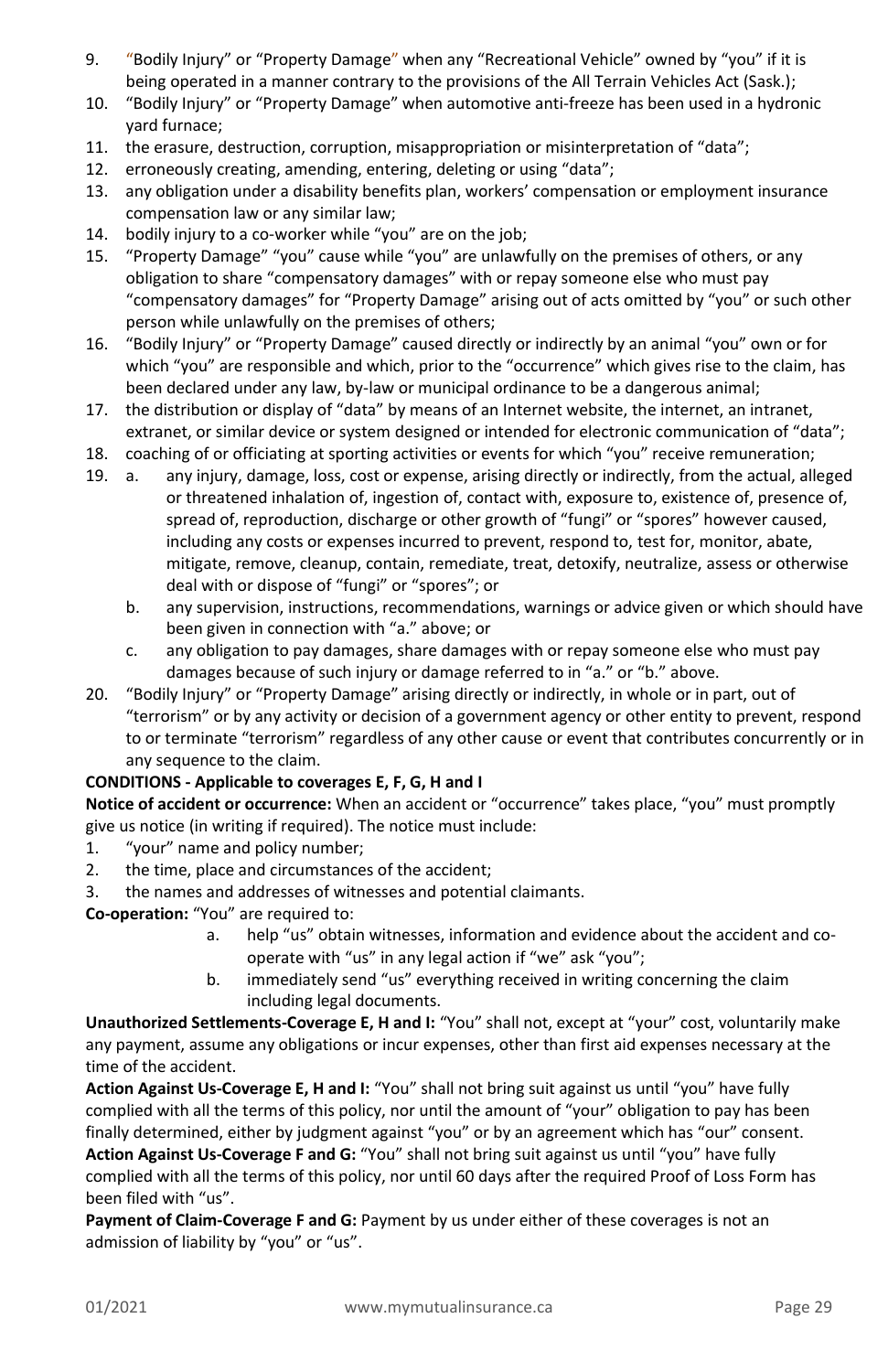**Insurance Under More Than One Policy:** If "you" have other insurance which applies to a loss or claim, or would have applied if this policy did not exist, our policy will be considered excess insurance and "we" will not pay any loss or claim until the amount of such other insurance is used up. However, if "you" have other insurance with "us" which applies to a loss or claim, "we" will pay up to the highest limit available under any one of "our" policies.

# **SECTION III - ENDORSEMENTS**

<span id="page-29-0"></span>The endorsements described in this section apply only if they are indicated on the "Coverage Summary Page". Except as provided by these endorsements, all terms, exclusions, limitations and conditions of the policy remain unchanged.

#### <span id="page-29-1"></span>**ADDITIONAL COVERAGE PLUS**

If the "Coverage Summary Page" shows that Additional Coverage Plus applies under Section I, Homeowners Property Coverage, the Additional Coverages and Special Limits of Insurance are replaced with the following:

#### **Additional Coverages:**

**Credit Card, Automated Teller Cards, Electronic Funds Transfer Cards, Calling Cards, Forgery and Counterfeit Money -** "We" will pay up to \$5,000 in any one policy term for "your" legal obligation to pay because of the unauthorized use of credit **or debit** cards, automated teller cards, library or video cards used for deposit, withdrawal or transfer of funds, issued to "you" or registered in "your" name, which have been lost or stolen. "We'll" even pay for losses which occur while this policy is in effect and which are not discovered up to one year after its cancellation or termination. "You" must comply with all the conditions under which the credit card or automated teller card was issued and notify the credit company, bank or trust company as soon as "you" discover the loss. "We" do not cover loss resulting from use of a card by a resident of "your" household or a person who has been entrusted with the card. "We" will also pay up to **\$2,000** for any loss "you" sustain caused by forgery or alteration of any cheque or negotiable instrument. "We" have the option to defend "you" at our expense against any suit for the enforcement of payment under this coverage. "We" will pay any loss sustained through "your" acceptance in good faith of counterfeit United States or Canadian paper currency up to \$500 for any one transaction and a total of \$1,000 in any one year.

"We" do not pay for any loss for any of the above arising out of "business" pursuits unless from the unauthorized use of a credit card or automated teller card issued or registered to "you" for which "you" are personally liable. "We" do not pay for any loss arising out of "your" dishonesty. "We" may make any investigation and settle any claim or suit that "we" decide is appropriate. "Our" obligation to defend any claim or suit ends when the amount "we" pay for the loss equals the limit of liability. No deductible applies to this coverage.

**Fire Department Charges -** "We" will pay up to \$3,000, or such other amount as may be specified on the "Coverage Summary Page", for your liability for fire department charges incurred when a municipal Fire Department is called to save or protect property insured under this Section of "your" policy or to protect "your" property or property of others adjacent to "your" "premises". No deductible applies to this coverage. "You" may not claim under this extension if the Fire Fighting Expenses are insured elsewhere in this policy.

**Food Spoilage -** Under Personal Property, we will pay for loss or damage to food contained in a home freezer at "your" Principal Residence "premises", resulting from a power failure, other interruption of electrical power or mechanical breakdown of the home freezer. "We" do not insure loss or damage:

- 1. due to the deliberate manual disconnection of the electrical power supply to the freezer in which the food is kept; or
- 2. due to "your" failure to take all reasonable steps to prevent further loss or damage to the insured property.

Settlement of loss will not include any expenses incurred in the acquisition of the food.

**Identity Theft -** we agree that coverage is extended to include reimbursement of cost "you" actually incur resulting from "Identity Fraud" as defined and limited herein. Applicable coverage is noted under the **Identity Theft Endorsement** in this section except as follows:

1. Coverage limit will now read: "We" insure up to \$25,000 in total during the term of this policy, and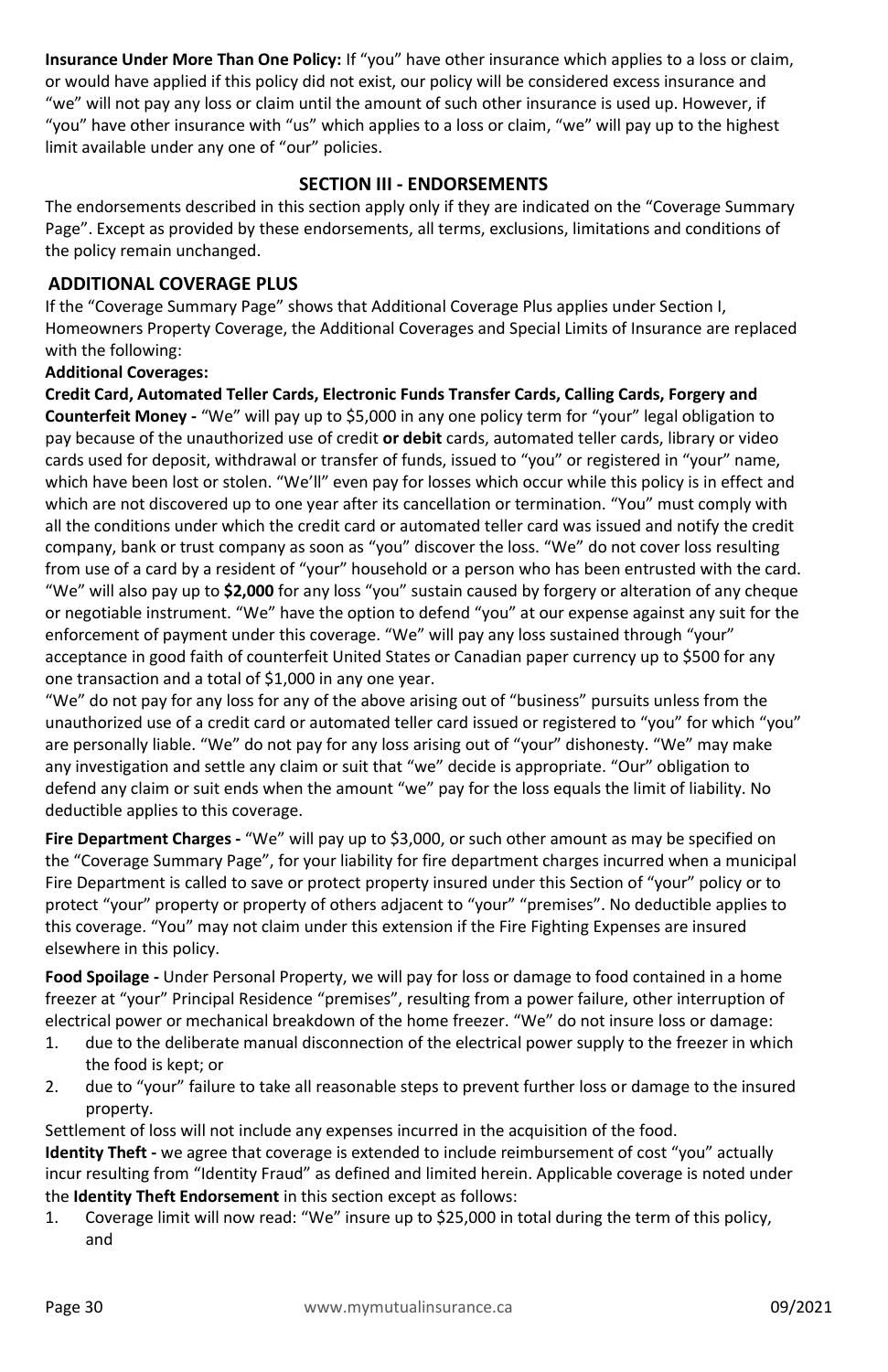2. Item 6. will now read: up to \$300 per day to a maximum of \$3,000, for each "Identity Fraud Occurrence".

**Lock Replacement -** "We" will pay up to \$2,000 for the replacement of locks on the principal residence building if the keys are stolen. No deductible applies to this coverage.

**Outdoor Trees, Shrubs, Plants, Lawns and Landscaping Material (This coverage does not apply to a Seasonal Residence) -** If "you" are a "homeowner", "you" may apply up to 5% in all of the amount of insurance on "your" "dwelling" to outdoor trees, shrubs, plants, lawns or landscaping material on "your" premises. "We" will not pay more than \$1,500 for any one tree, shrub, plant, lawn or landscaping material, including debris removal expenses. "We" insure these items only against loss caused by fire, lightning, explosion, impact by aircraft or land vehicle, riot, vandalism and malicious acts, all as described and limited under "Insured Perils.

- "We" do not insure:
- 1. trees, shrubs, plants, lawns or landscaping material grown or used for commercial purposes;
- 2. trees, shrubs, plants, lawns or landscaping material located more than 61 meters (200 feet) from the "dwelling" building.

**Pollution Damage - Insured Premises**: If a sudden and unintentional event occurs during the policy term resulting in pollution or contamination of property of the "insured premises", which is required to be reported to any provincial authority, "we" will pay up to \$5,000, in any one policy year, subject to the policy deductible, for costs to remove and restore property of the "insured premises".

Property Protection Coverage - **"We" will pay for property that is damaged or used trying to protect "your" "dwelling", outbuildings, or personal property from a loss. For example, "we" will pay to recharge "your" or someone else's fire extinguisher if it was used to fight a fire on "your" premises. "We" will not pay for property owned by a fire department. The amount "we" pay under this coverage is in addition to the amounts shown on the "Coverage Summary Page".**

**Safety Deposit Box -** "We" will pay up to \$10,000 for loss or damage caused by any of the Insured Perils to "your" Personal Property while contained in a Bank (or Trust Company) Safety Deposit Box.

**Tear Out (Applicable to Dwelling Building) -** If any walls, ceilings or other parts of insured buildings or structures must be torn apart before insured water damage from a plumbing, heating, air conditioning or sprinkler system or "domestic appliance" can be repaired, "we" will pay the cost of such repairs. The cost of tearing out and replacing property to repair damage related to outdoor swimming pools, hot tubs, spas or similar installations or public "water mains", is not insured.

**Temperature Change (Personal Property) -** "We" insure "your" personal property damage that is caused by a change of temperature resulting from physical damage to "your" "dwelling", "unit" or equipment by an "Insured Peril". This only applies to personal property in the "dwelling" or "unit". **Liability – Section II** – the following limits for:

**Voluntary Medical Payments** are increased to \$7,500, and **Voluntary Property Damage Payments** are increased to \$7,500

# **SPECIAL LIMITS OF INSURANCE**

For the following kinds of property, we will not pay more than the amounts stated. "We" insure:

| <b>Personal Property Type</b>                                                                       | <b>Total Coverage</b><br><b>Limits Up To</b> |
|-----------------------------------------------------------------------------------------------------|----------------------------------------------|
| Jewelry, watches, gems, furs and garments trimmed with fur;                                         | \$15,000                                     |
| Numismatic property (such as coin collections and bank note collections);                           | \$1,000                                      |
| Manuscripts, stamps and philatelic property (such as stamp collections);                            | \$5,000                                      |
| Tapes, discs, records or other media, while in or on motor vehicles, watercraft<br>or aircraft;     | \$1,000                                      |
| Silverware, meaning silverware, silver-plated ware, gold ware, gold-plated ware<br>and pewter ware; | No Limit                                     |
| any one bicycle, including its equipment and accessories.                                           | S2.000                                       |

**The above-mentioned limits do not apply to loss or damage caused by any of the 'specified perils' listed in Section I.**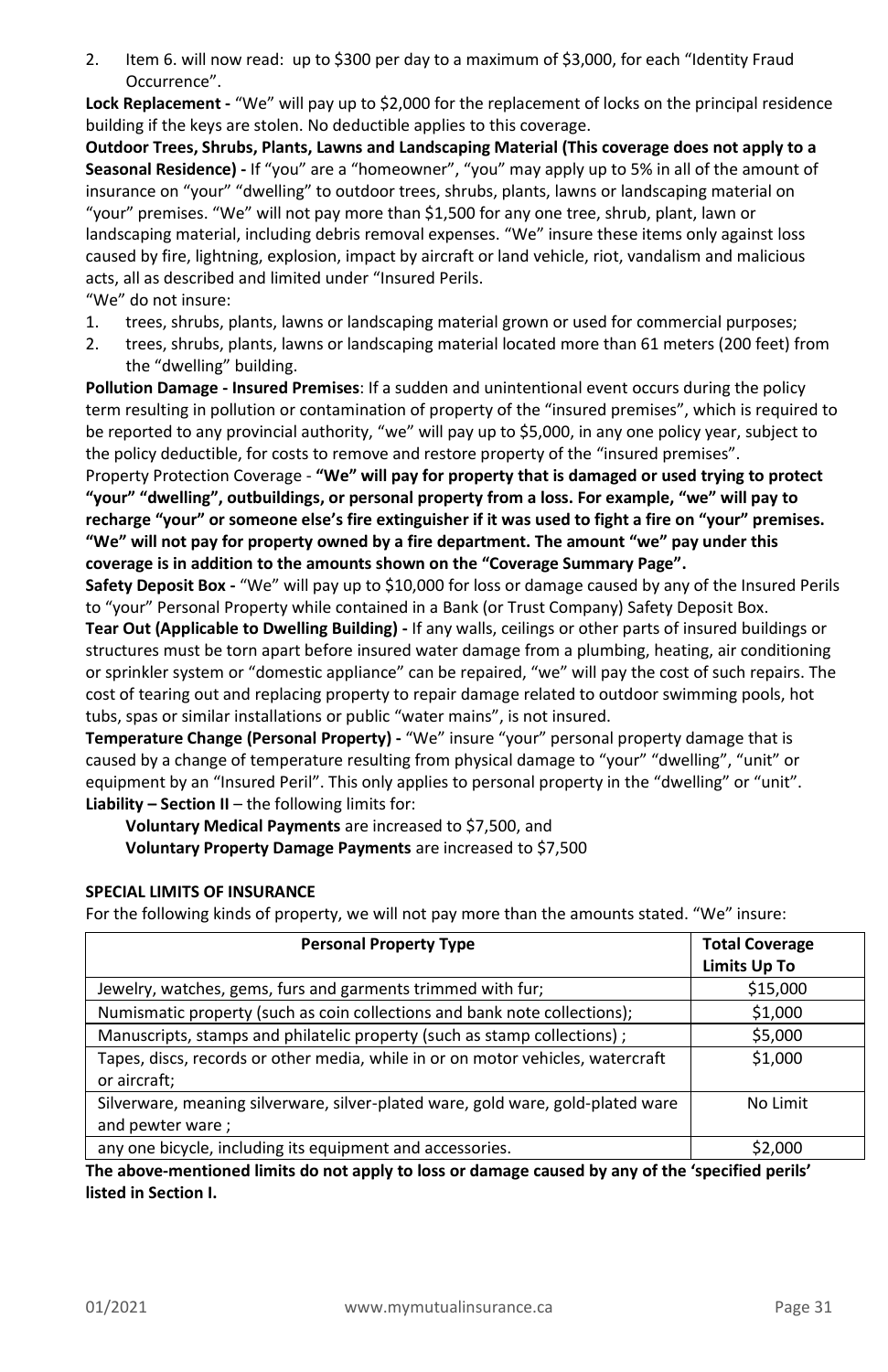#### **"We" also insure:**

| Securities;                                                                         | \$10,000        |
|-------------------------------------------------------------------------------------|-----------------|
| money or bullion or cash cards;*                                                    | \$500           |
| watercraft, their equipment, furnishings, accessories and motors. These are         |                 |
| insured only for 'Specified Perils' and theft or attempted theft. Loss or damage    | \$5,000         |
| by windstorm or hail is insured only if they were inside a fully enclosed building, |                 |
| except for canoes and rowboats which are insured while in the open on "your"        |                 |
| premises;                                                                           |                 |
| books, tools, and instruments pertaining to a "business", profession or             | \$10,000        |
| occupation, but only while on "your" premises. Other "business" property,           |                 |
| including samples and goods held for sale, is not insured;                          |                 |
| computer software including "digital assets". "We" do not insure the cost of        | \$10,000        |
| gathering information or "data";                                                    |                 |
| trading and collectible cards (including, but not limited to, sports cards), comic  | \$2,500 / \$200 |
| books and sports memorabilia;                                                       | any one item    |
| medi chairs, golf carts, "personal transporters", motorized lawn mowers, other      | \$10,000        |
| motorized gardening equipment and snow blowers, including attachments and           |                 |
| accessories;                                                                        |                 |
| Spare Automobile parts and accessories not installed;                               | \$1,000         |
| Cemetery property.                                                                  | \$5,000         |

# **\*Cash Cards means cards designed to store a cash value by electronic means for use as a mode of payment, without a personal identification number and without direct access to a bank account or other account.**

"We" also insure:

your legally owned cannabis seeds, plants and cannabis in all consumable forms, whether for medicinal or recreational use and all related equipment and paraphernalia, up to \$500 in all but only while on "your" "premises". "Actual Cash Value" will be the basis of claim payment for this Personal Property. Failure to comply, at any time, with the provisions of the Cannabis Act or any other provincial or federal law governing the possession, growing, cultivation or harvesting of cannabis, including limitations on the amount of cannabis plants per dwelling, will be deemed an illegal growing operation negating coverage under this Special Limit. These limits apply to loss or damage caused by any and all insured perils.

# **This endorsement is subject to all terms of the policy.**

# <span id="page-31-0"></span>**ALL TERRAIN VEHICLE COVERAGE**

If the "Coverage Summary Page" shows that rider X516 applies, "we" insure the all terrain vehicle(s) described for this rider on the "Coverage Summary Page", including its permanently attached equipment.

**INSURED PERILS** - "You" are insured against all risks of direct physical loss or damage from any external cause, subject to the exclusions, limitations, terms, and conditions set out below.

# **LOSS OR DAMAGE NOT INSURED -** "We" do not insure:

- 1. loss or damage to any property illegally imported, acquired, kept, stored or transported;
- 2. loss or damage to any property lawfully seized or confiscated unless the property is destroyed to prevent the spread of fire;
- 3. loss or damage to electrical apparatus (including wiring) caused by electricity other than lightning. If fire ensues, "we" will pay for the damage caused by the fire.

"We" do not insure loss or damage caused directly or indirectly by or resulting from;

- 4. wear and tear, gradual deterioration, latent defect, inherent vice, mechanical breakdown, scratching, denting, chipping, corrosion, rust, dampness or drying of atmosphere, "fungi" or spores(s), weathering, ice, freezing or extremes of temperature;
- 5. any work being done on the insured property. If fire or explosion ensues "we" will pay for the damage caused by the fire or explosion;
- 6. any nuclear incident as defined in the Nuclear Liability Act, nuclear explosion or contamination by radioactive material;
- 7. contamination or pollution or the release, discharge or dispersal of contaminants or "pollutants"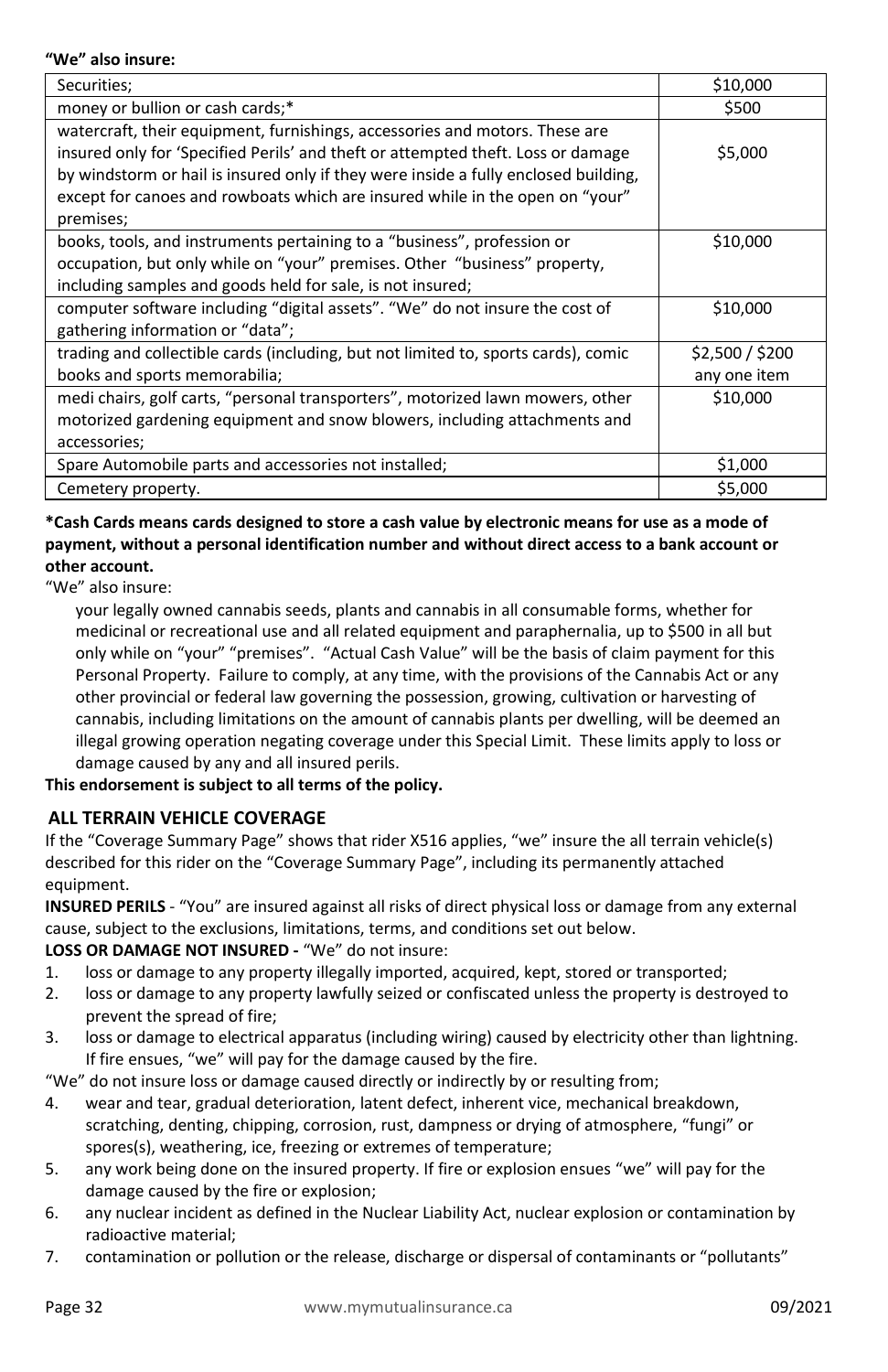- 8. birds, moths, vermin (such as skunks and raccoons), rodents (such as squirrels and rats) or insects;
- 9. any process of refinishing, renovating, repairing, servicing or maintenance;
- 10. dishonesty of persons to whom the insured property is entrusted;
- 11. "your" intentional or criminal acts;
- 12. war, invasion, act of foreign enemy, hostilities, civil war, rebellion, revolution, insurrection or military power;
- 13. loss or damage resulting from, contributed to or caused directly or indirectly by "Data Problem". However, if loss or damage caused by "Data Problem" results in the occurrence of further loss of or damage to insured property that is directly caused by "Specified Perils", this exclusion shall not apply to such resulting loss or damage.

"Data" means representations of information or concepts in any form.

"Data Problem" means:

- a. erasure, destruction, corruption, misappropriation, misinterpretation of "data";
- b. error in creating, amending, entering, deleting or using "data";
- c. inability to receive, transmit or use "data"; or
- d. damage to electronic data processing equipment or any other related component system, process or device;
- 14. any loss or damage caused directly or indirectly, in whole or in part, by "Terrorism" or by any activity or decision of a government agency or other entity to prevent, respond to or terminate "terrorism" regardless of any other cause or event that contributes concurrently or in any sequence to the loss or damage.

**LIMITATIONS OF USE -** "We" do not insure any property while it is:

- 1. rented or leased to others,
- 2. used to carry "passengers" for compensation,
- 3. being operated in any race or speed test, or
- 4. not being operated in accordance with the All Terrain Vehicles Act (Sask) regulations.

**SUBSTITUTE ACQUISITION CLAUSE:** If "you" dispose of the insured property during the term of this policy, "we" agree to hold covered similar property acquired in replacement thereof for a period not exceeding 30 days from the date of acquisition and to an amount not exceeding the amount of insurance on the property disposed of or the invoice cost of the newly acquired property, whichever is less. "We" will adjust "your" premium on a pro rata basis from the date of the acquisition.

**TERRITORIAL LIMITS:** This insurance applies only to insured property within the limits of Canada and the Continental United States of America.

**BASIS OF CLAIM PAYMENT:** "We" will not pay for a greater proportion of any loss than the applicable amount of insurance bears to 100% of the Actual Cash Value of the insured property at the time of the loss. This clause applies separately to each item for which an amount of insurance is shown.

# <span id="page-32-0"></span>**BOAT AND MOTOR COVERAGE**

**DEDUCTIBLE –** "We" are responsible only for the amount by which the loss or damage caused by any of the "insured perils" exceeds the amount of the deductible shown on the "Coverage Summary Page", in any one occurrence.

If the "Coverage Summary Page" shows that rider X511 applies, "we" insure:

- 1. the boat(s) described for this rider on the "Coverage Summary Page", including its permanently attached equipment (except outboard motors) as well as oars, anchors, seat cushions, auxiliary fuel tanks, tarpaulins, fire extinguishers and spare propellers all pertaining to the described boat(s);
- 2. the motor(s) described for this rider on the "Coverage Summary Page", including fuel containers and electric starting equipment or controls supplied as integral equipment by the manufacturer;
- 3. boat a/o motor accessories described for this rider on the "Coverage Summary Page" and not included in 1 or 2 above.

**INSURED PERILS** - "You" are insured against all risks of direct physical loss or damage from any external cause, subject to the exclusions, limitations, terms, and conditions set out below.

**LOSS OR DAMAGE NOT INSURED -** "We" do not insure:

- 1. loss or damage to any property illegally imported, acquired, kept, stored or transported;
- 2. loss or damage to any property lawfully seized or confiscated unless the property is destroyed to prevent the spread of fire;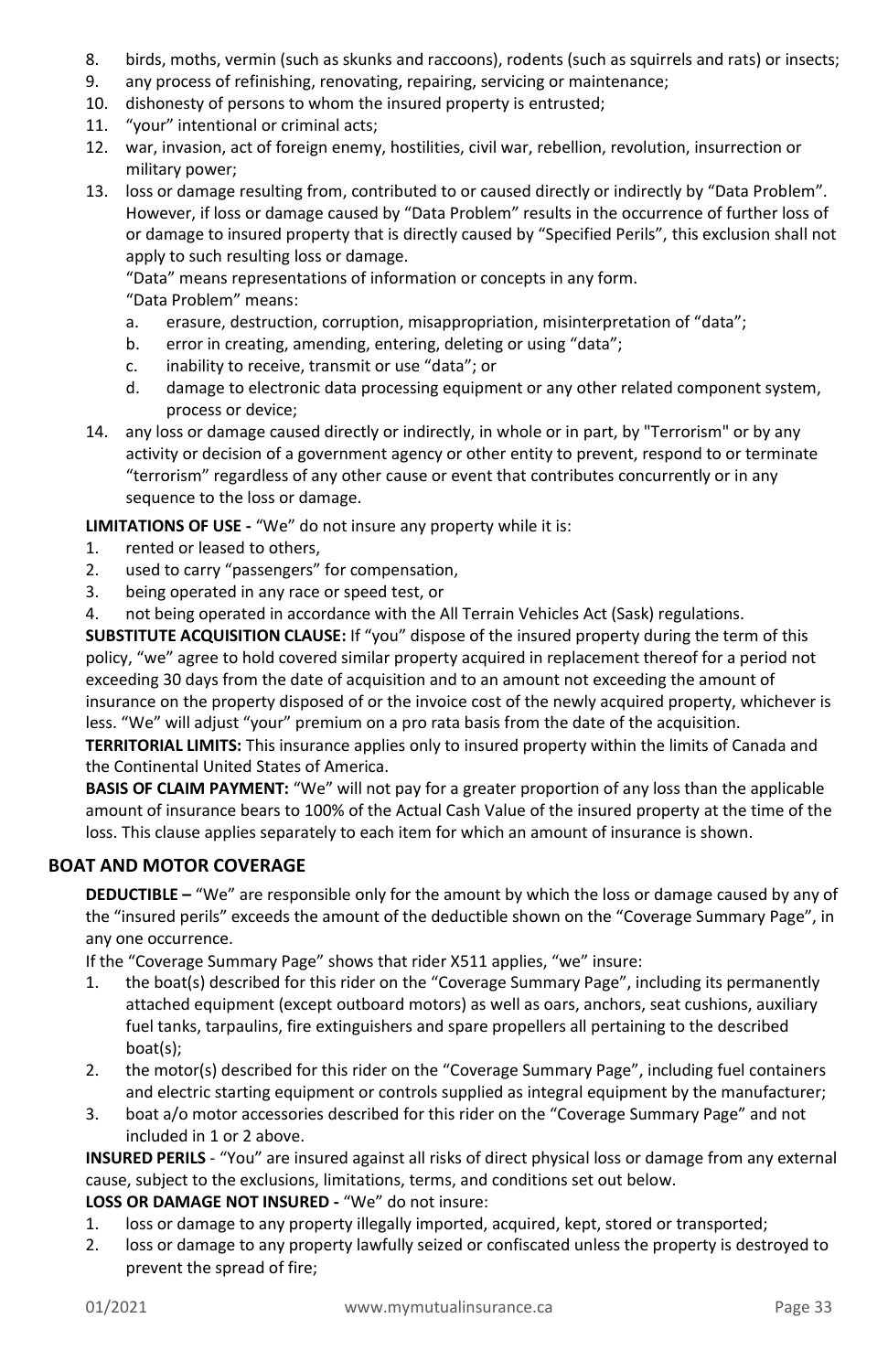- 3. loss or damage to electrical apparatus (including wiring) caused by electricity other than lightning. If fire ensues, we will pay for the damage caused by the fire.
- "We" do not insure loss or damage caused directly or indirectly by or resulting from:
- 4. wear and tear, gradual deterioration, (including damage by marine life), latent defect, inherent vice, mechanical breakdown, scratching, denting, chipping, corrosion, rust, dampness or drying of atmosphere, "fungi" or spores(s), weathering, ice, freezing or extremes of temperature;
- 5. any work being done on the insured property. If fire or explosion ensues "we" will pay for the damage caused by the fire or explosion;
- 6. any nuclear incident as defined in the Nuclear Liability Act, nuclear explosion or contamination by radioactive material;
- 7. contamination or pollution or the release, discharge or dispersal of contaminants or "pollutants"
- 8. birds, moths, household pets, vermin (such as skunks and raccoons), rodents (such as squirrels and rats) or insects;
- 9. any process of refinishing, renovating, repairing, servicing or maintenance;
- 10. dishonesty of persons to whom the insured property is entrusted;
- 11. "your" intentional or criminal acts;
- 12. war, invasion, act of foreign enemy, hostilities, civil war, rebellion, revolution, insurrection or military power;
- 13. loss or damage resulting from, contributed to or caused directly or indirectly by "Data Problem". However, if loss or damage caused by "Data Problem" results in the occurrence of further loss of or damage to insured property that is directly caused by "Specified Perils", this exclusion shall not apply to such resulting loss or damage.

"Data" means representations of information or concepts in any form.

"Data Problem" means:

- a. erasure, destruction, corruption, misappropriation, misinterpretation of "data";
- b. error in creating, amending, entering, deleting or using "data";
- c. inability to receive, transmit or use "data";
- d. or damage to electronic data processing equipment or any other related component system, process or device;
- 14. any loss or damage caused directly or indirectly, in whole or in part, by "terrorism" or by any activity or decision of a government agency or other entity to prevent, respond to or terminate "terrorism" regardless of any other cause or event that contributes concurrently or in any sequence to the loss or damage.

**LIMITATIONS OF USE -** "We" do not insure any property while it is:

- 1. rented or leased to others,
- 2. used to carry passengers for compensation, or
- 3. being operated in any race or speed test,
- 4. Not being operated in accordance with the Canada Shipping Act regulations governing age and horsepower restrictions and operator competency requirements.

**SUBSTITUTE ACQUISTION CLAUSE:** If "you" dispose of the insured property during the term of this policy, we agree to hold covered similar property acquired in replacement thereof for a period not exceeding 30 days from the date of acquisition and to an amount not exceeding the amount of insurance on the property disposed of or the invoice cost of the newly acquired property, whichever is less. "We" will adjust "your" premium on a pro rata basis from the date of the acquisition.

**NEWLY ACQUIRED EQUIPMENT**: If "you" acquire, as owner, any additional watercraft, outboard motors or miscellaneous equipment while this coverage is in effect, "we" will automatically insure it provided "you" tell "us" within 14 days of acquisition. Under this condition "we" will not pay more than 25% of the total limit of insurance provided by this coverage.

It is specifically understood and agreed, however, that this coverage will cease to cover such items if they are not reported to "us" within the said 14-day period.

Any loss or damage will not reduce the amounts of insurance provided by this coverage. If, following payment of a claim, "you" acquire any articles to replace those which were lost or damaged, "you" must tell "us" within 14 days of acquisition.

**TERRITORIAL LIMITS:** This insurance applies only to insured property within the limits of Canada and the Continental United States of America.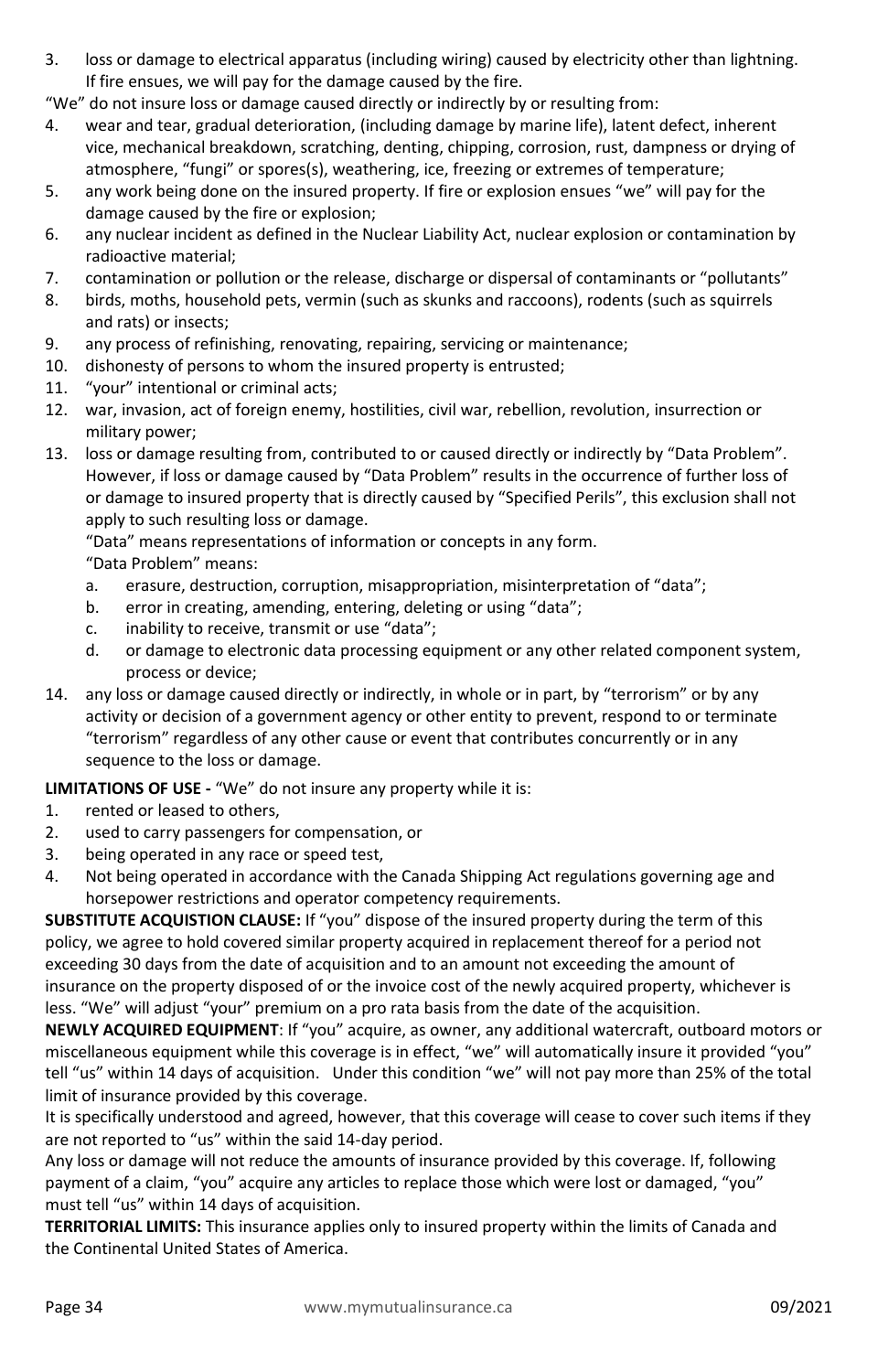**BASIS OF CLAIM PAYMENT:** "We" will pay for insured loss or damage up to your financial interest in the property, but not exceeding the applicable amount(s) of insurance for any loss or damage arising out of one occurrence. "We" will pay on the basis of Replacement Cost provided that:

- 1. repair or replacement is effected as soon as reasonably possible, but in no event more than one year after the date of loss;
- 2. the property at the time of loss was useable for its original purpose;
- 3. the property was in working condition immediately before the loss occurred;
- 4. the property was not more than five years old from the date "you" originally purchased it new at the beginning of the policy term.

Otherwise, "we" will pay the loss on the basis of Actual Cash Value of the damaged or destroyed property at the time of loss.

"Replacement Cost" means the cost, at the time of loss, of repairs or replacement (whichever is lower), with new property of similar kind and quality, without deduction for depreciation. In no event will "we" pay more than the actual purchase price, the manufacturer's suggested list price at the original date of purchase, or the actual replacement cost whichever is the lesser amount.

"Actual Cash Value" will take into account such things as the cost of replacement less any depreciation, and in determining depreciation we will consider the condition immediately before the damage, the resale value and the normal life expectancy.

**CO-INSURANCE CLAUSE:** "We" will not pay for a greater proportion of any loss than the applicable amount of insurance bears to 100% of the Actual Cash Value of the insured property at the time of the loss. If "Replacement Cost Coverage" applies, "we" will not pay for a greater proportion of the loss than the amount of insurance bears to the Replacement Cost of the insured property at the time of the loss. This clause applies separately to each item for which an amount of insurance is shown.

**DEDUCTIBLE –** "We" are responsible only for the amount by which the loss or damage caused by any of the "insured perils" exceeds the amount of the deductible shown on the "Coverage Summary Page", in any one occurrence.

#### <span id="page-34-0"></span>**CONTINGENT BUILDING BYLAW COVERAGE**

If the "Coverage Summary Page" shows that Contingent Building Bylaw Coverage applies, and only as a result of an "Insured Peril", "we" agree to pay for any increase in the cost of demolishing, repairing, replacing, constructing or reconstructing the "dwelling" on the same site arising from the enforcement of the minimum requirements of any by-law, regulation,

ordinance or law which regulates zoning or the demolition, repair or construction of damaged "dwelling(s)" and is in force at the time of such loss or damage.

"We" will not pay for losses caused by the enforcement of any by-law, regulation, or ordinance or law which prohibits "you" from rebuilding or repairing on the same site.

#### <span id="page-34-1"></span>**FINE ARTS COVERAGE**

If the "Coverage Summary Page" shows that rider X512 applies, "we" insure "your" Fine Arts described for this rider on the "Coverage Summary Page" against direct physical loss or damage, subject to the exclusions, limitations, terms and conditions set out below. "We" insure the described fine arts only while at the location(s) specified, unless otherwise stated on the "Coverage Summary Page". **DEFINITION:** Fine Arts, as described in this coverage, include paintings, etchings, picture, tapestries and other bona fide works of art (such as valuable rugs, statuary, marbles, bronzes, antique furniture, rare books, antique silver, manuscripts, porcelains, rare glass and bric-a-brac) of rarity, historical value or artistic merit.

#### **LOSS OR DAMAGE NOT INSURED** - "We" do not insure:

- 1. loss or damage to property illegally imported, acquired, stored or kept;
- 2. loss or damage to property seized or confiscated unless such property is destroyed to prevent spread of fire;
- 3. breakage of glassware, statuary, marble, bric-a-brac, porcelains and other fragile articles unless caused by fire, earthquake, explosion, falling object striking the exterior of a building, "flood", impact by aircraft or land vehicle, lightning, riot, smoke, vandalism or malicious acts, windstorm or hail, or by accident to land, water or air conveyances, or by theft or attempted theft.

"We" do not insure loss or damage caused directly or indirectly by or resulting from:

- 1. wear and tear, deterioration, vermin, rodents or insects, household pets or birds;
- 2. "your" intentional or criminal acts;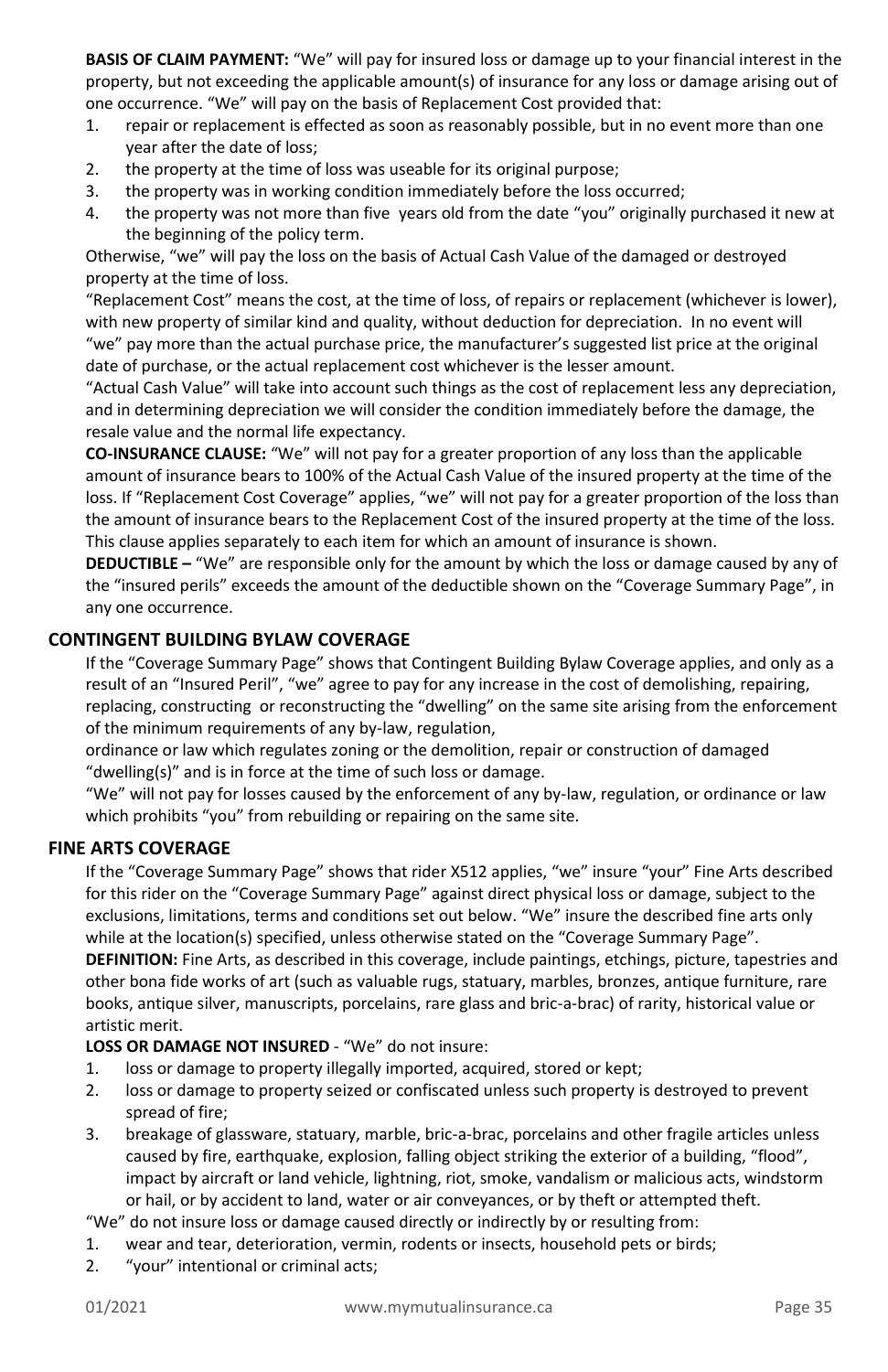- 3. any process or work being performed on the insured property;
- 4. war, invasion, act of foreign enemy, hostilities, civil war, rebellion, revolution, insurrection or military power;
- 5. contamination by radioactive material.

**PACKING/UNPACKING WARRANTY:** The insured property must be packed and unpacked by competent packers, otherwise we will not pay for damage which occurs during the period from commencement of the packing until the property is completely unpacked.

**NEWLY ACQUIRED ARTICLES:** If "you" acquire any additional fine arts during the term this coverage is in effect, "we" will automatically insure these provided "you" tell us within 30 days of acquisition. "We" will adjust "your" premium on a pro rata basis from the date of the acquisition. Under this extension, we will not pay more than 25% of the amount of insurance shown for this rider on the "Coverage Summary Page".

**STAMP, COIN, AND BANK NOTE COLLECTIONS:** "We" will pay for loss or damage to "your" collection in the proportion that the amount of insurance on "your" collection bears to its cash market value at the time of loss. "We" will not pay more than \$250 on any single article of "your" collection. A single article means any one stamp, coin or other individual article or pair, strip, block, series, sheet, cover, frame, card or the like. This condition does not apply to articles specifically described on the "Coverage Summary Page."

# <span id="page-35-0"></span>**FIRE DEPARTMENT CHARGES**

**DEDUCTIBLE –** "We" are responsible only for the amount by which the loss or damage caused by any of the "insured perils" exceeds the amount of the deductible shown on the "Coverage Summary Page", in any one occurrence.

"We" will pay up to \$2,000, or such other amount as may be specified on the "Coverage Summary Page", for "your" liability for fire department charges incurred when a municipal Fire Department is called to save or protect property insured under "your" policy or to protect "your" property or property of others adjacent to "your" premises. No deductible applies to this coverage. "You" may not claim under this extension if the Fire Fighting Expenses are insured elsewhere in this policy.

# <span id="page-35-1"></span>**IDENTITY THEFT ENDORSEMENT**

**INSURING AGREEMENT -** If the "Coverage Summary Page" shows that the Identity Theft Endorsement applies "we" agree that coverage is extended to include reimbursement of cost "you" actually incur resulting from "Identity Fraud" as defined and limited herein.

# **DEFINITIONS**

**"You" and "your"** in this wording have the same meaning as in the Definitions applicable to Section 1 of policy to which this endorsement attaches.

**"Identity Fraud"** means the act or acts of knowingly transferring or using, without lawful consent or authority, "your" means of identity which constitutes a violation of any federal, provincial, territorial or municipal law.

**"Identity Fraud Occurrence"** means any act or series acts of **"Identity Fraud"** by a person or group which results in an insured loss during the policy period.

# **All other definitions applicable to the policy to which this endorsement form is attached are applicable.**

**COVERAGE -** "We" insure up to the amount stated on the "Coverage Summary Page", in total during the term of this policy, the following reasonable costs and expenses incurred by an insured person, as a result of an **"Identity Fraud Occurrence"**:

- 1. Reasonable costs associated with registered mail to businesses, law enforcement agencies, financial institutions, credit agencies and similar credit grantors;
- 2. Fees for the re-application of loans which had been declined as a result of incorrect or erroneous information;
- 3. The reasonable costs or expenses (including mileage, associated parking costs, taxi cab fees or public transit fees) incurred for notarizing affidavits for financial institutions, credit agencies, credit grantors or similar lenders;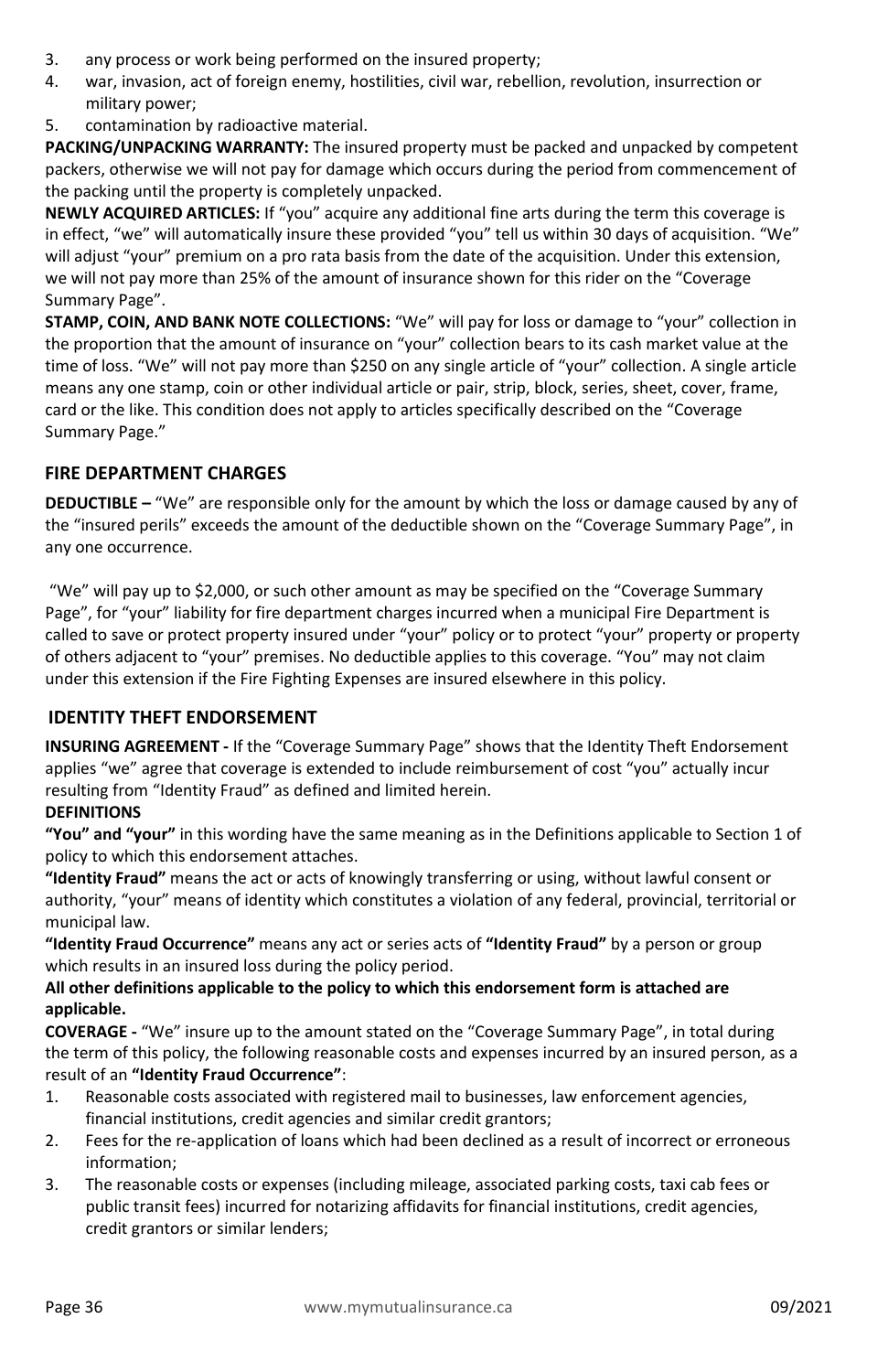- 4. The reasonable costs or expenses (including mileage, associated parking costs, taxi cab fees or public transit fees) incurred for notarizing affidavits for law enforcement agencies;
- 5. Long distance telephone expenses to discuss an actual **"Identity Fraud Occurrence"** to businesses, law enforcement agencies, financial institutions, credit agencies and similar credit grantors;
- 6. Earnings lost resulting from necessary time away from "your" employment for the purposes of completing affidavits and meeting with credit agencies, similar credit grantors, law enforcement departments, financial institutions, merchants and legal counsel, up to \$250 per day to a maximum of \$2,000, for each **"Identity Fraud Occurrence"** or as stated on the "Coverage Summary Page"**;**
- 7. Reasonable costs, fees or expenses associated with the replacing of Canadian or Provincial Government issued documents as a result of an **"Identity Fraud Occurrence";**
- 8. Reasonable legal fees incurred directly as a result of an **"Identity Fraud Occurrence"**, with prior notice to "us" for:
	- a. The removal of any criminal or civil judgements wrongly entered against "you";
	- b. To challenge the information in "your" consumer credit report;
	- c. The defence of lawsuits brought against "you" by businesses or their collection agencies;
- 9. "We" will reimburse "you" for the reasonable cost of obtaining up to two credit reports after an **"Identity Fraud Occurrence"** has been reported to "us", for a period of up to 12 months from the date of the reporting of the occurrence, but not limited by the expiry date of the policy;

# **LOSS OR DAMAGE NOT INSURED -** "We" do not insure:

- 1. "your" fraudulent, dishonest, or criminal acts;<br>2. "your" own use of "your" identity:
- "your" own use of "your" identity;
- 3. "your" commercial or "business" pursuits;
- 4. "your" intentional misuse of "your" identity;
- 5. fraudulent, dishonest, criminal or intentional misuse of "your" identity by any resident of "your" household;

Nor do "we" insure the following:

- 6. Any losses covered under the **CREDIT OR DEBIT CARD, Automated Teller Cards, Electronic Funds Transfer Cards, Calling Cards, Forgery and Counterfeit Money** coverage already available in the underlying policy;
- 7. Any losses covered by credit card insurance, bank insurance or other coverage available to "you". This endorsement will be secondary with other insurance being primary. This endorsement will only apply once the other insurance available to "you" has been exhausted.

**DEDUCTIBLE -** No deductible applies to this coverage.

**REQUIREMENTS AFTER LOSS -** In addition to the requirements outlined on the policy to which this endorsement attaches, "you" are required to contact "your" local law enforcement agency of the **"Identity Fraud Occurrence".** 

Except as otherwise provided in this endorsement, all limits, terms, conditions, provisions, definitions, statutory and additional conditions to which this form is attached apply.

# <span id="page-36-0"></span>**LIMITATION OF LIABILITY COVERAGE ENDORSEMENT (SECTION II) FORM X600**

This endorsement limits the liability coverage of this policy to premises liability that arises out of the ownership, maintenance or use of the premises within the territorial limits of Saskatchewan.

# <span id="page-36-1"></span>**LIMITATION OF LIABILITY COVERAGE (SECTION II) FORM X602**

The insurance under Coverage E - "legal liability" - of Section II - Liability Coverage, is limited to insure against "Premises Liability" only. All other insurance under coverage E is deleted. Coverage F - Voluntary Medical Payments -applies only to persons accidentally injured on "your" premises as defined in Section II. Coverage G - Voluntary Payment for Damage to Property - is deleted.

# <span id="page-36-2"></span>**MISCELLANEOUS ARTICLES COVERAGE**

If the "Coverage Summary Page" shows that rider X513 applies, we insure "your" property or the property of others for which "you" may be liable, described for this rider on the "Coverage Summary Page", against direct physical loss or damage, subject to the exclusions, limitations, terms and conditions set out below.

# **LOSS OR DAMAGE NOT INSURED -** "We" do not insure:

1. loss or damage to any property illegally imported, acquired, kept, stored or transported, or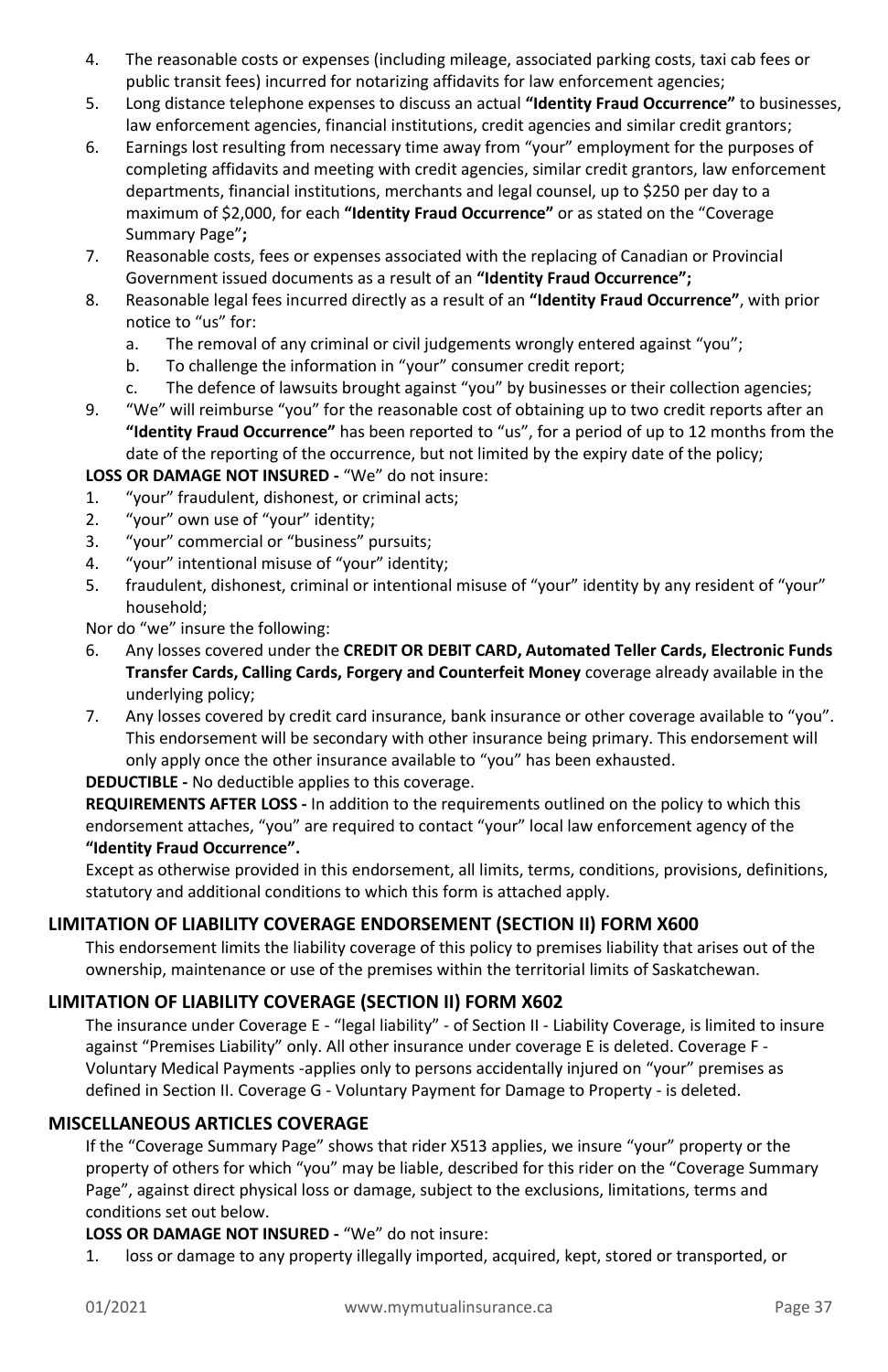property seized or confiscated for breach of any law or by order of any public authority;

- 2. loss or damage to any musical instrument played for a fee unless "we" have given our written permission;
- 3. breakage of fragile or brittle articles;
- 4. loss or damage to sporting or hobby equipment where the loss is due to their use;
- 5. property away from "your" premises for the purpose of exhibition.

"We" do not insure loss or damage caused directly or indirectly by or resulting from:

- 1. wear and tear, defect or mechanical breakdown;
- 2. dampness of atmosphere, extremes of temperature, deterioration, contamination, vermin, insects, rodents, rust, corrosion or mould;
- 3. any process or work being performed on the insured property;
- 4. "your" intentional or criminal acts;
- 5. any nuclear incident as defined in the Nuclear Liability Act, nuclear explosion or contamination by radioactive material;
- 6. war, invasion, act of a foreign enemy, hostilities, civil war, rebellion, revolution, insurrection or military power;
- 7. "terrorism" or by any activity or decision of a government agency or other entity to prevent, respond to or terminate "terrorism" regardless of any other cause or event that contributes concurrently or in any sequence to the loss or damage.**SPECIAL CONDITIONS**

**Newly Acquired Articles:** If "you" acquire any additional articles of the type for which an amount of insurance is shown, "we" will automatically insure these under this coverage provided "you" notify "us" within 30 days. "We" will not pay more than \$5,000 under this extension. "We" will adjust "your" premium on a pro rata basis from the date of the acquisition.

**Territorial Limit:** This insurance applies to insured property anywhere in the world, but only while "your" principal residence is maintained within the Province of Saskatchewan.

**Replacement Cost Coverage (RC)** "We" agree to pay any loss insured by this coverage on the basis of replacement cost subject to the policy limits, provided that:

- 1. the property at the time of loss was usable for its original purpose and is not obsolete;
- 2. "you" have repaired or replaced the property promptly. Otherwise the basis of claim payment in the policy will apply as if this coverage had not been in effect.

Replacement Cost Coverage will not apply to the following:

- 1. antiques, fine arts, paintings, statuary and similar articles which, by their inherent nature, cannot be replaced with a similar article;
- 2. fur garments or garments trimmed with fur or bridal gowns that are 5 years of age from the date they were originally purchased new;
- 3. motorized lawn mowers and other motorized gardening equipment.

**DEDUCTIBLE**: "We" are responsible only for the amount by which the loss or damage caused by any of the "insured perils" exceeds the amount of the deductible shown on the "Coverage Summary Page" in any one occurrence.

# <span id="page-37-0"></span>**MOBILE HOME TRANSIT COVERAGE**

If the "Coverage Summary Page" shows that rider X537 applies, the insurance on the Mobile Home described on the "Coverage Summary Page" and the insurance, if any, on "your" personal property contained in the Mobile Home, is extended to provide the coverage set out below while the Mobile Home is in transit for a single trip within the Province of Saskatchewan. This coverage applies from the time the Mobile Home is connected to a power unit at the site from which it is to be moved until it is disconnected from the power unit at its destination.

**INSURED PERILS** - During the period of time that this coverage applies, "we" insure against direct loss or damage caused by the following perils as described and limited:

- 1. Fire, lightning, and explosion;
- 2. Collapse of bridges, culverts, docks, wharves, landing sheds, depots, stations or platforms;
- 3. Falling objects striking the exterior of the Mobile Home;
- 4. Impact by aircraft or land vehicles;
- 5. Riot;
- 6. Smoke;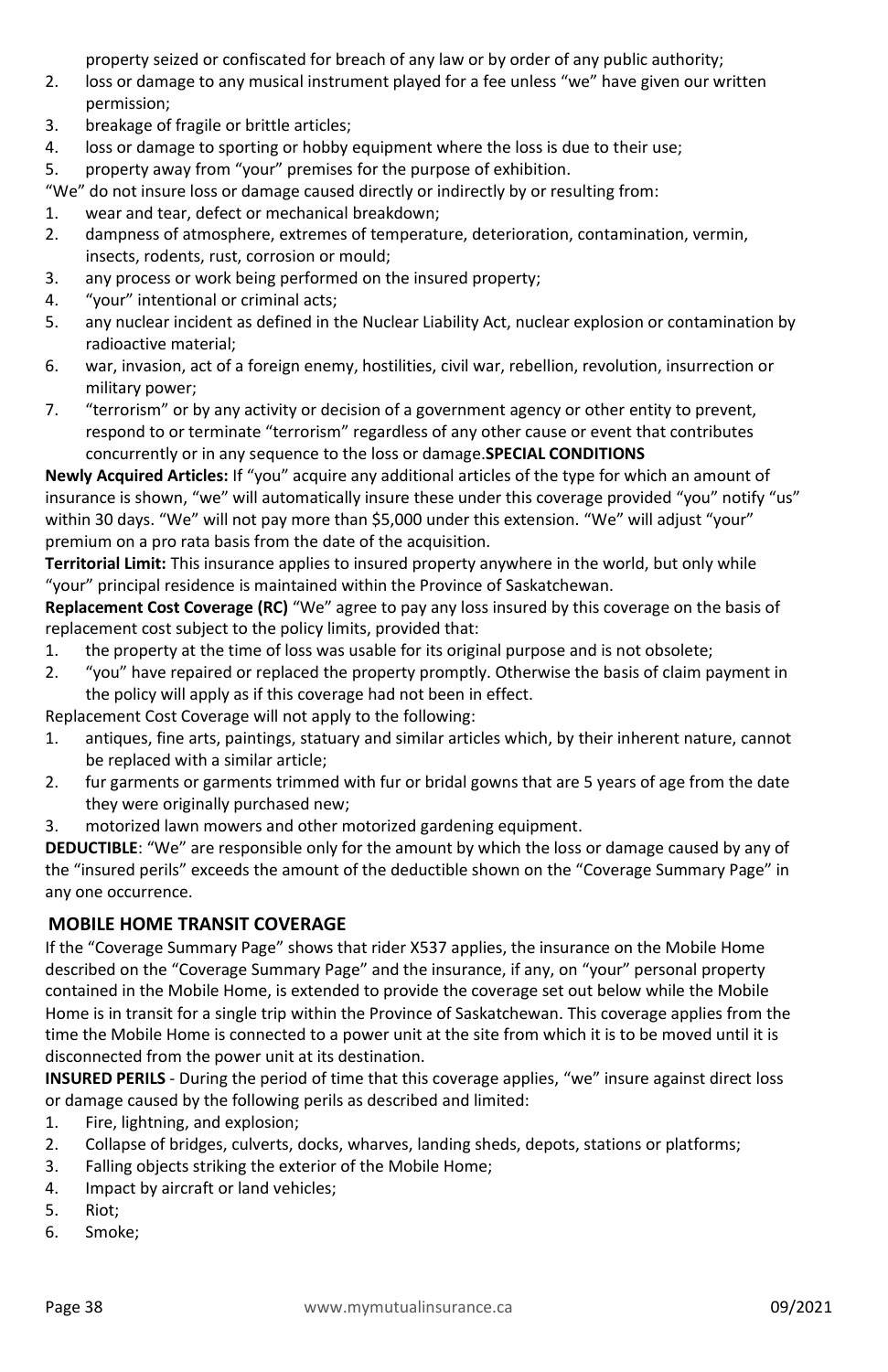- 7. Stranding, sinking, burning, collision, upset or derailing of any vehicle moving the mobile home;
- 8. Collision of the mobile home with another object or upset or overturn of the mobile home;
- 9. Vandalism or Malicious Acts;
- 10. Windstorm or Hail. This peril does not include any dent damage to the outer metal covering of the mobile home, unless the metal is punctured (pierced to make an opening in the metal covering).

**DEDUCTIBLE -** "We" are responsible only for the amount by which the loss or damage insured by this rider exceeds the greater of \$1,000 or the deductible amount shown on the "Coverage Summary Page" as applying to the mobile home, in any one occurrence.

Except as otherwise provided by this rider, all terms, conditions, limitations and exclusions applying to the insured property remain in effect.

# <span id="page-38-0"></span>**SEWER BACK-UP ENDORSEMENT – T326**

If the "Coverage Summary Page" shows that Rider T326 applies, we provide the following insurance in return for payment of the premium:

"We" insure against direct loss or damage to insured property caused by the backing up or escape of water from a sewer, sump, or septic tank.

This peril does not include damage:

- 1. caused directly or indirectly by continuous or repeated "seepage" or "leakage";
- 2. to the system or appliance caused by rust, corrosion or deterioration;
- 3. resulting from escape of water from a sump pit not equipped with an operable sump pump;
- 4. to public "water mains" or outdoor plumbing systems and equipment attached, including but not limited to swimming pools, hot tubs, spas and similar installations;
- 5. occurring while the building or "unit" is "under construction" or "vacant" even if "we" have given permission for construction or "vacancy".

#### **Additional Coverages**

- 1. **Loss Mitigation Expenses**
	- a) **Sewer or Sump Pit Backup Mitigation Device**

"We" will pay up to \$1,000 for expenses incurred by "you" for the installation in each of "your" "dwelling" and detached private structure of a sewer or sump pit backup loss mitigation device following an event for which coverage is provided by this endorsement. Sewer or sump pit backup loss mitigation includes but is not limited to such devices as:

- i) a backwater valve installed on the main line(s) and/or,
- ii) a sump pump with battery backup power.

# <span id="page-38-1"></span>**SEWER, SEPTIC TANK, DRAIN OR SUMP BACKUP COVERAGE – T326A**

#### **INSURING AGREEMENT**

If the " Page" shows that Sewer, Septic Tank, Drain or Sump Backup Coverage applies, it is agreed that the policy is extended to cover direct loss or damage to the "dwelling" and personal property in the "dwelling" caused by:

SEWER, SEPTIC TANK, DRAIN OR SUMP BACK UP, meaning sudden and accidental "leakage" or escape of "water" from a sewer, septic tank, drain or sump pit within the insured dwelling subject to the terms and conditions below.

#### **LOSS OR DAMAGE NOT INSURED**

We do not insure loss or damage:

- (a) caused directly or indirectly by continuous or repeated "seepage" or "leakage";
- (b) to the system or appliance caused by rust, corrosion or deterioration;
- (c) resulting from escape of water from a sump pit not equipped with an operable sump pump;
- (d) to public "water mains" or outdoor plumbing systems and equipment attached, including but not limited to swimming pools, hot tubs, spas and similar installations;
- (e) occurring while the building or "unit" is "under construction" or "vacant" even if "we" have given permission for construction or "vacancy".
- (f) escape of "water" from a sewer, septic tank, drain or sump pit resulting from or contributed to by flood, surface water or ground water unless there is clear evidence that water or sewage in your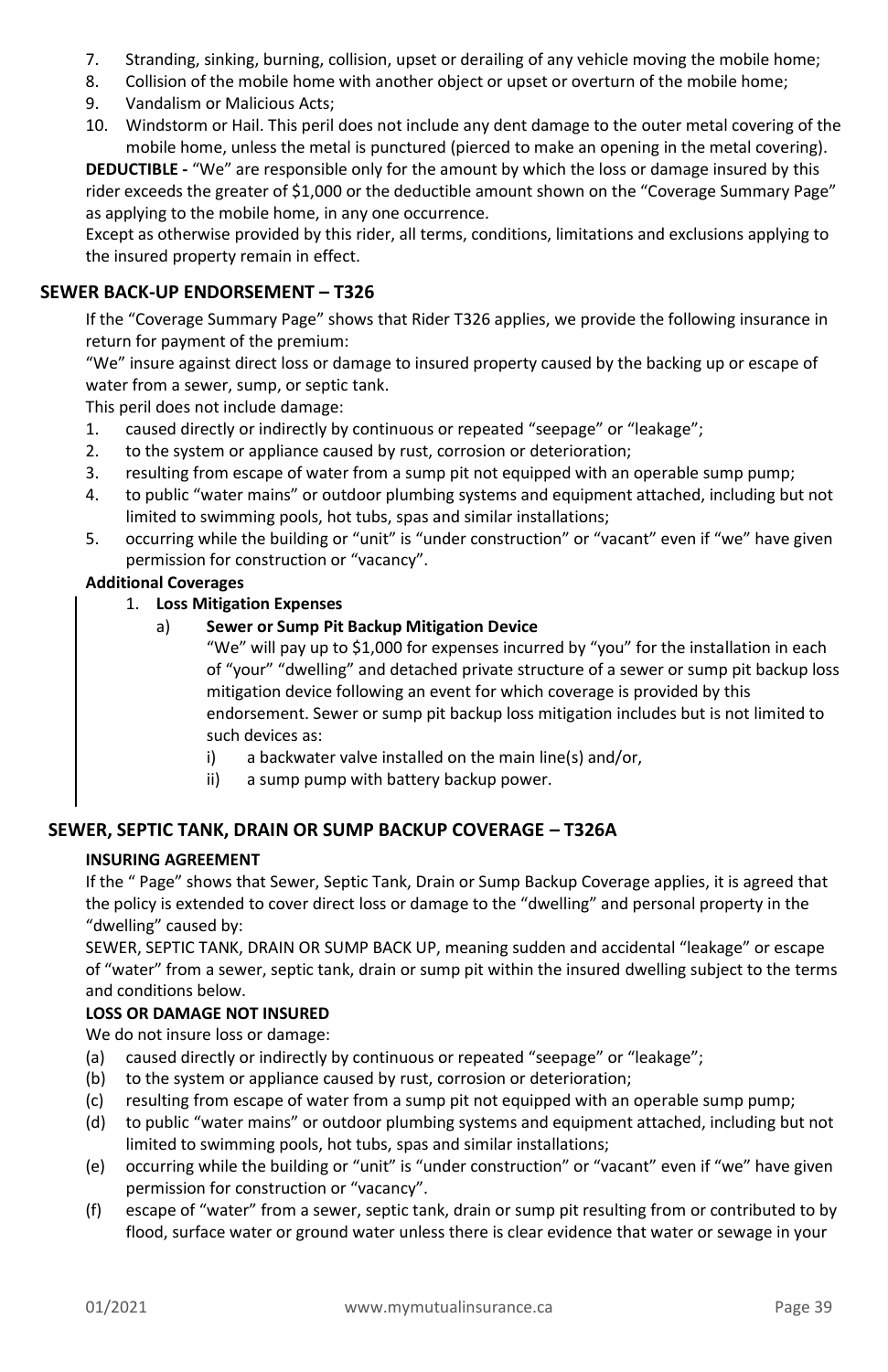dwelling or outbuildings where the sewer back up loss occurred entered solely through a sewer, sump, or septic system in your dwelling or outbuildings.

# **ALL OTHER TERMS AND CONDITIONS OF THE POLICY TO WHICH THIS ENDORSEMENT IS ATTACHED APPLY.**

# <span id="page-39-0"></span>**WATER PROTECTION ENDORSEMENT –T327**

All Exclusions, Definitions, Conditions, Provisions And Statutory Conditions Of The Policy To Which This Endorsement Is Attached Apply.

#### **Insuring Agreement**

If the "Coverage Summary Page" shows that the Water Protection Endorsement applies, it is agreed that coverage is extended to include direct loss or damage to insured property caused by the perils provided by this endorsement, subject to the limits shown on the "Coverage Summary Page" for the perils.

#### **Perils Insured**

"You" are insured against direct physical loss or damage to insured property caused by:

- 1. flood, which shall mean the rising of, the breaking out or overflow of any interior body of water whether natural or man-made;
- 2. the sudden and accidental entrance of "**surface waters**";
- 3. the sudden and accidental entrance of "**ground water**" or the rising of the water table;
- 4. the sudden and accidental backup or escape of "water" or sewage from a sewer, septic system, sump pit or drain.

#### **Exclusions**

"We" do not insure loss or damage resulting from, contributed to or caused directly or indirectly:

- a) by coastal flooding including but not limited to waves, tides, tidal waves, tsunami, storm surge, or seiche;
- b) by continuous or repeated "seepage" or "leakage" of "water" or sewage;
- c) from any earth movement including, but not limited to, earthquake, landslide, snow slide, or ice slide; or
- d) occurring while the "dwelling" or detached private structure is "under construction" or "vacant", even if permission for construction or vacancy has been given by "us".

#### **Deductible**

"We" will only pay the amount by which the insured loss or damage exceeds the deductible shown on the "Coverage Summary Page".

#### **Extended Coverages**

#### 1. **Lawns, Outdoor Trees, Shrubs and Plants**

Coverage provided by the Additional Coverage for Lawns, Outdoor Trees, Shrubs and Plants in the Policy to which this endorsement is attached is extended to respond to the perils insured by this endorsement as defined and limited.

#### 2. **Emergency Evacuation**

Coverage provided by Coverage D – Additional Living Expenses in the Policy to which this endorsement is attached is extended to respond to the perils insured by this endorsement as defined and limited.

#### **Additional Coverages**

#### 1. **Loss Mitigation Expenses**

a) **Sewer or Sump Pit Backup Mitigation Device**

"We" will pay up to \$1,000 for expenses incurred by "you" for the installation in each of "your" "dwelling" and detached private structure of a sewer or sump pit backup loss mitigation device following an event for which coverage is provided by this endorsement. Sewer or sump pit backup loss mitigation includes but is not limited to such devices as:

- i) a backwater valve installed on the main line(s) and/or,
- ii) a sump pump with battery backup power.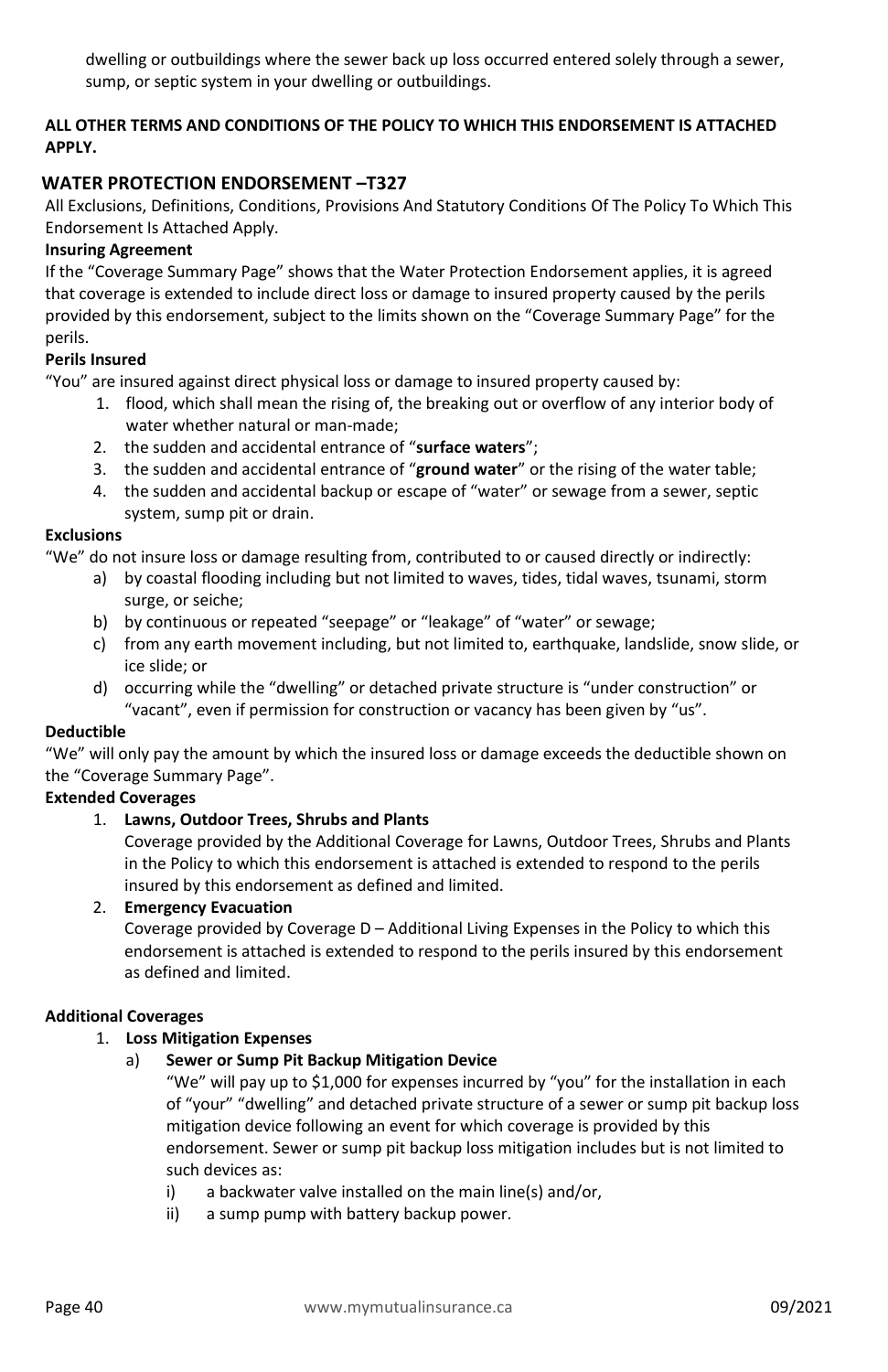#### b) **Response to Warning by Civil Authority**

"We" will pay up to \$5,000 in all for expenses incurred by "you" for costs related to the prevention of damage to insured property by a peril insured by this endorsement. This coverage is only available for costs "you" incur in response to a warning issued by a civil authority in respect to a peril insured by this endorsement posing a threat to insured property.

# <span id="page-40-0"></span>**SERVICE LINE COVERAGE – T337**

#### **AGREEMENT:**

If the Coverage Summary Page showsthat the Service Line Coverage applies "we" will provide the insurance described in thisform in compliance with all applicable provisions(including but not limited to Conditions, Definitions and Exclusions) of "your" residential insurance policy. The most "we" will pay for loss, damage or expense under this form arising from any "one service line failure" is \$10,000. There is a waiting period for coverage. No claim incurred during the first thirty (30) daysfollowing the effective date is covered under the coverage provided by this form.

#### **DEFINITIONS**

The following definitions are added:

**"Covered Service Line"** means underground piping and wiring, including permanent connections, valves or attached devices, as described and limited below.

- 1. A "covered service line" must be one of the following:
	- (a) "water" piping that connects from the "dwelling" or detached private structure to a:
		- i) public "water" supply system;
		- ii) private well system;
		- iii) cistern or retention pond; or
		- iv) heating system located outside the "dwelling" or detached private structure;
	- (b) steam piping that connects from the "dwelling" or detached private structure to a heating system located outside the "dwelling" or detached private structure;
	- (c) ground loop piping that connects to a heat pump;
	- (d) sewer piping that connects from the "dwelling" or detached private structure to a:
		- public sewer system; or  $\vert \vert$
		- ii) private septic system:
	- (e) drain piping that drains "water" away from the "dwelling" or detached private structure;
	- (f) power line or electrical wiring; or
	- (g) communication or data transmission wiring, including but not limited to telephone, cable, internet and fiber optic wiring.
- 2. The "covered service line" must be:
	- (a) located on the "premises"; and
	- (b) owned by "you" or "you" must be legally liable for itsrepair or replacement.
- 3. "Covered service line" does not include:
	- (a) that part of piping or wiring that runsthrough or under a body of "water", including but not limited to a swimming pool, pond or lake;
	- (b) that part of piping or wiring that runsthrough or under the "dwelling" or detached private structure;
	- (c) piping that is connected to outdoor property, including but not limited to sprinklers, irrigation systems, swimming pools, hot tubs and decorative ponds; or
	- (d) piping or wiring that is not connected and ready for use.

# **"EarthMovement"**means:

- 1. earthquake, including land shock waves ortremors before, during or after a volcanic eruption;
- 2. landslide, mudslide or mudflow;
- 3. subsidence or sinkhole collapse;
- 4. tsunami or volcanic action; or
- 5. any other naturally occurring earth movement including earth sinking, rising orshifting.

**"One Service Line Failure"** means: If an initial "service line failure" causes other "service line failures,"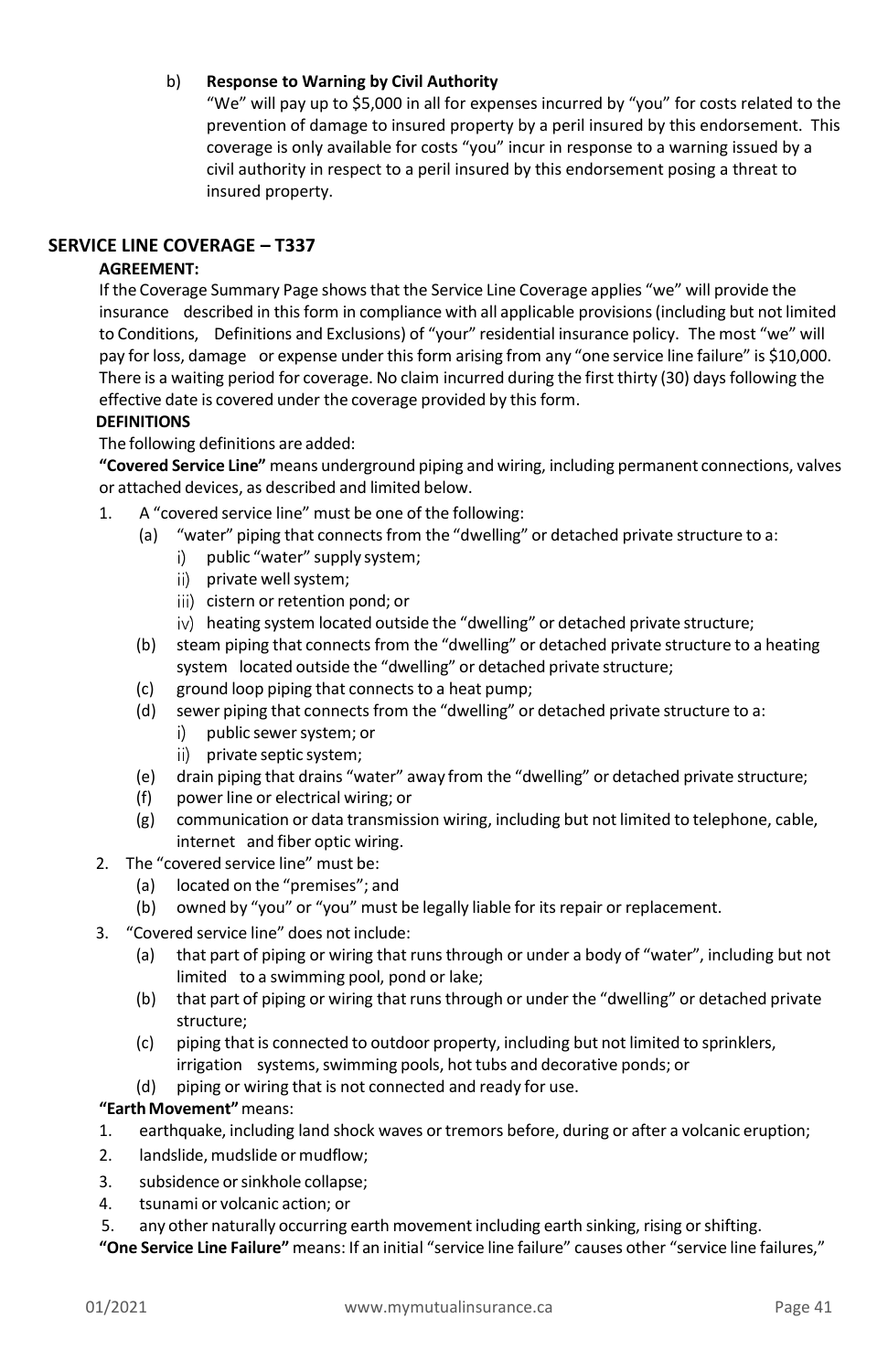all will be considered "one service line failure." All "service line failures" that are the result of the same event will be considered "one service line failure."

**"Service Line Failure"** means a leak, break, tear, rupture, collapse or arcing of a "covered service line".

"Service line failure" does not include blockage or low pressure of a "covered service line".

# **COVERAGES**

The following coverages are added, subject to the limit provided under the Agreement section of this form:

#### (a) **Damagesto "Covered Service Line"**

"We" will pay for physical damage to "your" "covered service line" that isthe direct result of a "service line failure."

# (b) **ExcavationCosts**

With respect to "your" "covered service line" that is damaged asthe result of a "service line failure," "we" will pay the necessary and reasonable excavation costs that are required to repair orreplace the damaged "covered service line."

#### (c) **ExpeditingExpenses**

With respect to "your" "covered service line" that is damaged as the result of a "service line failure," "we" will pay the reasonable extra cost to:

(ii) make temporary repairs; and

(iii) expedite permanent repairs or permanent replacement.

#### (d) **Additional Living Expenses**

Coverage for Additional Living Expenses and Fair Rental Value, as described under Coverage D, is extended to the coverage provided by this Service Line Coverage.

#### (e) **OutdoorProperty**

"We" will pay for "your" outdoor property, including but not limited to trees, shrubs, plants, lawns, walkways and driveways, that is damaged as a result of a "service line failure" or that is damaged during the excavation of "your" "covered service line" following a "service line failure."

# **EXCLUSIONS**

The following exclusions are added:

- 1. "We" will not pay for loss or damage to:
	- (a) septic systems, including leach fields, septic tanks, pumps, motors or piping that runs from the septic tank to the leach fields;
	- (b) "water" wells, including well pumps or motors;
	- (c) heating and cooling systems, including heat pumps; or
	- (d) irrigation or sprinkler systems.
- 2. "We" will not pay for loss or damage to a "covered service line" that is damaged while it is being installed, dismantled or repaired. However, this exclusion shall not apply if a covered "service line failure" necessitated such installation, dismantling or repair.
- 3. "We" will not pay to clean up or remove pollutants, hazardous waste or sewage.
- 4. "We" will not pay for loss or damage caused by or resulting from any of the following perils:
	- (a) fire; or "water" or other means used to extinguish a fire;
	- (b) explosion;
	- (c) lightning; windstorm or hail; smoke; aircraft; riot or civil commotion; theft; breakage of glass;
	- (d) "flood",surface "water", waves, tides, tidal waves, overflow of any body of "water", or their spray, all whether driven by wind or not; or "water" that backs up or overflowsfrom a sewer, drain or sump; or
	- (e) "earth movement," except for "earth movement" that results from the ground thawing after a freeze.

#### **DEDUCTIBLE**

Subject to the limit provided under the Agreement section of this form, "we" will pay only that part of the loss that exceeds \$500 or the deductible indicated on the coverage page. No other deductible applies to this coverage.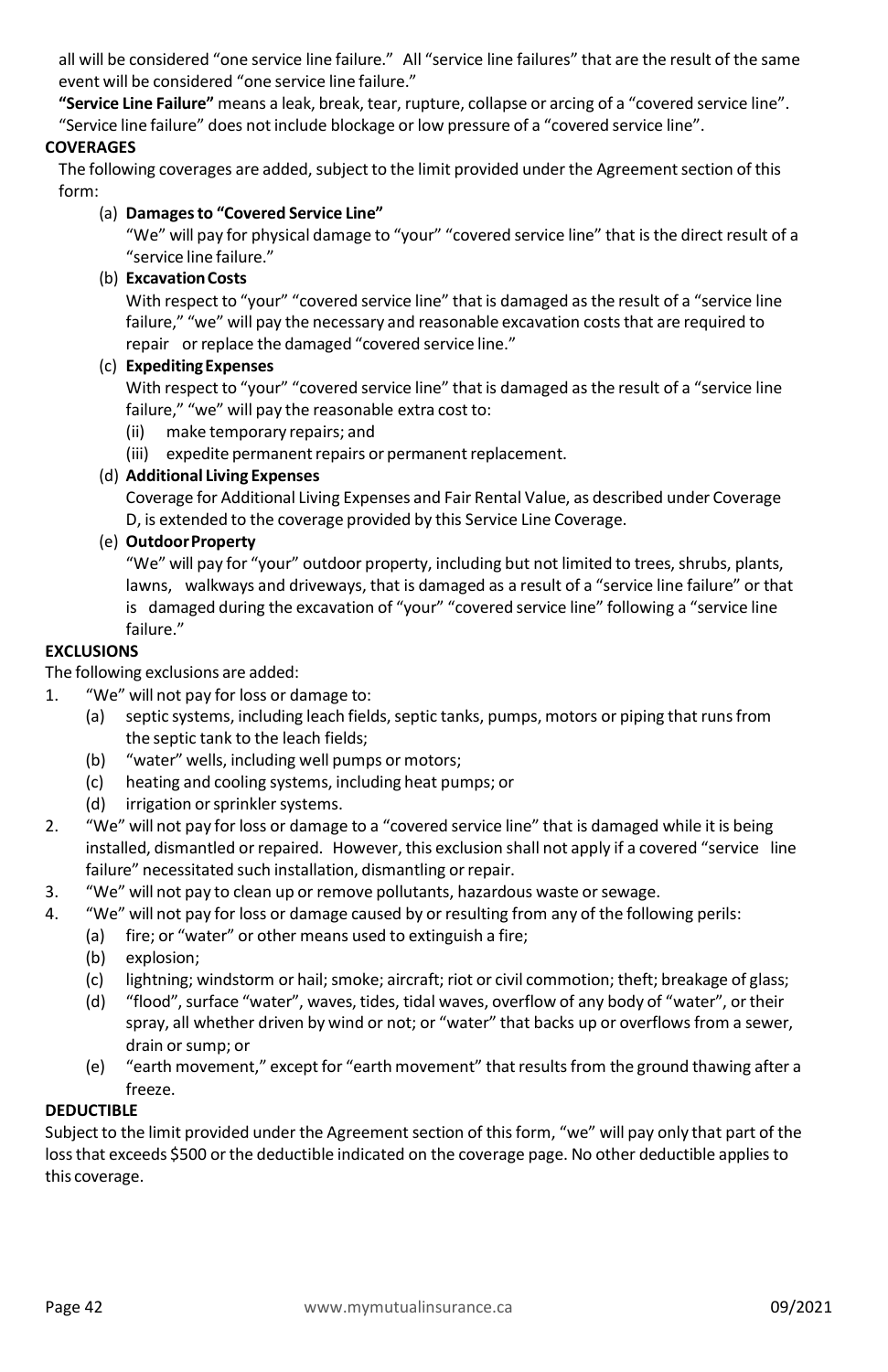# **CONDITIONS**

The following conditions are added:

#### **1. Environmental, Safety and Efficiency Improvements**

- (a) If a "covered service line" requires replacement due to a "service line failure," "we" will pay "your" additional cost to replace with materials that are better for the environment, safer for people, or more energy or "water" efficient than the materials being replaced.
- (b) However, "we" will not pay to increase the size or capacity of the materials and "we" will not pay more than 150% of what the cost would have been to replace with like kind and quality. This condition does not increase the limit that applies to this form.

#### **2. LossSettlement**

- Losses under this form will be settled as follows:
	- (a) Our payment for damaged covered property will be the smallest of:
		- (i) The limit of liability that applies to this form;
		- (ii) The cost to repair the damaged property;
		- (iii) The cost to replace the damaged property on the same "premises"; or
		- (iv) The necessary amount actually spent to repair or replace the damaged property.
	- (b) Except as described in Environmental, Safety and Efficiency Improvements above, "you" are responsible for the extra cost of replacing damaged property with property of a better kind or quality or of a different size or capacity.
	- (c) "You" are responsible for the extra cost to alter or relocate "covered service lines," unless such alteration or relocation is required by law or ordinance.

If any of the following causes of loss are excluded by "your" policy, then those exclusions do not apply to this form:

- (a) Wear and tear, marring, deterioration or hidden decay;
- (b) Rust or other corrosion;
- (c) Mechanical breakdown, latent defect orinherent vice;
- (d) Weight of equipment, animals or people;
- (e) Artificially generated electrical current; or
- (f) Freezing.

#### 3. **OtherInsurance Clause**:

If there is other insurance that appliesto a loss or claim, or would have applied if this coverage did not exist, this coverage will be considered excessinsurance and there will be no payment for any loss or claim until the amount of such other insurance is used up.

#### **All other terms and conditions of the policy to which this coverage appliesremain unchanged.**

# <span id="page-42-0"></span>**HOME SYSTEMS PROTECTION COVERAGE –T338**

#### **AGREEMENT:**

If the Coverage Summary Page showsthat the Home Systems Protection Coverage applies "we" will provide the insurance described in this form in compliance with all applicable provisions (including but not limited to Conditions, Definitions and Exclusions) of "your" residential insurance policy. The most "we" will pay for loss, damage or expense under thisform arising from any "one home system breakdown" is \$50,000.

Coverage provided under thisform does not increase any limit of liability under Section I. There is a waiting period for coverage. No claim incurred during the first thirty (30) days following the effective date is covered under the coverage provided by this form.

#### **DEFINITIONS:**

The following definitions are added:

#### **"CoveredHome Equipment"**

- 1. "Covered home equipment" means property covered under Coverage A Dwelling Building, Coverage B – Detached Private Structures or Coverage C – Personal Property:
	- that generates, transmits or utilizes energy; or (a)
	- which, during normal usage, operates under vacuum or pressure, other than the weight (b) of its contents.
	- "Covered home equipment" may utilize conventional design and technology or new or newly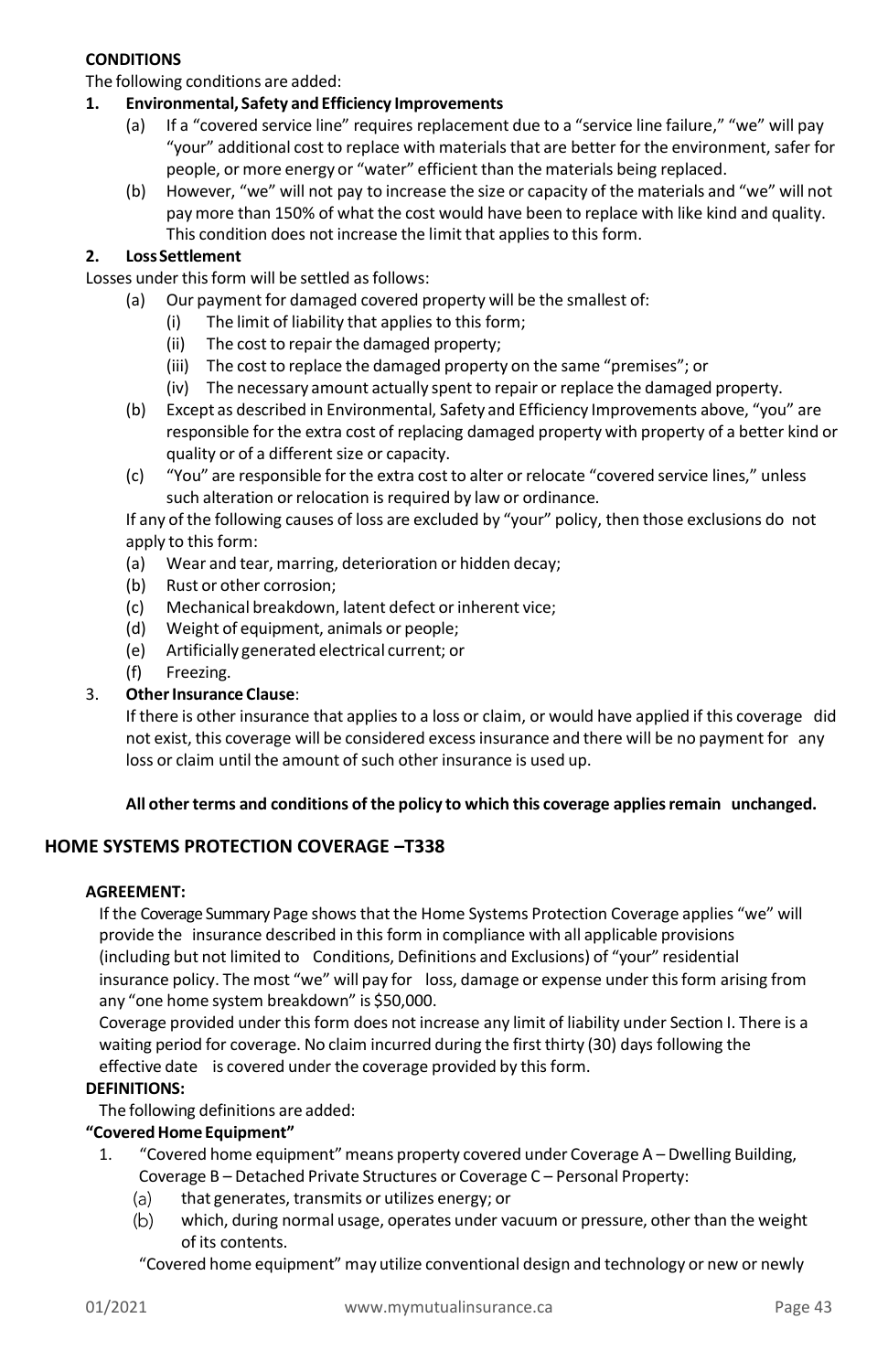commercialized design and technology.

- 2. None of the following is "covered home equipment":
	- $(a)$ supporting structure, cabinet or compartment;
	- $(b)$ insulating material associated with "covered home equipment";
	- $(c)$ "water" piping other than boiler feedwater piping, boiler condensate return piping or "water" piping connected to a heating or air conditioning system;
	- $(d)$ wastewater piping or piping forming a part of a fire protective sprinkler or irrigation system;
	- $(e)$ buried or encased piping or buried vessels, however, interior buried or encased piping connected to a heating or air conditioning system is "covered home equipment";
	- $(f)$ software or electronic data; or
	- (a) riding lawn mowers or tractors.

# **"Home System Breakdown"**

- 1. "Home system breakdown" means a sudden and accidental:
	- mechanicalbreakdown; (a)
	- $(b)$ electrical breakdown; or
	- $(c)$ bursting, cracking or splitting

of "covered home equipment" that resultsin direct physical damage and requires repair or replacement of all or part of the damaged "covered home equipment."

- 2. None of the following is a "home system breakdown":
	- (a) rust, corrosion, erosion, deterioration or gradual loss of efficiency or functionality of "covered homeequipment";
	- (b) "leakage" or "seepage" at or from any connection, valve, fitting, shaft or seal;
	- (c) any programming error, programming limitation, computer virus, malicious code, loss of "data", loss of access, loss of use, loss of functionality or other condition within or involving "data" or media of any kind;
	- (d) complete or partial interruption of electrical power, fuel or "water" supply, whether deliberate or accidental;
	- (e) any condition which can be corrected by resetting, recalibrating or by the performance of maintenance; or
	- (f) cosmetic or other damage that does not impair functionality.

**"One Home System Breakdown"** means: If an initial "home system breakdown" causes other "home system breakdowns," all will be considered "one home system breakdown." All "home system breakdowns" that are the result of the same event will be considered "one home system breakdown."

# **PROPERTYCOVERAGES:**

The following coverages are added, subject to the limit provided under the Agreement section of this form unless otherwise specified below:

# 1. **Home Systems Protection**

# (a) **Damage to "Covered Home Equipment"**

"We" will pay for direct physical damage to "covered home equipment" that is the result of a "home system breakdown" that occurs on or off the "premises."

# (b) **Spoilage**

With respect to "your" refrigerated property, "we" will pay:

- i) for physical damage due to spoilage that is the result of a "home system breakdown";
- ii) any necessary expenses "you" incur to reduce the amount of loss under this coverage to the extent that they do not exceed the amount of lossthat otherwise would have been payable under this coverage.

"We" will pay up to \$500 or the Limit shown in "your" policy for Refrigerated Property Coverage, whichever is greater. However, in no event will "we" pay more than \$5,000 under this Spoilage coverage for any "one home system breakdown".

# (c) **Additional Living Expense**

Coverage for Additional Living Expense and Fair Rental Value, as defined under Coverage D, is extended to the coverage provided by this Home Systems Protection coverage.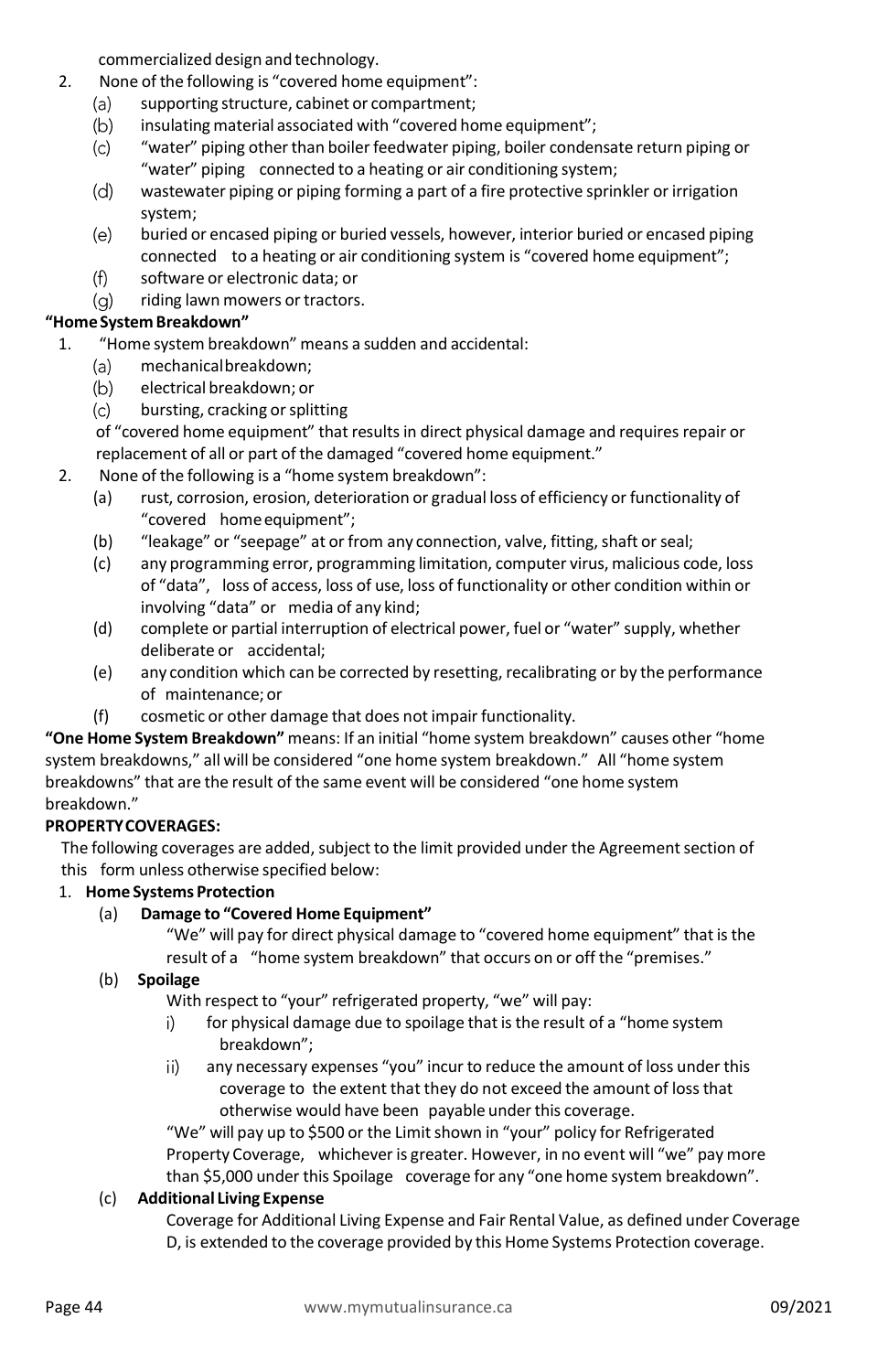# (d) **ExpeditingExpenses**

With respect to "your" "covered home equipment" that is damaged as the result of a "home system breakdown," "we" will pay the reasonable extra cost to:

- i) make temporary repairs; and
- ii) expedite permanent repairs or permanent replacement.

# **EXCLUSIONS:**

Any exclusions in "your" policy for mechanical breakdown and electrical breakdown do not apply to this form.

The following exclusions are added:

- 1. "We" will not pay for loss, damage or expense caused by or resulting from:
	- Electrical power surge or brown out, whether or not caused by lightning. However,  $(a)$ with respect to Coverage C, we will pay for loss, damage or expense to tubes, transistors, electronic components or circuitry that are a part of appliances, fixtures, computers, home entertainment units or other types of electronic apparatus, caused by or resulting from artificially generated electrical current.
	- $(b)$ Any of the following, whether the excluded peril occurs on or off the "premises":
		- i) Fire (including fire resulting from a "home system breakdown"); or "water" or other means used to extinguish a fire;
		- ii) Explosion:
		- iii) Lightning; windstorm or hail; smoke; aircraft or vehicles; riot or civil commotion; breakage of glass; falling objects; weight of snow, ice or sleet; freezing (caused by cold weather); collapse;
		- iv) Vandalism, malicious mischief or theft;
		- "Flood",surface "water", waves, tides, tidal waves, overflow of any body of V) "water", or their spray, all whether driven by wind or not; mudslide or mudflow; or "water" that backs up or overflows from a sewer, drain or sump, and any other "water" damage including "water" damage resulting from a "home system breakdown"; or
		- vi) Any earth movement including but not limited to earthquake, subsidence, sinkhole collapse, landslide, earth sinking, tsunami or volcanic action.
- 2. "We" will not pay for any property that is not "covered home equipment" except for refrigerated property to the extent it is covered under Spoilage.

# **DEDUCTIBLE:**

Subject to the limit provided under the Agreement section of this form, "we" will pay only that part of the lossthat exceeds \$500 orthe deductible indicated on the coverage page. No other deductible applies to this coverage.

# **CONDITIONS:**

The following Conditions are added:

#### 1. **Environmental, Safety and Efficiency Improvements**

- (a) If "covered home equipment" requires replacement due to a "home system breakdown," "we" will pay "your" additional cost to replace with equipment that is better for the environment, safer for people, or more energy or "water" efficient than the equipment being replaced.
- (b) However, "we" will not pay to increase the size or capacity of the equipment and "we" will not pay more than 150% of what the cost would have been to replace with like kind and quality. This condition does not apply to the replacement of component parts or to any property to which actual cash value applies and does not increase any of the applicable limits.

# 2. **LossSettlement**

Losses under this form will be settled as follows:

- (a) Our payment for damaged covered property will be the smallest of:
	- i) The applicable limit of liability;
	- ii) The cost to repair the damaged property;
	- iii) The cost to replace the damaged property with like kind, quality and capacity on the same "premises"; or
	- iv) The necessary amount actually spent to repair or replace the damaged property.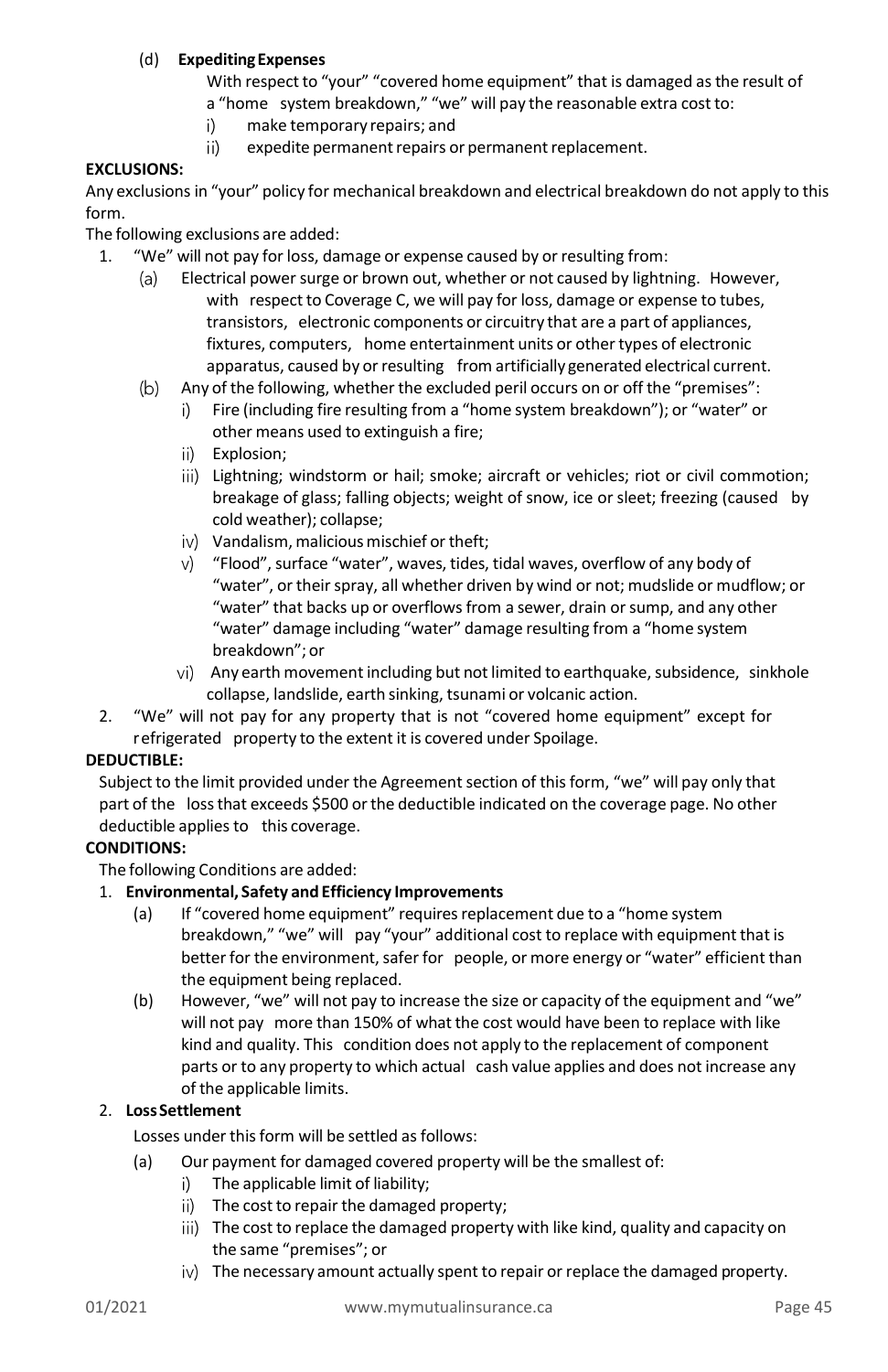- (b) Except as described in Environmental, Safety and Efficiency Improvements above, "you" are responsible for the extra cost of replacing damaged property with property of a better kind or quality or of a different size or capacity.
- (c) If "you" do not repair or replace the damaged "covered home equipment" within 24 months after the date of the "home system breakdown," then "we" will pay only the smaller of:
	- i). The cost it would have taken to repair or replace at the time of the "home system breakdown"; or
	- ii) The actual cash value at the time of the "home system breakdown."

# 3. **Otherinsurance Clause**

If there is other insurance that applies to a loss or claim, or would have applied if this coverage did not exist, this coverage will be considered excessinsurance and there will be no payment for any loss or claim until the amount of such other insurance is used up.

# **All other terms and conditions of the policy to which this coverage appliesremain unchanged.**

# <span id="page-45-0"></span>**CANNABIS COVERAGE ENDORSEMENT – T340**

If the "Coverage Summary Page" indicates that the Cannabis Coverage Endorsement applies, the policy to which this Endorsement is attached is amended as follows:

# **SECTION I - HOMEOWNERS, TENANTS AND CONDOMINIUM UNIT OWNERS PROPERTY COVERAGE PERSONAL PROPERTY WITH SPECIAL LIMITS OF INSURANCE**

"We" also insure:

your legally owned cannabis seeds, plants and cannabis in all consumable forms, whether for medicinal or recreational use and all related equipment and paraphernalia, up to \$500 in all but only while on "your" "premises". "Actual Cash Value" will be the basis of claim payment for this Personal Property. Failure to comply, at any time, with the provisions of the Cannabis Act or any other provincial or federal law governing the possession, growing, cultivation or harvesting of cannabis, including limitations on the amount of cannabis plants per dwelling, will be deemed an illegal growing operation negating coverage under this Special Limit. These limits apply to loss or damage caused by any and all insured perils.

# **HOMEOWNERS FORM A, TENANTS AND CONDOMINIUM UNIT OWNERS PACKAGE I EXCLUSIONS - LOSS OR DAMAGE WE DO NOT INSURE**

**PROPERTY NOT INSURED** – We do not insure:

10. buildings and/or structures, and their contents, used in whole or in part for the illegal cultivation, harvesting, processing, manufacture, distribution or sale of cannabis or any product derived from, or containing, cannabis or any substance falling within the Schedules of the Controlled Drugs and Substances Act, whether or not the insured is aware of such use of the property;

# **HOMEOWNERS COMPREHENSIVE FORM 'D' AND TENANTS AND CONDOMINIUM UNIT OWNERS PACKAGE II**

# **EXCLUSIONS**

# **PROPERTY NOT INSURED** – We do not insure:

10. buildings and/or structures, and their contents, used in whole or in part for the illegal cultivation, harvesting, processing, manufacture, distribution or sale of cannabis or any product derived from, or containing, cannabis or any substance falling within the Schedules of the Controlled Drugs and Substances Act, whether or not the insured is aware of such use of the property;

# **SECTION III – ENDORSEMENTS**

# **ADDITIONAL COVERAGE PLUS – SPECIAL LIMITS OF INSURANCE**

"We" also insure:

your legally owned cannabis seeds, plants and cannabis in all consumable forms, whether for medicinal or recreational use and all related equipment and paraphernalia, up to \$500 in all but only while on "your" "premises". "Actual Cash Value" will be the basis of claim payment for this Personal Property. Failure to comply, at any time, with the provisions of the Cannabis Act or any other provincial or federal law governing the possession, growing, cultivation or harvesting of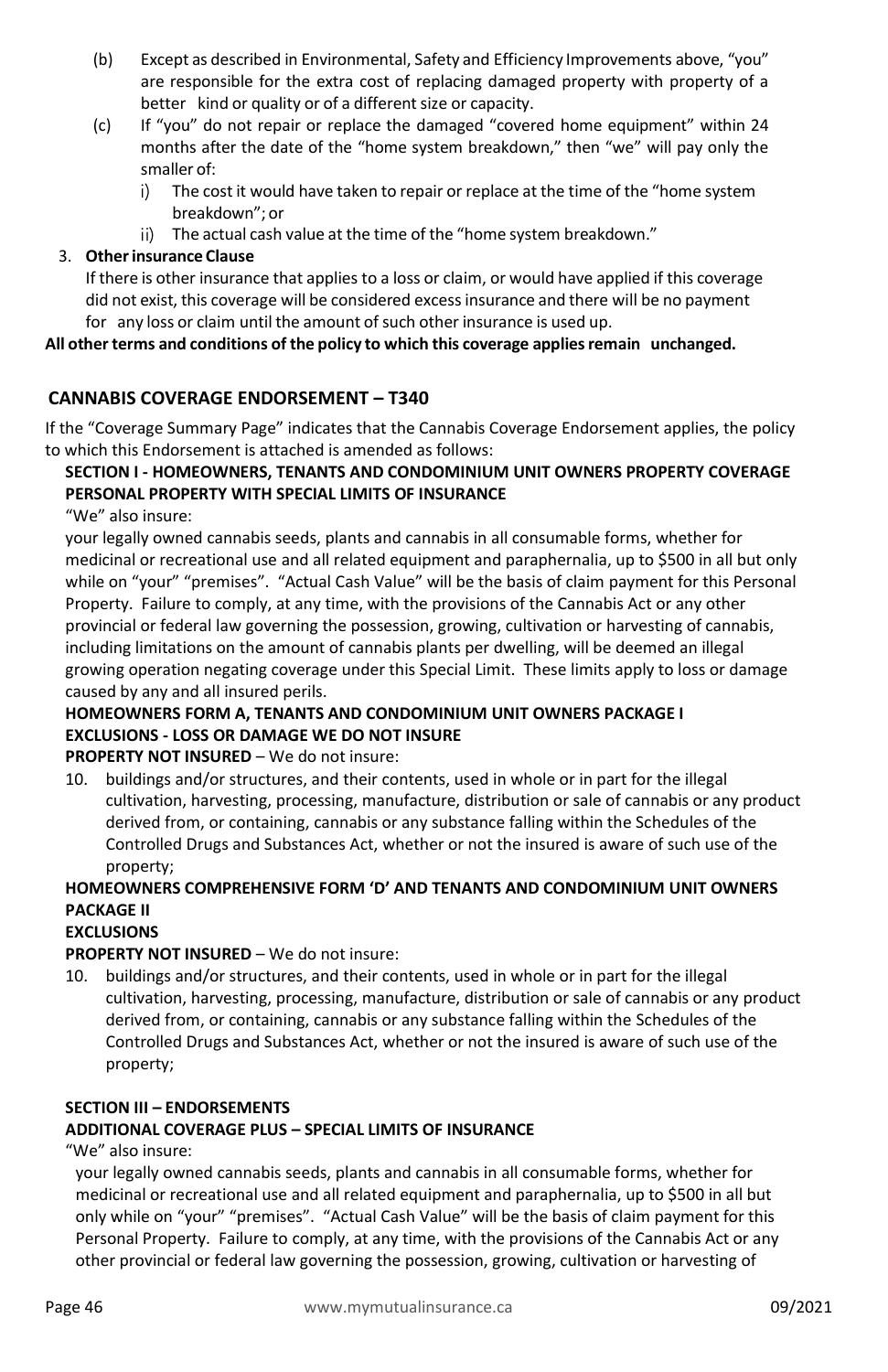cannabis, including limitations on the amount of cannabis plants per dwelling, will be deemed an illegal growing operation negating coverage under this Special Limit. These limits apply to loss or damage caused by any and all insured perils.

#### **SECTION IV – CONDITIONS GENERAL EXCLUSIONS**

5. buildings and/or structures, and their contents, used in whole or in part for the illegal cultivation, harvesting, processing, manufacture, distribution or sale of cannabis or any product derived from, or containing, cannabis or any substance falling within the Schedules of the Controlled Drugs and Substances Act, whether or not the insured is aware of such use of the property;

**All other terms, limits and conditions of the policy to which this form is attached apply.**

# <span id="page-46-0"></span>**COMMUNICABLE DISEASE EXCLUSION - X200**

# **THIS POLICY EXCLUSION LIMITS COVERAGE AFFORDED UNDER THE PROPERTY SECTIONS OF THIS POLICY. PLEASE READ CAREFULLY.**

- 1. Notwithstanding any other provision of this policy to the contrary, this policy does not insure any loss, damage, claim, fine, penalty, judgment, cost, expense or other amount, directly or indirectly arising out of, caused by, resulting from, in consequence of, in connection with, contributed to by, attributable to, or in any way involving (regardless of any other cause or event contributing concurrently or in any other sequence thereto):
	- a. a Communicable Disease;
	- b. the fear or threat (whether actual or perceived) of a Communicable Disease; or
	- c. any action taken in controlling, preventing, supressing or in any way relating to any incidence, outbreak, epidemic or pandemic or threat of incidence, outbreak, epidemic or pandemic of a Communicable Disease.
- 2. For the purposes of this exclusion, loss, damage, claim, fine, penalty, judgment, cost, expense or other amount includes, but is not limited to, loss of revenue or income and/or replacement costs of, deterioration of, depreciation of, loss of value or marketability of, or loss of use of any property, as well as any cost to clean, sanitize, remediate, detoxify, remove, monitor or test with respect to:
	- a. for a Communicable Disease, or
	- b. any property that is affected or may be affected by such Communicable Disease.
- 3. For the purposes of this exclusion, a Communicable Disease means any disease, illness, infection, sickness or syndrome which can be transmitted, either directly or indirectly, by any substance or agent between or from any organism to another organism (whether of the same or any other species) where:
	- a. the substance or agent includes, is comprised of, or contains any virus, bacterium, prion, parasite or other organism or microorganism, or any variation, mutation or evolution thereof whether living or not, and
	- b. the method of transmission, whether direct or indirect, includes but is not limited to, airborne transmission, bodily fluid transmission, transmission from or to any surface or object, solid, liquid or gas or between organisms, and
	- c. the disease, illness, infection, sickness, syndrome, substance or agent can or does:
		- i. cause or threaten to cause damage to human health or human welfare; or
		- ii. cause or threaten to cause damage to, deterioration of, loss of value of, marketability of or loss of use of any property; or
		- iii. otherwise cause or threaten to cause any loss of revenue, income, market share, or patronage of any kind.
- 4. This endorsement applies to all coverage extensions, additional coverages, exceptions to any exclusion and other coverage grant(s).
- 5. Neither this exclusion nor its absence from any prior insurance policy contract(s) shall be used to demonstrate coverage under such prior insurance policy contract(s).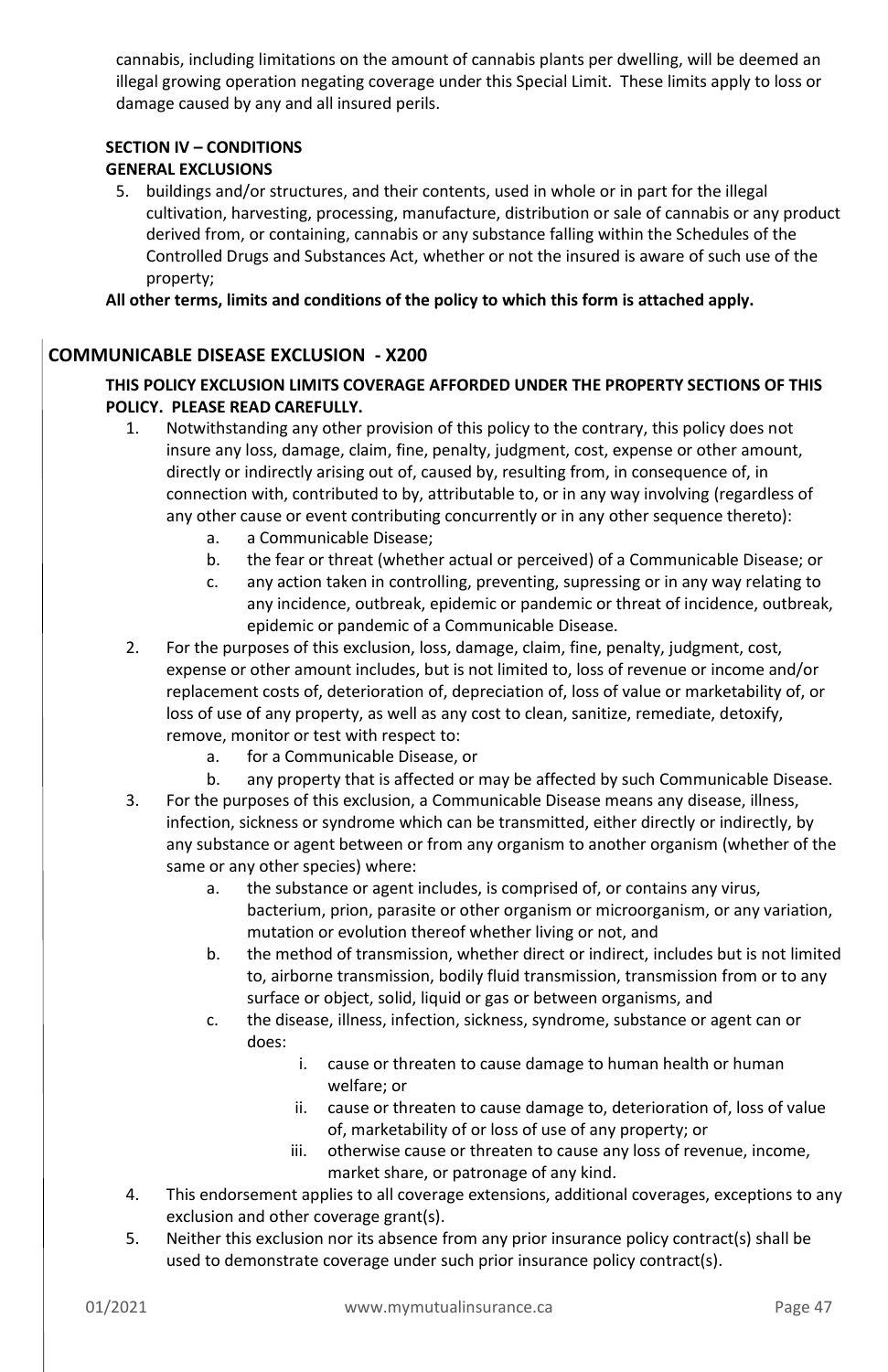# <span id="page-47-1"></span><span id="page-47-0"></span>**STATUTORY CONDITIONS**

#### **Misrepresentation**

1 If any person applying for insurance falsely describes the property to the prejudice of the insurer, or misrepresents or fraudulently omits to communicate any circumstance that is material to be

made known to the insurer in order to enable it to judge the risk to be undertaken, the contract is void as to any property in relation to which the misrepresentation or omission is material.

#### **Property of others**

- 2 The insurer is not liable for loss or damage to property owned by a person other than the insured, unless:
	- (a) otherwise specifically stated in the contract; or
	- (b) the interest of the insured in that property is stated in the contract.

#### **Change of interest**

3 The insurer is liable for loss or damage occurring after an authorized assignment under *Bankruptcy and Insolvency Act* (Canada) or a change of title by succession, by operation of law, or by death.

#### **Material change in risk**

- 4(1) The Insured must promptly give notice in writing to the insurer or its agent of a change that is:
	- (a) material to the risk; and
	- (b) within the control and knowledge of the insured.
	- (2) If an insurer or its agent is not promptly notified of a change under subsection (1) of this condition, the contract is void as to the part affected by the change.
	- (3) If an insurer or its agent is notified of a change under subsection (1) of this condition, the insurer may:
		- (a) terminate the contract in accordance with Statutory Condition 5; or
		- (b) notify the insured in writing that, if the insured desires the contract to continue in force, the insured must, within 15 days after receipt of the notice, pay to the insurer an additional premium specified in the notice.
	- (4) If the insured fails to pay an additional premium when required to do so under clause (3)(b) of this condition, the contract is terminated at that time and Statutory Condition 5(2)(a) applies in respect of the unearned portion of the premium.

# **Termination of Insurance**

- 5(1) This contract may be terminated:
	- (a) by the insurer giving to the insured 15 days' notice of termination by registered mail, or five days' written notice of termination personally delivered;
	- (b) by the insured at any time on request.
	- (2) If the contract is terminated by the insurer:
		- (a) the insurer must refund the excess of premium actually paid by the insured over the prorated premium for the expired time, but in no event May the prorated premium for the expired time be less than any minimum retained premium specified in the contract; and
		- (b) the refund must accompany the notice unless the premium is subject to adjustment or determination as to amount, in which case the refund must be made as soon as is practicable.
	- (3) If the contract is terminated by the insured, the insurer must refund as soon as is practicable the excess of premium actually paid by the insured over the short rate premium for the expired time specified in the contract, but in no event may the short rate premium for the expired time be less than any minimum retained premium specified in the contract.
	- (4) The 15-day period referred to in clause (1)(a) of this condition starts to run on the day following the day on which the registered letter or notification of it is delivered to the insured's postal address.

#### **Requirements after loss**

- 6(1) On the happening of any loss of or damage to insured property, the insured must, if the loss or damage is covered by the contract, in addition to observing the requirements of Statutory Conditions 9:
	- (a) immediately give notice in writing to the insurer;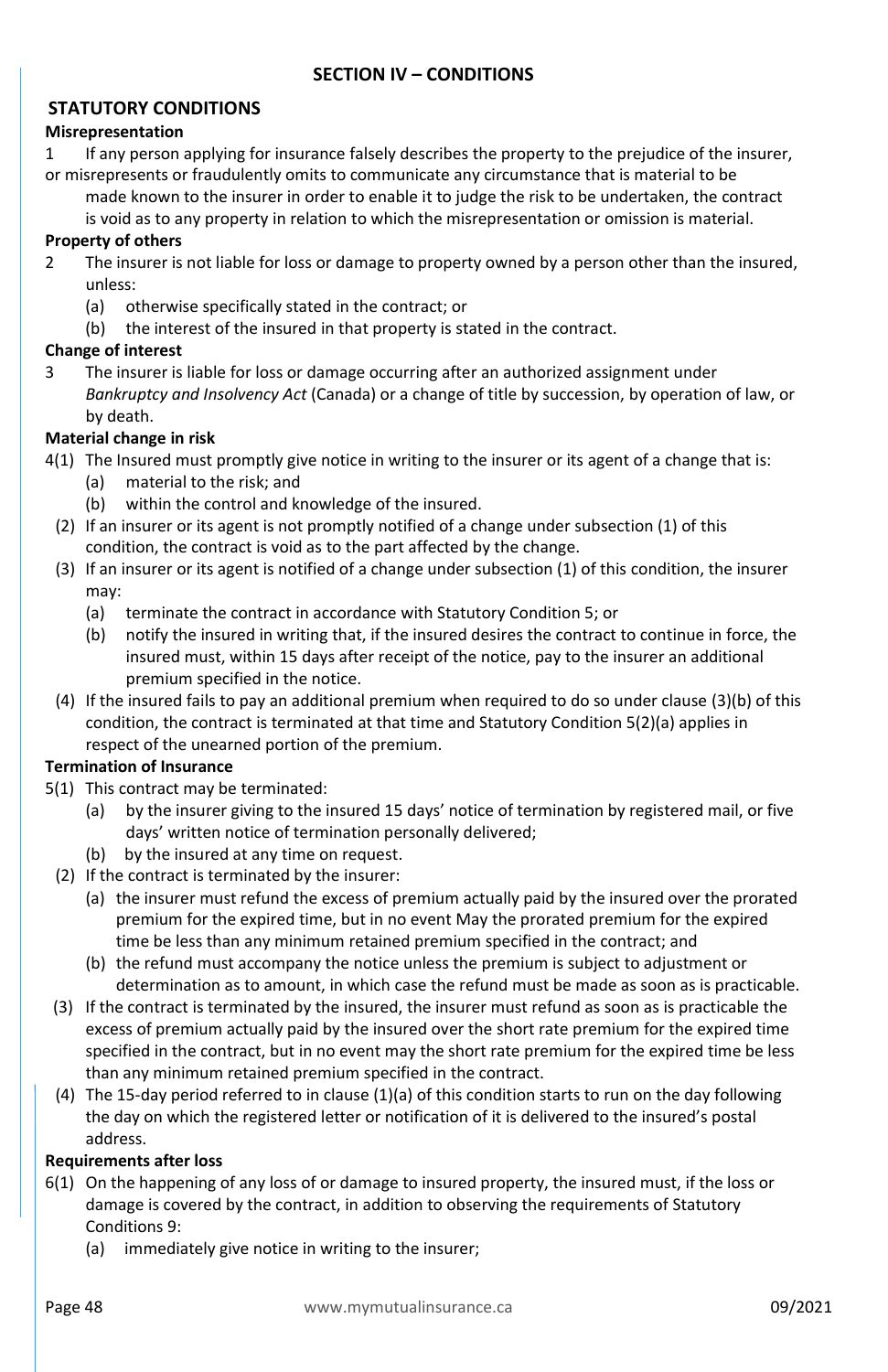(b) deliver as soon as practicable to the insurer a proof of loss in respect of the loss or damage to the insured property verified by statutory declaration:

- (i) giving a complete inventory of that property and showing in detail quantities and costs of that property and particulars of the amount of loss claimed;
- (ii) stating when and how the loss occurred, and if caused by fire or explosion due to ignition, how the fire or explosion originated, so far as the insured knows or believes;
- (iii) stating that the loss did not occur through any willful act or neglect or the procurement, means or connivance of the insured;
- (iv) stating the amount of other insurances and the names of other insurers;
- (v) stating the interest of the insured and of all others in that property with particulars of all liens, encumbrances and other charges on the property;
- (vi) stating any changes in title, use, occupation, location, possession or exposure of the property since the contract was issued;
- (vii) stating the place where the insured property was at the time of loss;
- (c) if required by the insurer, give a complete inventory of undamaged property showing in detail quantities and cost of that property; and
- (d) if required by the insurer and if practicable;
	- (i) produce books of account and inventory lists;
	- (ii) provide invoices and other vouchers verified by statutory declaration; and
	- (iii) provide a copy of the written portion of any other relevant contract.
- (2) The evidence given, produced or provided under clauses (1)(c) and (d) of this condition must not be considered proofs of loss within the meaning of Statutory Conditions 12 and 13.

#### **Fraud**

7 Any fraud or willfully false statement in a statutory declaration in relation to the particulars required under Statutory Condition 6 invalidates the claim of the person who made the declaration.

#### **Who may give notice and proof**

- 8 Notice of loss under Statutory Condition 6(1)(a) may be given and the proof of loss under Statutory Condition 6(f1)(b) may be made:
	- (a) by the agent of the insured if:
		- (i) the insured is absent or unable to give the notice or make the proof; and
		- (ii) the absence or inability is satisfactorily accounted for, or
	- (b) by a person to whom any part of the insurance money is payable, if the insured refused to do so, or in the circumstances described in clause (2) of this condition.

#### **Salvage**

- 9(1) In the event of loss of or damage to insured property, the insured must take all reasonable steps to prevent further loss of or damage to that property and to prevent loss of or damage to other property insured under the contract, including, if necessary, removing the property to prevent loss or damage or further loss or damage to the property.
- (2) The insurer must contribute on prorated basis towards any reasonable and proper expenses in connection with steps taken by the insured under subsection (1) of this condition.

# **Entry, control, abandonment**

- 10 After loss or damage to insured property, the insurer has:
	- (a) an immediate right of access and entry by accredited representatives sufficient to enable them to survey and examine the property, and to make an estimate of the loss or damage; and
	- (b) after the insured has secured the property, a further right of access and entry by accredited representatives sufficient to enable them to appraise or estimate the loss or damage, but:
		- (i) without the insured's consent, the insurer is not entitled to the control or possession of the insured property; and
		- (ii) without the insurer's consent, there can be no abandonment to it of insured property.

# **Appraisal**

11(1) In the event of disagreement as to the value of the insured property, the value of the property saved, the nature and extent of the repairs oro replacements required or, if made, their adequacy, or the amount of the loss or damage, those questions must be determined using the applicable dispute resolution process set out in the *The Insurance Act* whether or not the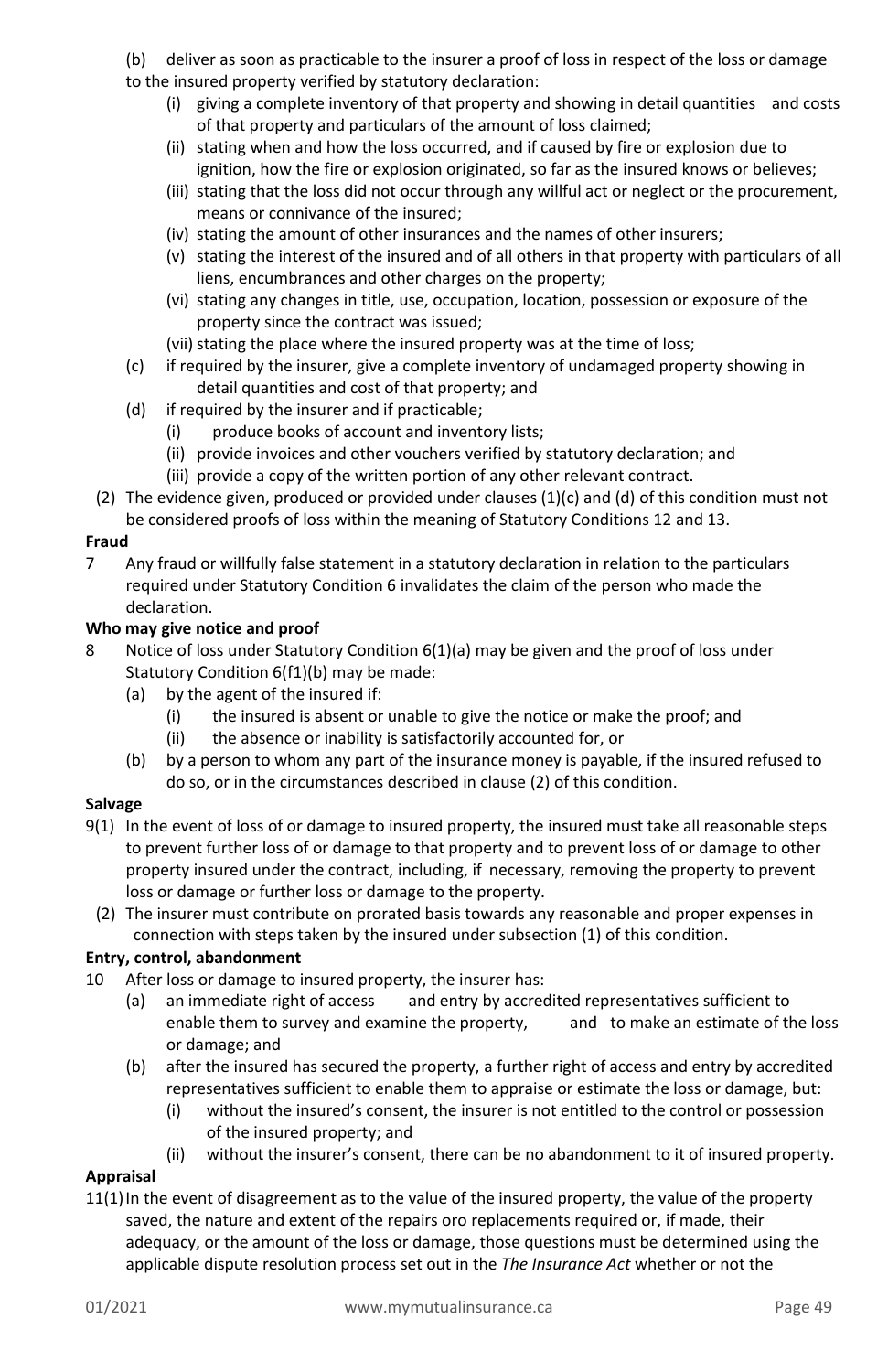insured's right to recover under the contract is disputed, and independently of all other questions.

- (2)There is no right to a dispute resolution process under this condition until:
	- (a) a specific demand is made for it in writing; and
	- (b) the proof of loss has been delivered to the insurer.

# **When loss payable**

12 Unless the contract provides for a shorter period, the loss is payable within 60 days after the proof of loss is completed in accordance with Statutory 6 and delivered to the insurer.

#### **Repair or Replacement**

- 13(1)Unless a dispute resolution process has been initiated, the insurer, instead of making payment, may repair, rebuild or replace the insured property lost or damage on giving written notice of its intention to do so within 30 days after receiving the proof of loss.
	- (2) If the insurer gives notice under subsection (1) of this condition, the insurer must begin to repair, rebuild or replace the property with 45 days after receiving the proof of loss and must proceed with all due diligent to complete the work within a reasonable time.

# **Notice**

- 14(1)Written notice to the insurer may be delivered at, or sent by registered mail to, the chief office or head office of the insurer in the province.
	- (2)Written notice to the insured may be personally delivered at, or sent by registered mail addressed to, the insured's last known address as provided to the insurer by the insured.

The following General Exclusions and General Conditions shall apply to all fire, fire and extended and multi-peril riders and endorsements attached to this policy, except as these exclusions or conditions may be modified or supplemented by the riders and/or endorsements attached to this policy.

# <span id="page-49-0"></span>**GENERAL EXCLUSIONS**

This policy does not cover:

- 1. loss, destruction or damage caused by riot, civil commotion, war, invasion, act of foreign enemy, hostilities (whether war be declared or not), civil war, rebellion, revolution, insurrection or military power;
- 2. any loss or damage caused directly or indirectly, in whole or in part, by "terrorism" or by any activity or decision of a government agency or other entity to prevent, respond to or terminate "terrorism" regardless of any other cause or event that contributes concurrently or in any sequence to the loss or damage;
- 3. loss, destruction or damage caused by contamination by radioactive material;
- 4. loss, directly or indirectly, proximately or remotely, arising in consequence of or contributed to by the enforcement of any bylaw, regulation, ordinance or law regulating zoning or the demolition, repair or construction of buildings or structures, which bylaw, regulation, ordinance or law makes it impossible to repair or reinstate the property as it was immediately prior to the loss;
- 5. buildings and/or structures, and their contents, used in whole or in part for the cultivation, harvesting, processing, manufacture, distribution or sale of marijuana or any product derived from, or containing, marijuana or any other substance falling within the Schedules of the Controlled Drugs and Substances Act, whether or not the insured is aware of such use of the property.

# <span id="page-49-1"></span>**GENERAL CONDITIONS**

- 1. Subject to general conditions 2 below, the company shall not be liable:
	- a. for more than the portion of any loss, destruction or damage covered by this policy which the applicable limit under this policy bears to the total amount of insurance coverage against the peril of fire, irrespective of whether or not such other insurance provides insurance in respect to the perils covered by this policy, whether by endorsement thereto or otherwise;
	- b. where such other insurance does not insure against loss, destruction or damage by fire, for more than the excess (if any) of any loss or damage over the applicable limit of any other insurance which would attach if the insurance under this policy had not been effected.

#### **OTHER INSURANCE**

2. If the insured has at the inception date of this policy any other insurance on the property covered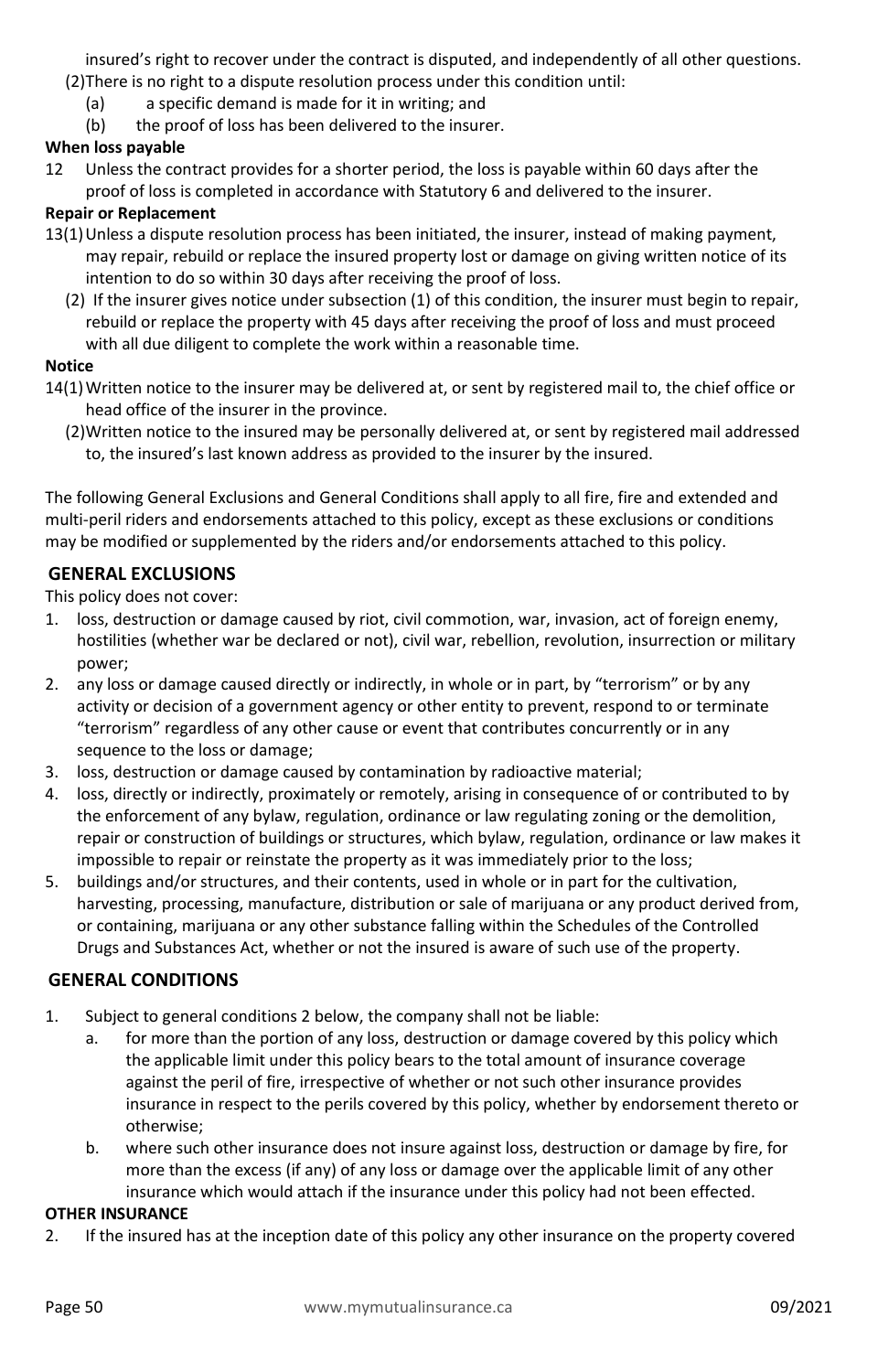by this policy which is not disclosed to the company, or effects any other insurance thereon after the inception date of this policy without the written consent of the company this policy shall be void.

#### **REINSTATEMENT**

3. Unless notice is given to the insurer to the contrary, any reduction in the amount insured under any item of this policy due to the payment of any loss or losses shall upon such payment automatically be reinstated for the balance of the term of said Policy, and additional premium on a pro rata basis, shall on demand become payable therefor.

#### **DEDUCTIBLE CLAUSE**

4. The company is liable only for the amount by which the loss or damage caused by any of the perils insured against under this policy exceeds the amount of deductible in any one occurrence.

#### **NOTICE TO AUTHORITIES**

5. Where the loss is due to malicious mischief, burglary, robbery, theft, or attempt thereat, or is suspected to be so due, the insured shall give immediate notice thereof to the police or other authorities having jurisdiction.

#### **NO BENEFIT TO BAILEE**

6. It is warranted by the insured that this insurance shall in no wise inure directly or indirectly to the benefit of any carrier or other bailee.

#### **PAIR AND SET**

7. In the case of loss of or damage to any article or articles, whether scheduled or unscheduled, which are a part of a set, the measure of loss of or damage to such article or articles shall be a reasonable and fair proportion of the total value of the pair or set, but in no event shall such loss or damage be construed to mean total loss of the set.

#### **PARTS**

8. In the case of loss of or damage to any part of the insured property whether scheduled or unscheduled consisting when complete for use of several parts, the company is not liable for more than the insured value of the part lost or damage, including the cost of installation.

#### **YOUR DUTY AFTER LOSS**

9. It is "your" duty in the event that any property insured by this policy is lost to take all reasonable steps to recover such property. "We" will contribute pro rata towards any reasonable and proper expenses in connection with such efforts according to the respective interests of the parties.

#### **TRANSFER OF RIGHTS OF RECOVERY AGAINST OTHERS TO "US"**

10. "Your" rights to recover any part of "your" loss, for which "we" have made or agreed to make payment under this policy, are transferred to "us". "You" must not impair those rights and must help "us" enforce them. When the net amount recovered after deducting the costs of recovery is not enough to provide a complete indemnity for the loss or damage suffered, that amount will be divided between "you" and "us" in the proportion in which the loss or damage has been borne by "you" and "us".

#### **AUTOMOTIVE FUELS**

11. Any fuels used for automotive purposes must be stored in accordance with government regulations.

#### **NON WAIVER**

12. "We" shall not be deemed to have waived any term or condition of this policy in whole or in part, unless "our" waiver is clearly stated and in writing, and is signed by a person authorized to do so. In addition, neither "we" nor "you" may be lawfully considered to have waived any term or condition of this policy by any act relating to the appraisal of the amount of a claim, the delivery or completion of proof, or the investigation of or adjustment of any claim under this policy.

#### **EXAMINATION OF INSURED**

13. In the event of a claim under this policy, "you" must submit to examination under oath, at "our" request, and "produce" for examination at such reasonable place and time as designated by "us" or "our" representative, all documents in "your" possession or control that relate to the matters

in question, and "you" must permit extracts and copies of such documents to be made.

#### **VALUATION AND REPLACEMENT**

14. Unless otherwise provided, the company is not liable beyond the actual cash value of the property at the time any loss or damage occurs and the loss or damage shall be ascertained or estimated according to such actual cash value with proper deduction for depreciation, however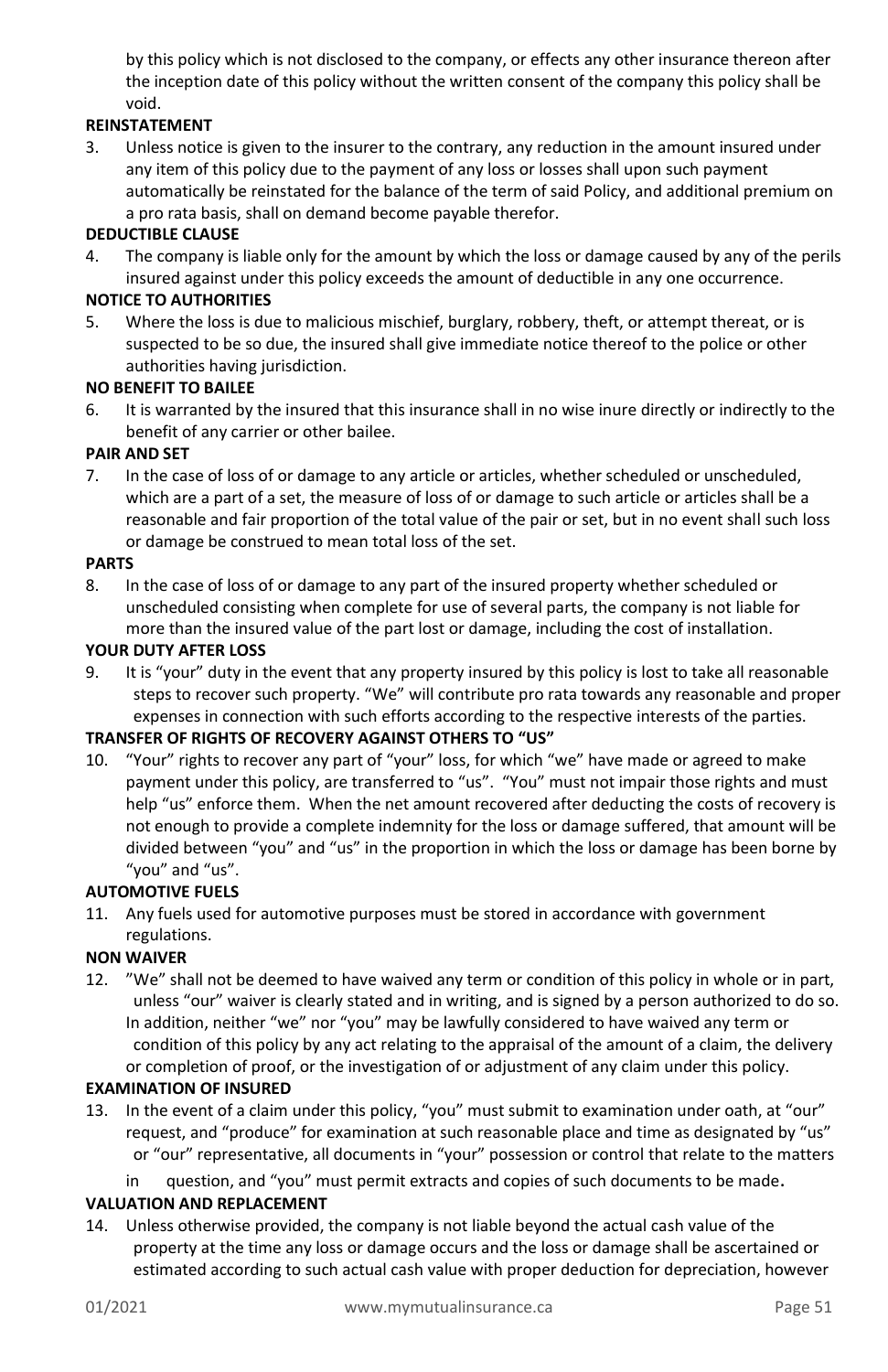caused and shall in no event exceed what it would then cost to repair or replace the same with material of like kind and quality.

#### **SUBROGATION**

15. The company, upon making any payment or assuming liability therefor under this policy, shall be subrogated to all rights of recovery of the insured against any person, and may bring action in the name of the insured to enforce such rights. Where the net amount recovered after deducting the costs of recovery is not sufficient to provide a complete indemnity for the loss or damage suffered, that amount shall be divided between the company and the insured in the proportions in which the loss or damage has been borne by them respectively.

#### **CANADIAN CURRENCY**

16. All limits of insurance, premiums and other amounts as expressed in this Policy are in Canadian currency.

#### **CO-OPERATION**

- 17. "You" are required to:
	- a. help "us" obtain witnesses, information and evidence about the loss or damage and cooperate with "us" in the investigation of any claim or in any legal action if "we" ask "you";
	- b. immediately send "us" everything received in writing concerning the claim including legal documents.

THIS POLICY IS MADE AND ACCEPTED SUBJECT TO THE FOREGOING STIPULATIONS AND CONDITIONS WHICH ARE HEREBY SPECIALLY REFERRED TO AND MADE A PART OF THIS POLICY, together with such other provisions, agreements, or conditions as may be endorsed hereon or added hereto. No term or condition of this policy shall be deemed to be waived by the company in whole or in part unless the waiver is clearly expressed in writing, signed by a person authorized for that purpose by the insurer. Neither the insurer nor the insured shall be deemed to have waived any term or condition of this policy by any act relating to the appraisal of the amount of loss to the delivery and completion of proofs, or to the investigation or adjustment of any claim under the policy.

# **\*\*** *The Limitations Act* **S.S. 2004, c.L-16.1 May 1, 2005**

#### **Basic limitation period**

5 Unless otherwise provided in this Act, no proceedings shall be commenced with respect to a claim after two years from the day on which the claim is discovered.

# **Discovery of claim**

- 6 (1) Unless otherwise provided in this Act and subject to subsection (2), a claim is discovered on the day on which the claimant first knew or in the circumstances ought to have known:
	- (a) that the injury, loss or damage had occurred;
	- (b) that the injury, loss or damage appeared to have been caused by or contributed to by an act or omission that is subject of the claim;
	- (c) that the act or omission that is the subject of the claim appeared to be that of the person against whom the claim is made; and
	- (d) that, having regard to the nature of the injury, loss or damage, a proceeding would be an appropriate means to seek to remedy it.
	- (2) A claimant is presumed to have known of the matters mentioned in clauses  $(1)(a)$  to  $(d)$  on the day on which the act or omission on which the claim is based took place, unless the contrary is proved.

#### **Ultimate limitation periods**

- 7 (1) Subject to subsections (2) to (4), with respect to any claim to which a limitation period applies, no proceeding shall be commenced after 15 years from the day on which the act or omission on which the claim is based took place.
	- (2) With respect to any claim against a purchaser of property for value acting in good faith to which a limitation period applies, no proceeding shall be commenced with respect to conversion of the property after two years from the day on which the property was converted, whether or not the limitation period has expired.
	- (3) **Repealed**. 2007, c.28, s.3.
	- (4) With respect to a claim based on an act or omission that causes or contributes to the death of an individual, no proceeding shall be commenced after two years from the earlier of: